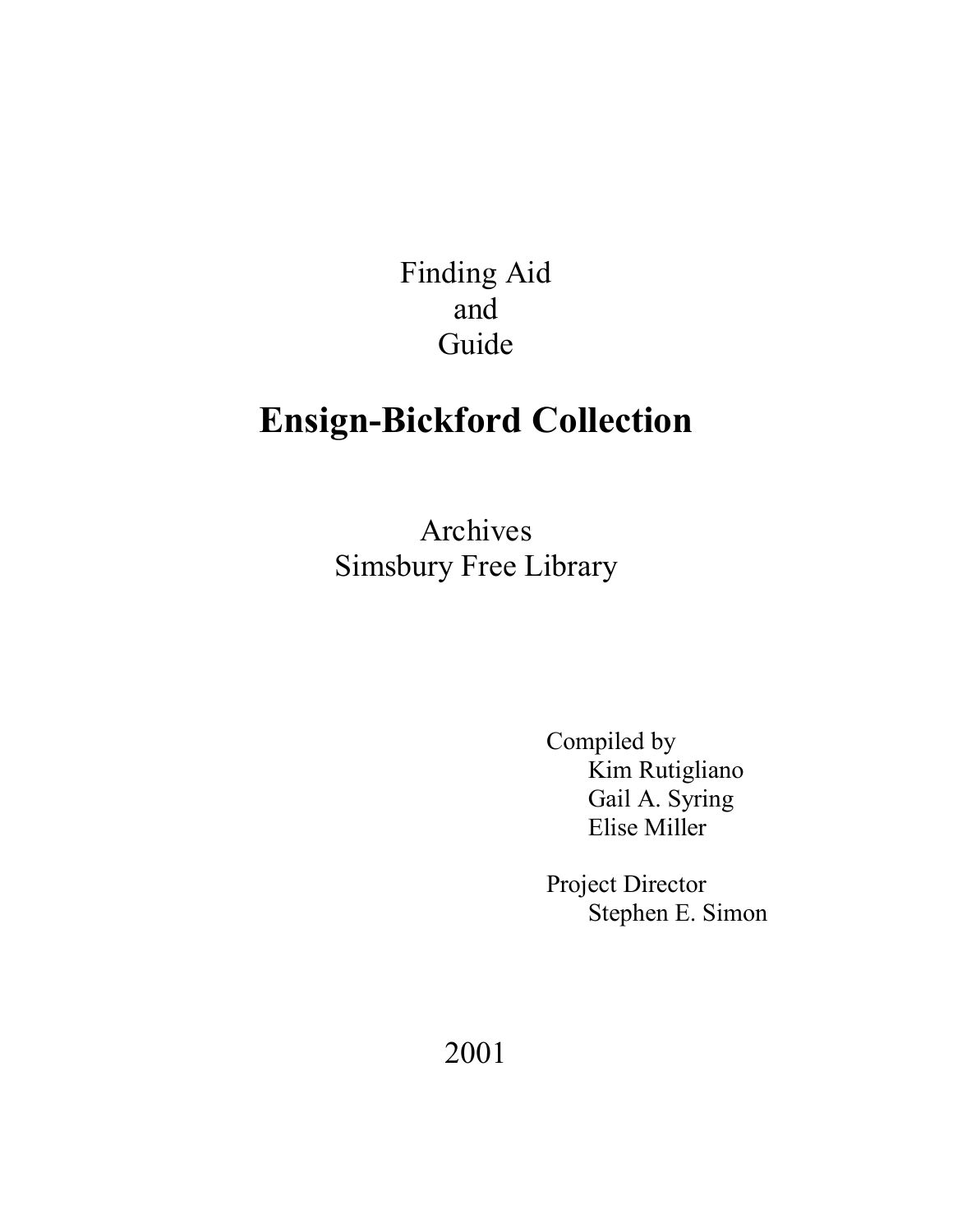# **FINDING AID AND GUIDE TO THE ENSIGN-BICKFORD COLLECTION**

**Historical and personal papers, ledgers, and scrapbooks and bound material.** 

#### **ENSIGN -BICKFORD COLLECTION**

 **The majority of this collection was donated by the Ensign-Bickford company in the summer of 1998. Additional material was received in the spring of 2000.**

 $\mathcal{L}_\mathcal{L} = \{ \mathcal{L}_\mathcal{L} = \{ \mathcal{L}_\mathcal{L} = \{ \mathcal{L}_\mathcal{L} = \{ \mathcal{L}_\mathcal{L} = \{ \mathcal{L}_\mathcal{L} = \{ \mathcal{L}_\mathcal{L} = \{ \mathcal{L}_\mathcal{L} = \{ \mathcal{L}_\mathcal{L} = \{ \mathcal{L}_\mathcal{L} = \{ \mathcal{L}_\mathcal{L} = \{ \mathcal{L}_\mathcal{L} = \{ \mathcal{L}_\mathcal{L} = \{ \mathcal{L}_\mathcal{L} = \{ \mathcal{L}_\mathcal{$ 

 $\mathcal{L}_\text{max}$  , and the contribution of the contribution of the contribution of the contribution of the contribution of the contribution of the contribution of the contribution of the contribution of the contribution of t

## **CONTENTS OF THE COLLECTION**

*Note: Photographic Material is located in Section 15* 

*Note: Scrapbooks are located in Section 6* 

## **Section 1 Boxes 1-17**

| Box 1        | <b>Account Books 1888 in Excelsior Works 1886 Memorandum Book</b>                                                                                                                   |
|--------------|-------------------------------------------------------------------------------------------------------------------------------------------------------------------------------------|
|              | Folder 1. Account Book<br>Folder 2.<br>Cloth Spool Room 1904                                                                                                                        |
| <b>Box 2</b> | <b>Account Book</b><br>Book 1. The Grodwards Co. Ross & Cossic, Ltd.<br>Apr. 1913-Jan. 1920<br>Book 2. Ross and Cossic Account<br>Also Cobalt & Timmins Act<br>Feb. 1920-Sept. 1921 |
| Box 3        | <b>Articles of Agreement</b><br>Toy Bickford & Co. and Joseph Powning,<br>San Francisco, California<br>1875 (Rough Draft)                                                           |
| <b>Box 4</b> | <b>Attendance Records Officers 1923-1930</b>                                                                                                                                        |
| Box 5        | <b>Book</b><br>Bentley's Complete Phrase Code<br>Compiled by E. L. Bentley                                                                                                          |
| <b>Box 6</b> | <b>Book</b>                                                                                                                                                                         |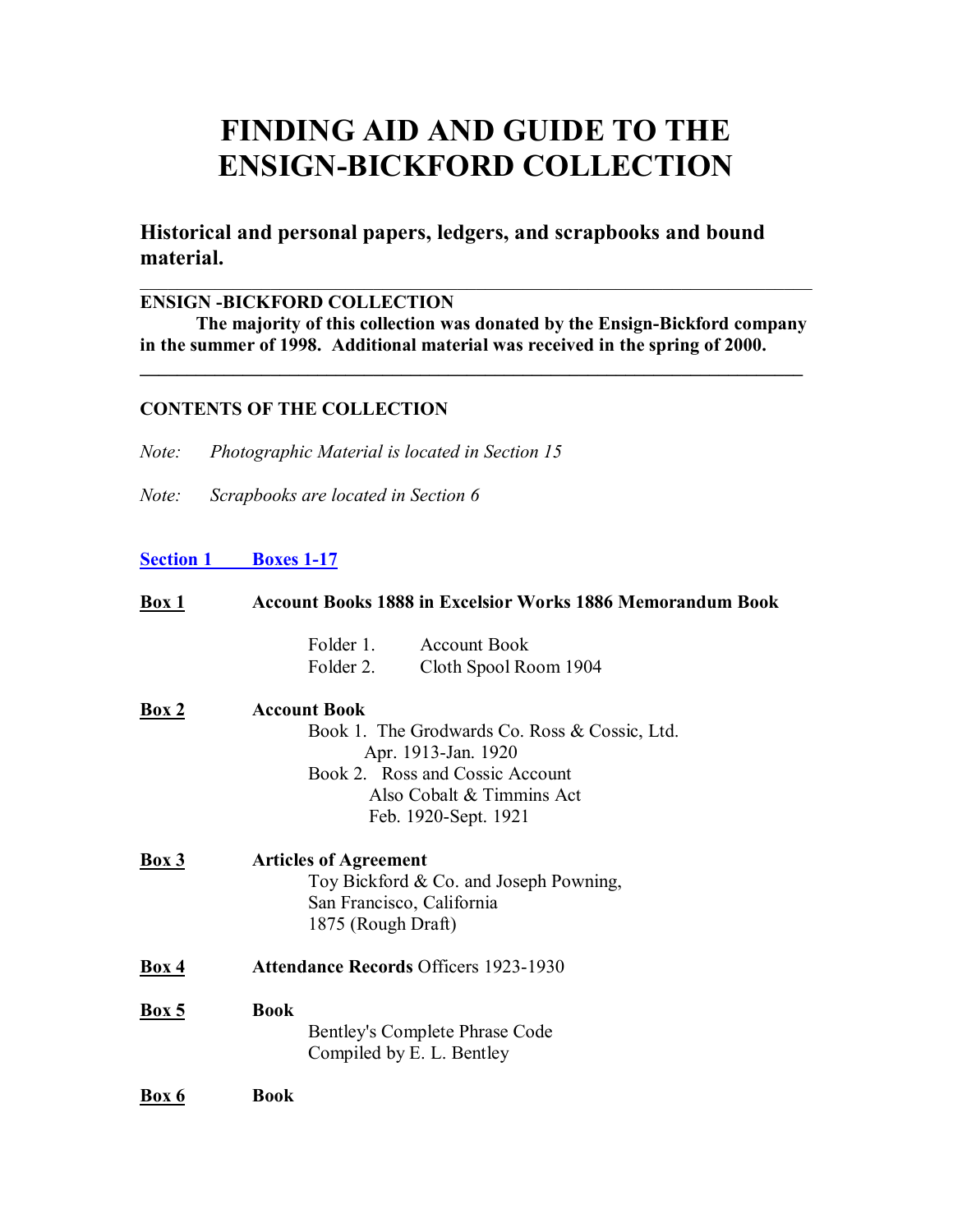|               |              | The Maker's of the Panama Canal and Representative Man of the<br>Panama Republic<br>Compiled and edited by F. E. Jackson & Son (1911) |
|---------------|--------------|---------------------------------------------------------------------------------------------------------------------------------------|
| <b>Box 7</b>  | <b>Books</b> | Hartford: An Illustrated History of Connecticut Capital<br>Glenn Weaver (1982) 3 copies<br>(Catalogued in $1st$ floor cat.)           |
| <b>Box 8</b>  | Cash         | 1 Sept. 1907-31 Dec. 19192                                                                                                            |
| <b>Box 9</b>  | Cash         | 1 Jan. 1913-16 March 1917                                                                                                             |
| <b>Box 10</b> | Cash         | 23 March 19197-1 Nov. 1919                                                                                                            |
| <b>Box 11</b> | Cash         | 1 Nov. 1919-28 July 1922                                                                                                              |
| <b>Box 12</b> | Cash         | 1 Nov. 1919-26 Dec. 1924                                                                                                              |
|               | Cash         | 27 Dec. 1924-21 Jan. 1927                                                                                                             |
| <b>Box 13</b> | Cash         | The Climax Fuse Company<br>1895-1907                                                                                                  |
|               | Cash         | The Climax Fuse Company<br>2 Jan. 1902-1 Jan. 1904                                                                                    |
| <b>Box 14</b> | Cash         | The Metallic Cap Manufacturing Co.<br>2 Jan. 1902-31 Dec. 1902                                                                        |
| <b>Box 15</b> | Cash         | Pittsburg Fuse Company<br>2 Nov. 1905-30 July 1908                                                                                    |
| <b>Box 16</b> | Cash         | Pomroy Bros.<br>June 1901-Nov. 1902                                                                                                   |
| <b>Box 17</b> | Cash         |                                                                                                                                       |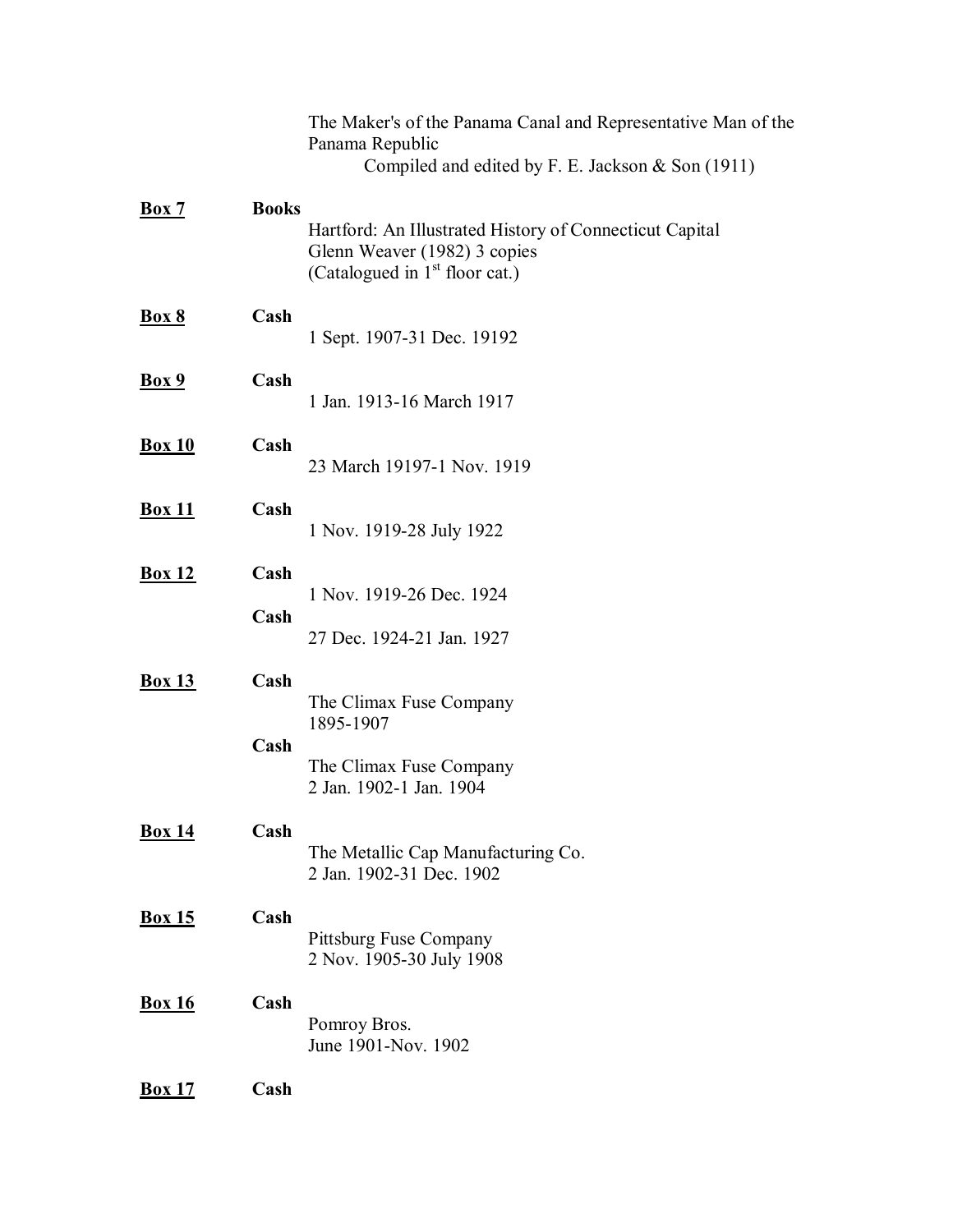Pomroy Bros. Oct. 1909-June 1911

# **Section 2 Boxes 18-36**

| <u>BOX 18</u> | Cash                                                                                                                       |
|---------------|----------------------------------------------------------------------------------------------------------------------------|
| <u>BOX 19</u> | San Francisco Branch 1900-1903                                                                                             |
|               | Catalog<br>Space Ordinance Division 1967                                                                                   |
| <u>BOX 20</u> | <b>Charitable Programs</b><br>The Ensign-Bickford Company<br><b>E-B Foundation Retirement Plan Pension</b><br>Ca 1952-1970 |
| <u>BOX 21</u> | <b>Charitable Programs</b><br>The Ensign-Bickford Company<br><b>E-B Foundation</b><br>1970s-1980                           |
| <b>BOX 22</b> | <b>Checks</b><br>Received/Drawn<br>3 May 1912-31 May 1915                                                                  |
|               | <b>Checks</b><br>Received/Drawn<br>2 June 1915-1 Aug. 1917                                                                 |
| <b>BOX 23</b> | <b>Checks</b><br>Drawn<br>1 Aug. 1917-28 May 1920                                                                          |
|               | <b>Checks</b><br>Drawn<br>1 June 1920-21 Dec. 1922                                                                         |
| <b>BOX 24</b> | <b>Checks</b><br>Received<br>1 Aug. 1917-31 May 1921                                                                       |
| <u>BOX 25</u> | <b>Coal Record.</b><br>Simsbury and Avon<br>1921-1927                                                                      |
| <b>BOX 26</b> | <b>Complaints, record of</b>                                                                                               |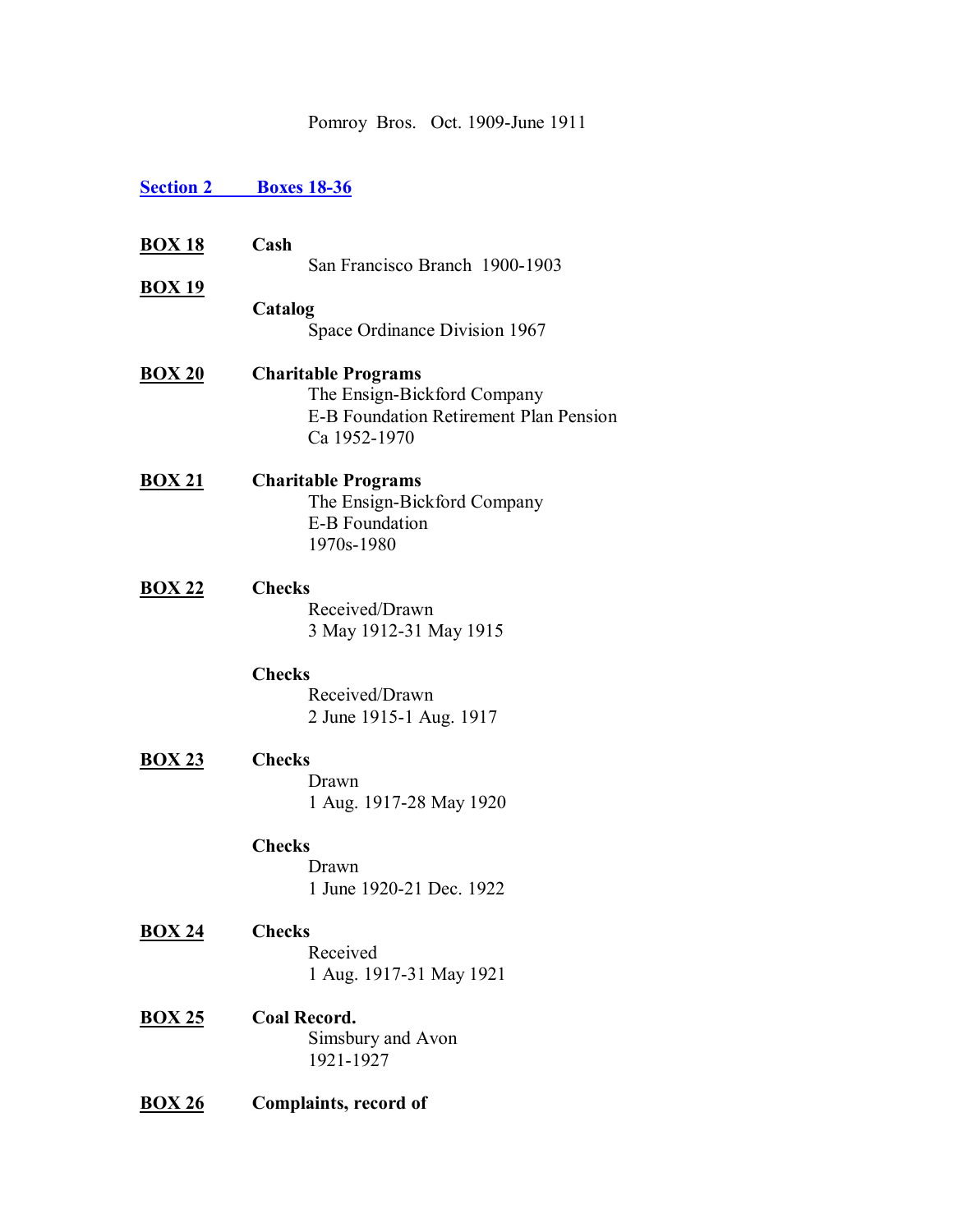11 June 1913-24 Dec. 1928

| <b>BOX 27</b> | Contract         |                                                                                                                      |      |
|---------------|------------------|----------------------------------------------------------------------------------------------------------------------|------|
|               |                  | Union Oil of California and<br>The Climax Fuse Company and<br>The Ensign-Bickford Company<br>1 Aug. 1905 (Asphaltum) |      |
| <b>BOX 28</b> | Cost             | Avon, Simsbury<br>1875-1933 (bottom)                                                                                 |      |
|               | Cost             | Avon, Simsbury<br>1913-1919 (top)                                                                                    |      |
| <b>BOX 29</b> | Cost             | 1955                                                                                                                 |      |
| <b>BOX 30</b> | Cost             | Jan. 1957- abt. Aug. 1957                                                                                            |      |
| <b>BOX 31</b> | <b>Customers</b> | Records of $(?)$ year) $(T.B. \text{ and } Co.)$                                                                     |      |
| <b>BOX 32</b> |                  | <b>DAYBOOK</b> June 1851-Oct. 1857 Old Firm                                                                          |      |
| <b>BOX 33</b> |                  | DAYBOOK Oct. 1857-31 Mar. 1869 Old Firm                                                                              |      |
| <b>BOX 34</b> |                  | <b>DAYBOOK</b> 1 Jan. 1857-31 Aug. 1861                                                                              |      |
| <b>BOX 35</b> |                  | <b>DAYBOOK</b> 2 Sept. 1861-31 Mar. 1865                                                                             | No.2 |
| <b>BOX 36</b> | <b>DAYBOOK</b>   | Apr. 1865-30 July 1867                                                                                               | No.3 |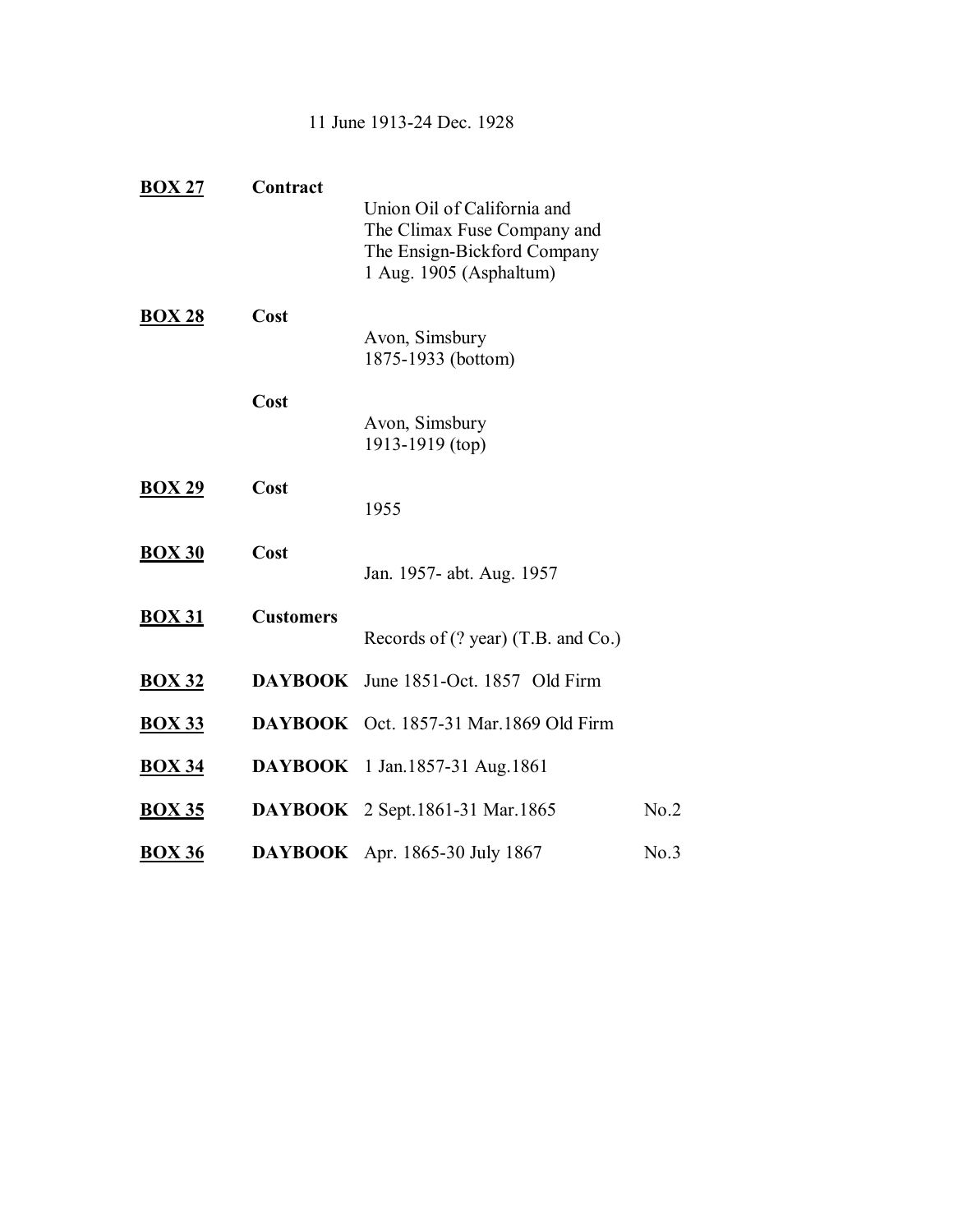# **Section 3 Daybooks Boxes 37-38**

| <b>BOX 37</b> | <b>DAYBOOK</b> | 1 Sept. 1869-29 Apr. 1871 | No. 5  |
|---------------|----------------|---------------------------|--------|
| <b>BOX 38</b> | <b>DAYBOOK</b> | 1 May 1871-6 Nov. 1872    | No. 6  |
| <b>BOX 39</b> | <b>DAYBOOK</b> | 6 Nov. 1872-19 May 1875   | No. 7  |
| <b>BOX 40</b> | <b>DAYBOOK</b> | 20 May 1874-23 Dec. 1875  | No. 8  |
| <b>BOX 41</b> | <b>DAYBOOK</b> | 23 Dec. 1875-24 Aug. 1877 | No. 9  |
| <b>BOX 42</b> | <b>DAYBOOK</b> | 24 Aug. 1877-27 Mar, 1879 | No. 10 |
| <b>BOX 43</b> | <b>DAYBOOK</b> | 27 Mar. 1879-30 June 1880 | No. 11 |
| <b>BOX 44</b> | <b>DAYBOOK</b> | 1 July 1880-9 Aug. 1881   | No. 12 |
| <b>BOX 45</b> | <b>DAYBOOK</b> | 9 Aug. 1881-31 Oct. 1881  | No. 13 |
| <b>BOX 46</b> | <b>DAYBOOK</b> | 1 Nov. 1881-12 Oct. 1882  | No. 14 |
| <b>BOX 47</b> | <b>DAYBOOK</b> | 11 Oct. 1882-11 Oct. 1883 | No. 15 |
| <b>BOX 48</b> | <b>DAYBOOK</b> | 9 Oct. 1883-31 Jan 1885   | No. 17 |
| <b>BOX 49</b> | <b>DAYBOOK</b> | 2 Feb. 1885-15 July 1886  | No. 18 |
| <b>BOX 50</b> | <b>DAYBOOK</b> | 16 July 1886-31 Mar. 1888 | No. 19 |
| <b>BOX 51</b> | <b>DAYBOOK</b> | 1 Apr. 1888-20 Jan. 1890  | No. 20 |
| <b>BOX 52</b> | <b>DAYBOOK</b> | 18 Jan. 1890-31 July 1891 | No. 21 |
| <b>BOX 53</b> | <b>DAYBOOK</b> | 1 Aug. 1891-31 Jan. 1893  | No. 22 |
| <u>BOX 54</u> | <b>DAYBOOK</b> | 1 Feb. 1893-13 Aug. 1894  | No. 23 |
| <b>BOX 55</b> | <b>DAYBOOK</b> | 13 Aug. 1894-25 Feb. 1896 | No. 24 |
| <b>BOX 56</b> | <b>DAYBOOK</b> | 26 Feb. 1896-17 Aug. 1897 | No. 25 |
| <b>BOX 57</b> | <b>DAYBOOK</b> | 13 Aug. 1897-31 Dec. 1898 | No. 26 |
| <b>BOX 58</b> | <b>DAYBOOK</b> | 3 Jan. 1899-31 Mar. 1900  | No. 27 |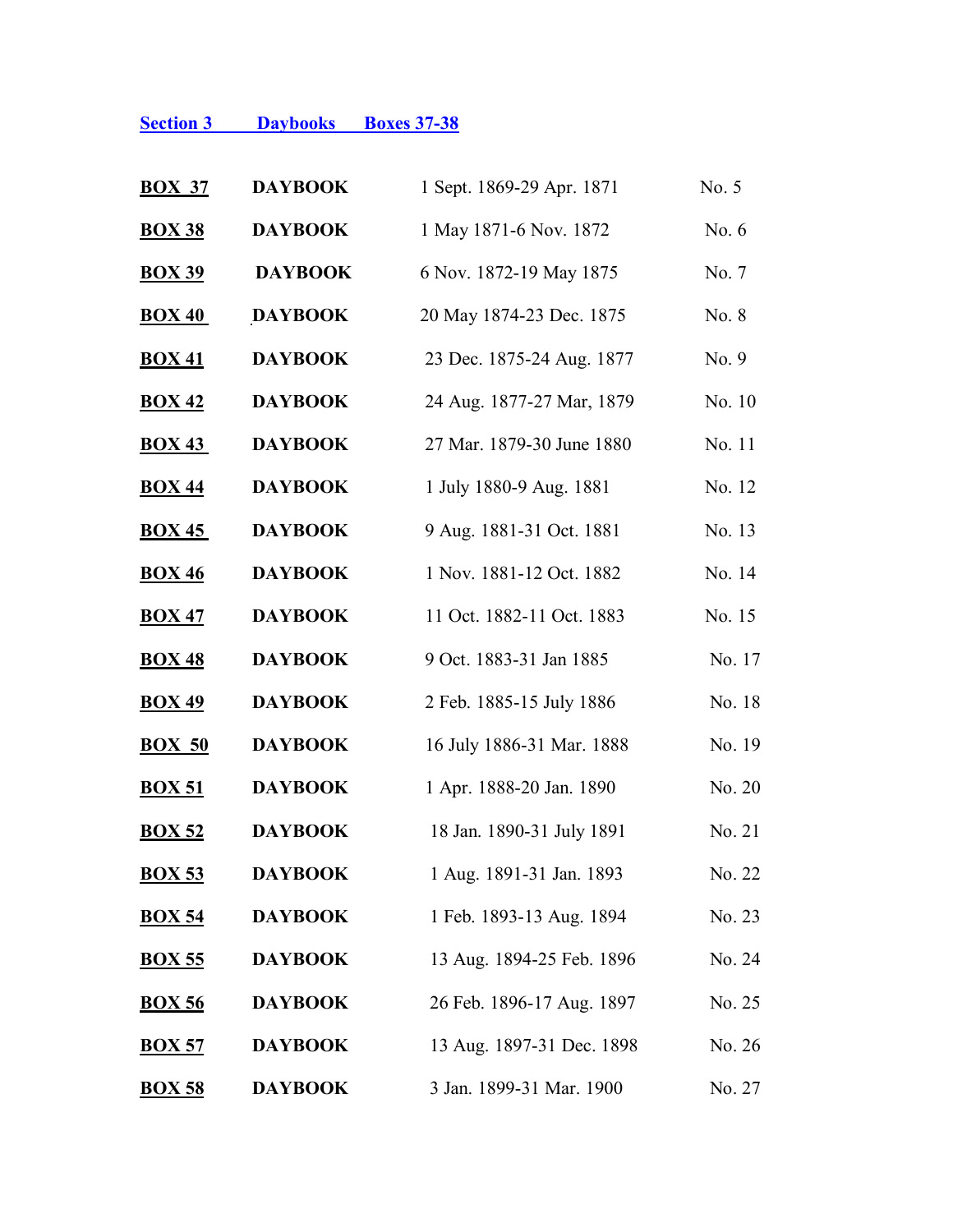| <b>BOX 59</b> | <b>DAYBOOK</b> | 27 Mar. 1900-29 May 1901   | No. 28         |
|---------------|----------------|----------------------------|----------------|
| <b>BOX 60</b> | <b>DAYBOOK</b> | 28 May 1901-30 June 1902   | No. 29         |
| <b>BOX 61</b> | <b>DAYBOOK</b> | 1 July 1902-7 July 1903    | No. 30         |
| <b>BOX 62</b> | <b>DAYBOOK</b> | 2 July 1903-18 June 1904   | No. 31         |
| <b>BOX 63</b> | <b>DAYBOOK</b> | 6 June 1904-28 June 1905   | No. 32         |
| <b>BOX 64</b> | <b>DAYBOOK</b> | 21 June 1905-19 July 1906  | No. 33         |
| <b>BOX 65</b> | <b>DAYBOOK</b> | 3 July 1906-3 May 1907     | No. 34         |
| <b>BOX 66</b> | <b>DAYBOOK</b> | 1 May 1907-24 Nov. 1908    | G <sub>1</sub> |
| <b>BOX 67</b> | <b>DAYBOOK</b> | 19 Nov. 1908-31 July 1911  | G <sub>2</sub> |
| <b>BOX 68</b> | <b>DAYBOOK</b> | 1 Aug. 1911-31 May 1915    | G <sub>3</sub> |
| <b>BOX 69</b> | <b>DAYBOOK</b> | 1 June 1915-30 Mar. 1918   | G4             |
| <b>BOX 70</b> | <b>DAYBOOK</b> | 2 Mar. 1918-31 July 1920   | G <sub>5</sub> |
| <b>BOX 71</b> | <b>DAYBOOK</b> | 2 Aug. 1920-30 Sept. 1922  | G <sub>6</sub> |
| <b>BOX 72</b> | <b>DAYBOOK</b> | 2 Oct. 1922-24 Dec. 1924   | G7             |
| <b>BOX 73</b> | <b>DAYBOOK</b> | 24 Dec. 1924-30 Dec. 1926  | G8             |
| <b>BOX 74</b> | <b>DAYBOOK</b> | 31 Dec. 1926-28 Sept. 1928 | G9             |
| <b>BOX 75</b> | <b>DAYBOOK</b> | 28 Dec. 1928-15 Aug. 1930  | G10            |
| <b>BOX 76</b> | <b>DAYBOOK</b> | 15 Aug. 1930-31 Oct. 1938  | G11            |
| <b>BOX 77</b> | <b>DAYBOOK</b> | 31 Oct. 1938-29 Nov. 1947  | G12            |
| <b>BOX 78</b> | <b>DAYBOOK</b> | 8 Dec. 1947-31 Dec. 1953   | G13            |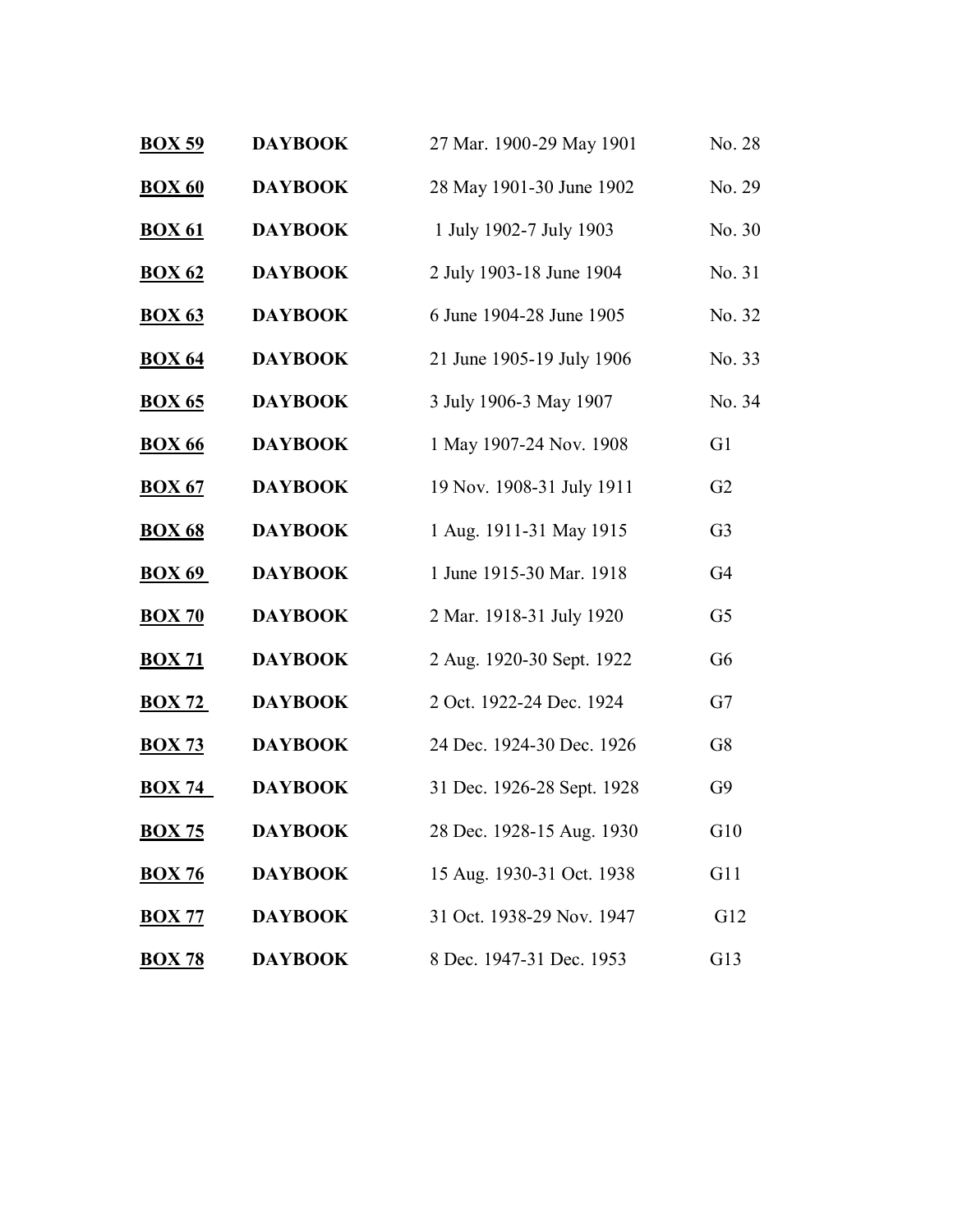| <b>Section 4</b> | <b>Boxes 79-103</b> |
|------------------|---------------------|
|                  |                     |

| <b>DAYBOOK</b>        | June 1907-30 Sept. 1909<br>P <sub>1</sub>                                                 |                                                                                                                                                                   |  |  |
|-----------------------|-------------------------------------------------------------------------------------------|-------------------------------------------------------------------------------------------------------------------------------------------------------------------|--|--|
| <b>DAYBOOK</b>        | 1 Oct. 1909-31 Mar. 1911<br>P <sub>2</sub>                                                |                                                                                                                                                                   |  |  |
| <b>DAYBOOK</b>        | 1 Apr. 1911-31 Dec. 1913<br>P <sub>3</sub>                                                |                                                                                                                                                                   |  |  |
| <b>DAYBOOK</b>        | 1 Jan. 1914-31 May 1924<br><b>P4</b>                                                      |                                                                                                                                                                   |  |  |
| <b>DAYBOOK</b>        | 30 June 1924-23 Dec. 1931<br>P <sub>5</sub>                                               |                                                                                                                                                                   |  |  |
| <b>DAYBOOK</b>        | 31 Dec. 1931-27 Aug. 1940<br><b>P6</b>                                                    |                                                                                                                                                                   |  |  |
| <b>DAYBOOK</b>        | 2 Sept. 1940-31 Dec. 1953<br>P7                                                           |                                                                                                                                                                   |  |  |
| <b>DAYBOOK</b>        | Avon School/Library Records<br>4 <sup>th</sup> School district Accounts 1907-1908         |                                                                                                                                                                   |  |  |
|                       | Minutes of School Meetings 1908-1909<br>Lovely Street Library Records 1911-15             |                                                                                                                                                                   |  |  |
| <b>DAYBOOK</b>        | The Climax Fuse Company<br>Misc.-March 1899, New York (pages)<br>2 Jan. 1902-31 Dec. 1902 |                                                                                                                                                                   |  |  |
| <b>DAYBOOK</b>        | <b>Farm Product Purchases</b><br>May 1936-Apr.1938                                        |                                                                                                                                                                   |  |  |
|                       | The Metallic Cap Manufacturing Company<br>2 Jan. 1902-31 Dec. 1902                        |                                                                                                                                                                   |  |  |
|                       | Announcement for 29 Sept. 1980,<br>University of Hartford                                 |                                                                                                                                                                   |  |  |
|                       |                                                                                           |                                                                                                                                                                   |  |  |
|                       |                                                                                           |                                                                                                                                                                   |  |  |
| <b>Exchanges</b>      | Foreign and Domestic 1860-1891                                                            |                                                                                                                                                                   |  |  |
| <b>Expense. Misc.</b> | 1918-1928                                                                                 |                                                                                                                                                                   |  |  |
|                       |                                                                                           | <b>DAYBOOK</b> (and Journal)<br><b>Ellsworth Lectures (John E. Ellsworth)</b><br><b>Employment Statistics 1966-1968</b><br><b>Employment Statistics 1969-1971</b> |  |  |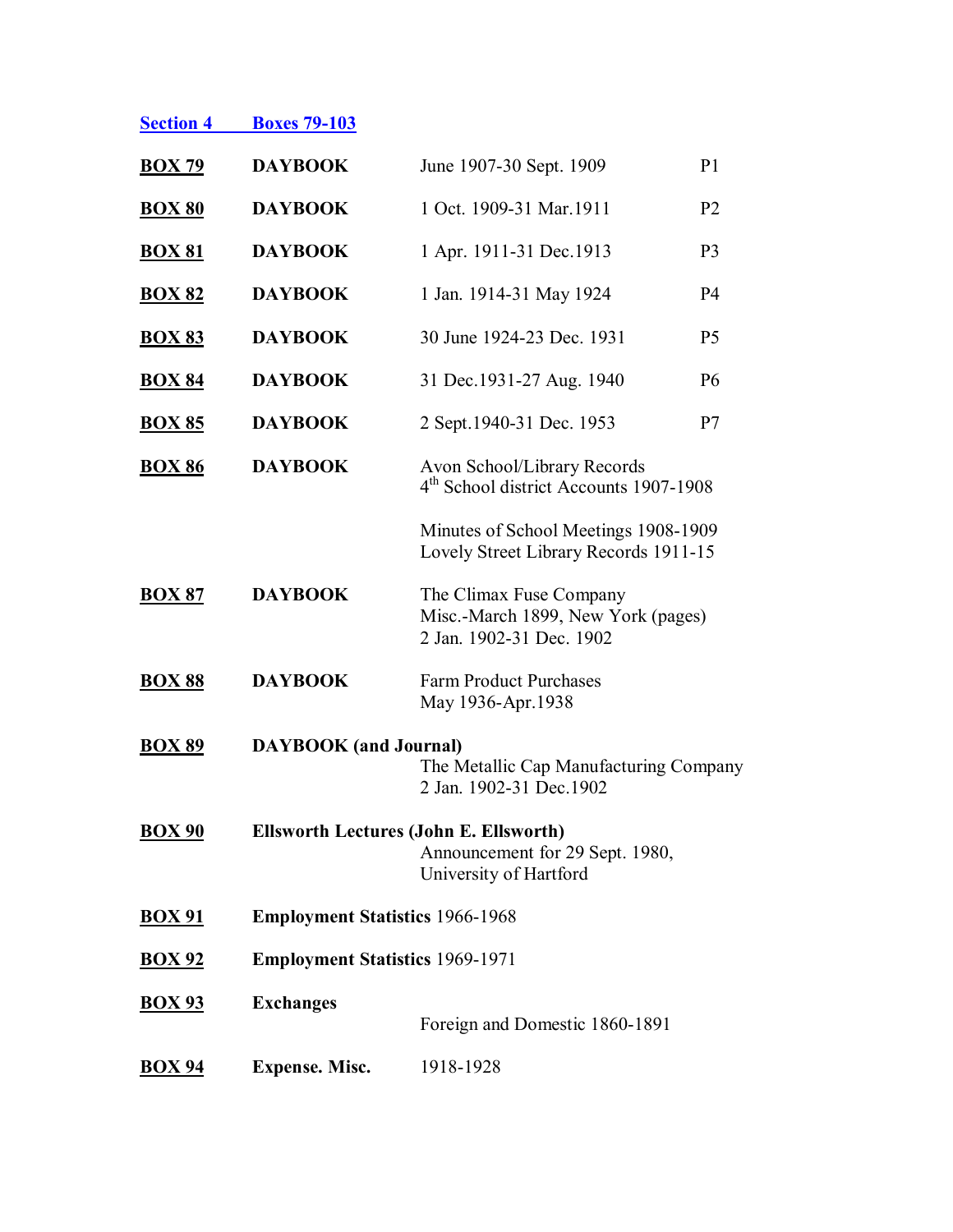| <b>BOX 95</b>  | <b>Financial Statements</b> | L.W. Ferdinand and Co., Inc.<br>31 Jan. 1957 and 31 July 1957 |
|----------------|-----------------------------|---------------------------------------------------------------|
| <b>BOX 96</b>  | <b>Injury Reports</b>       | 1968-1970                                                     |
| <b>BOX 97</b>  | Inventory                   | Avon and Simsbury<br>abt.1905-abt.1931                        |
| <b>BOX 98</b>  | <b>Investment Accounts</b>  | ca.1907-ca.1917                                               |
| <b>BOX 99</b>  | <b>Investments</b>          | Stocks, Bonds, etc.<br>ca. 1906-ca. 1917                      |
| <b>BOX 100</b> | <b>Investments</b>          | Stocks, Bonds, etc.<br>ca.1909-ca.1917                        |
| <b>BOX 101</b> | <b>Invoices</b>             | 1848-1851                                                     |
| <b>BOX 102</b> | <b>Invoices</b>             | 1899-1900                                                     |
| <b>BOX 103</b> | <b>Invoices</b>             | 1904                                                          |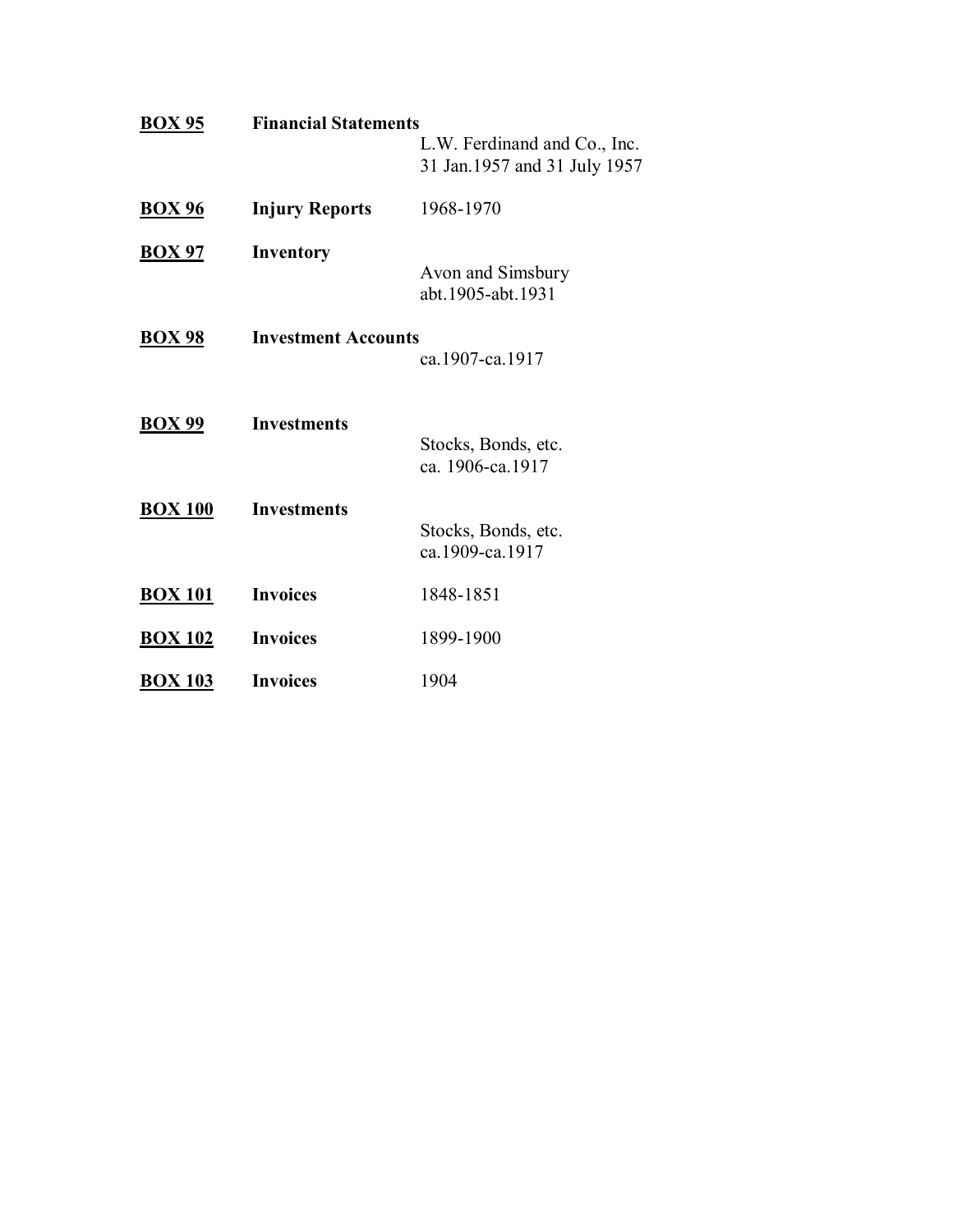# **Section 5 Boxes 104-130**

| <b>BOX 104</b> | Journal                   | 9 June 1851-31 March 1869                             |                        |
|----------------|---------------------------|-------------------------------------------------------|------------------------|
| <b>BOX 105</b> | Journal                   | 31 May 1861-30 Dec. 1865                              | No. 2                  |
| <b>BOX 106</b> | Journal                   | 3 Jan. 1866-27 Apr. 1869                              | No. 3                  |
| <b>BOX 107</b> | Journal                   | 1 May 1869-30 Mar. 1872                               | No. 4                  |
| <b>BOX 108</b> | Journal                   | 1 Apr. 1872-30 Jan. 1875                              | No. 5                  |
| <b>BOX 109</b> | Journal                   | 2 Feb. 1875-30 Nov. 1877                              | No. $6$                |
| <b>BOX 110</b> | Journal                   | 1 Dec. 1877-30 June 1880                              | No. 7                  |
| <b>BOX 111</b> | Journal                   | 1 July 1880-31 July 1882                              | No. 8                  |
| <b>BOX 112</b> | Journal                   | 1 Aug. 1882-30 Sept. 1884                             | No. 9                  |
| <b>BOX 113</b> | Journal                   | 1 Oct. 1884-31 May 1887                               | No. 10                 |
| <b>BOX 114</b> | Journal                   | 1 June 1887-31 March 1890                             | No. 11                 |
| <b>BOX 115</b> | Journal                   | 1 Apr. 1890-31 Oct. 1892                              | No. 12                 |
| <b>BOX 116</b> | Journal                   | 1 Nov. 1892-31 July 1895                              | No. 13                 |
| <b>BOX 117</b> | Journal                   | 1 Aug. 1895-30 Apr. 1898                              | No. 14                 |
| <b>BOX 118</b> | Journal                   | 1 May 1898-31 Oct. 1900                               | No. 15                 |
| <b>BOX 119</b> | Journal                   | 1 Nov. 1900-28 Feb. 1902                              | No. 16                 |
| <b>BOX 120</b> | Journal                   | 2 March 1903-31 Oct. 1904                             | No. 17                 |
| <b>BOX 121</b> | <b>Journal</b><br>Journal | 1 Jan. 1954-31 Dec. 1960<br>31 Dec. 1960-25 Dec. 1965 |                        |
| <b>BOX 122</b> | Journal                   | Cuprinol, Inc. (Darworth)                             | Jan.1936-31Dec.1944    |
| <b>BOX 123</b> | <b>Journal</b>            | Cuprinol, Inc. (Darworth)                             | 31Dec.1944-1May1947    |
| <b>BOX 124</b> | Journal                   | San Francisco Branch                                  | 6 Jan. 1888-3 May 1904 |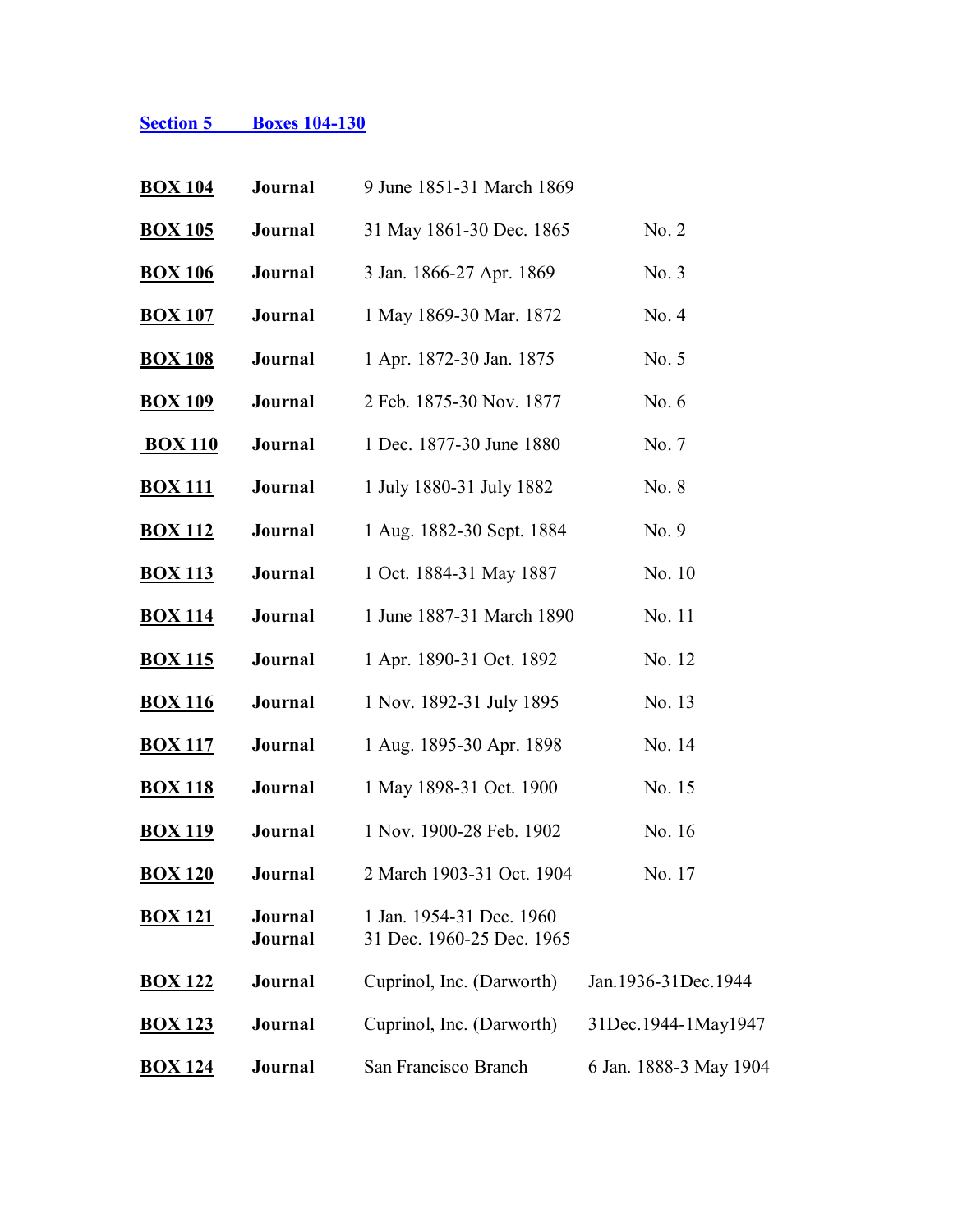| <b>BOX 125</b> | Journal<br>Journal      | San Francisco Branch<br>San Francisco Branch | 30 March 1867-June 1876<br>June 1876-May 1903 |        |
|----------------|-------------------------|----------------------------------------------|-----------------------------------------------|--------|
| <b>BOX 126</b> | <b>Journal and Cash</b> | 1938-1948                                    |                                               |        |
| <b>BOX 127</b> |                         | Labor (Payroll) Daily Analysis Avon          | 1 Dec. 1930-31 Dec. 1935                      |        |
| <b>BOX 128</b> | Ledger                  | 1851-1862                                    | Old Firm                                      | Set. 1 |
| <b>BOX 129</b> | Ledger                  | 1862-1873                                    | Set 1                                         | No. 2  |
| <b>BOX 130</b> | Ledger                  | 1873-1881                                    | Set 1                                         | No. 3  |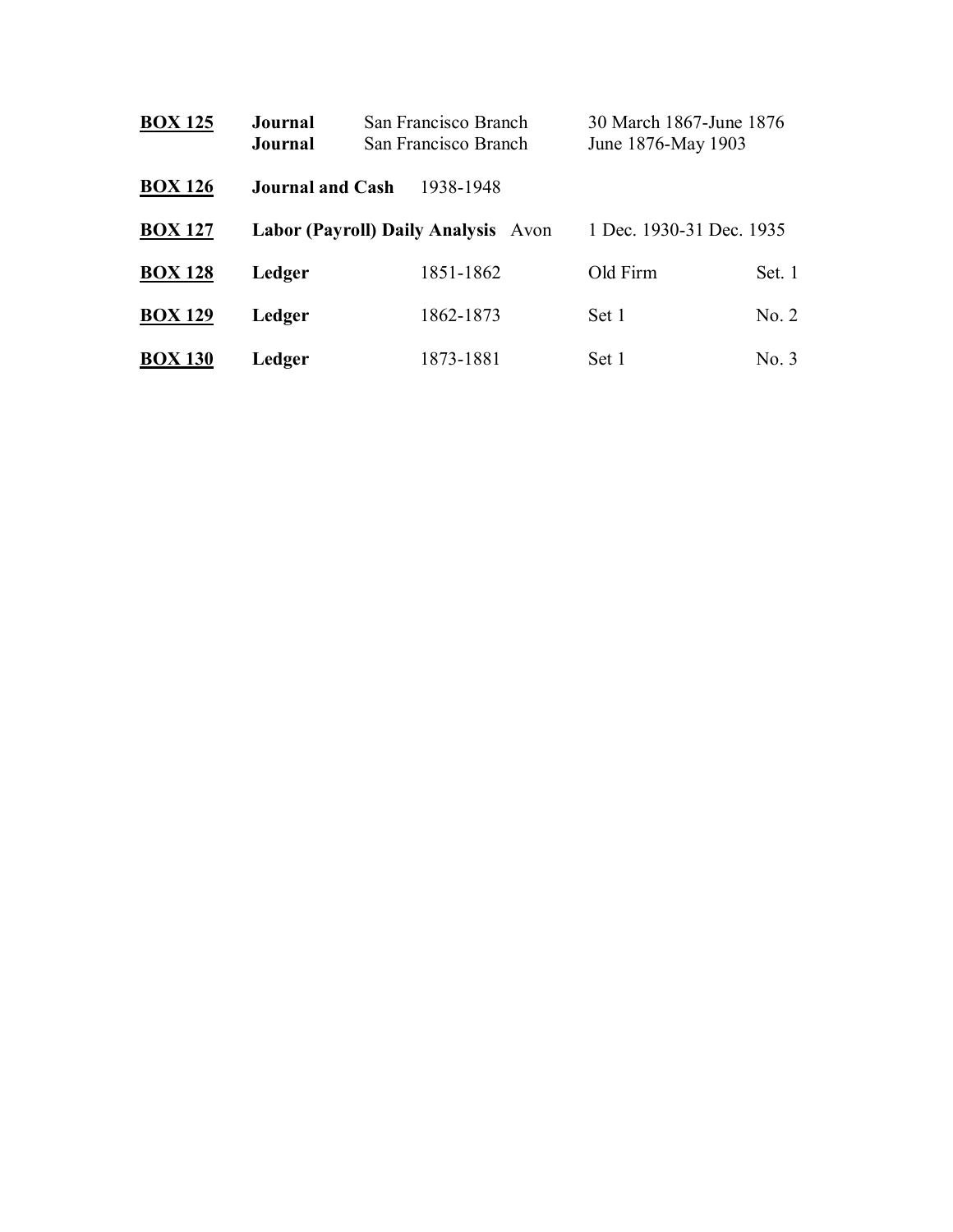**SECTION 6 BOXES 259-278** 

| <b>BOX 259</b> | <b>Scrapbook</b><br>Ensign-Bickford Industries<br>1905-1935                                                                            |
|----------------|----------------------------------------------------------------------------------------------------------------------------------------|
| <b>BOX 260</b> | <b>Scrapbook</b><br>1936-1948<br>Ensign-Bickford Industries                                                                            |
| <b>BOX 261</b> | Scrapbook<br>Ensign-Bickford Industries<br>1949-1957                                                                                   |
| <b>BOX 262</b> | Scrapbook<br>1958-1967<br>Ensign-Bickford Industries                                                                                   |
| <b>BOX 263</b> | <b>Scrapbook</b><br>Advertisements, Articles<br>1926-1942                                                                              |
| <b>BOX 264</b> | <b>Scrapbook</b><br>1927-1932<br>Advertisements, Articles                                                                              |
| <b>BOX 265</b> | <b>Scrapbook</b><br>Ensign-Bickford Industries<br>Long Service Awards<br>1940-1946                                                     |
| <b>BOX 266</b> | <b>Scrapbook</b><br>Ensign-Bickford Centennial Celebration 1936                                                                        |
| <b>BOX 267</b> | <b>Scrapbook</b><br>Ensign-Bickford Industries, World War II Record of the Ensign-<br>Bickford men and women in the Military Services. |
| <b>BOX 268</b> | Scrapbook<br>Ensign-Bickford Industries, 1944<br>Army Navy "E" Award                                                                   |
| <b>BOX 269</b> | <b>Scrapbook</b><br>L.W. Ferdinand and Company, 1942-1945                                                                              |
| <b>BOX 270</b> | <b>Scrapbook</b><br>L.W. Ferdinand and Company, 1928-1939<br>(Includes folder of loose sheets, etc.)                                   |
| <b>BOX 271</b> | <b>Scrapbook</b><br>Ensign-Bickford 125 <sup>th</sup> Anniversary, 1961                                                                |
| <b>BOX 272</b> | <b>Scrapbook</b>                                                                                                                       |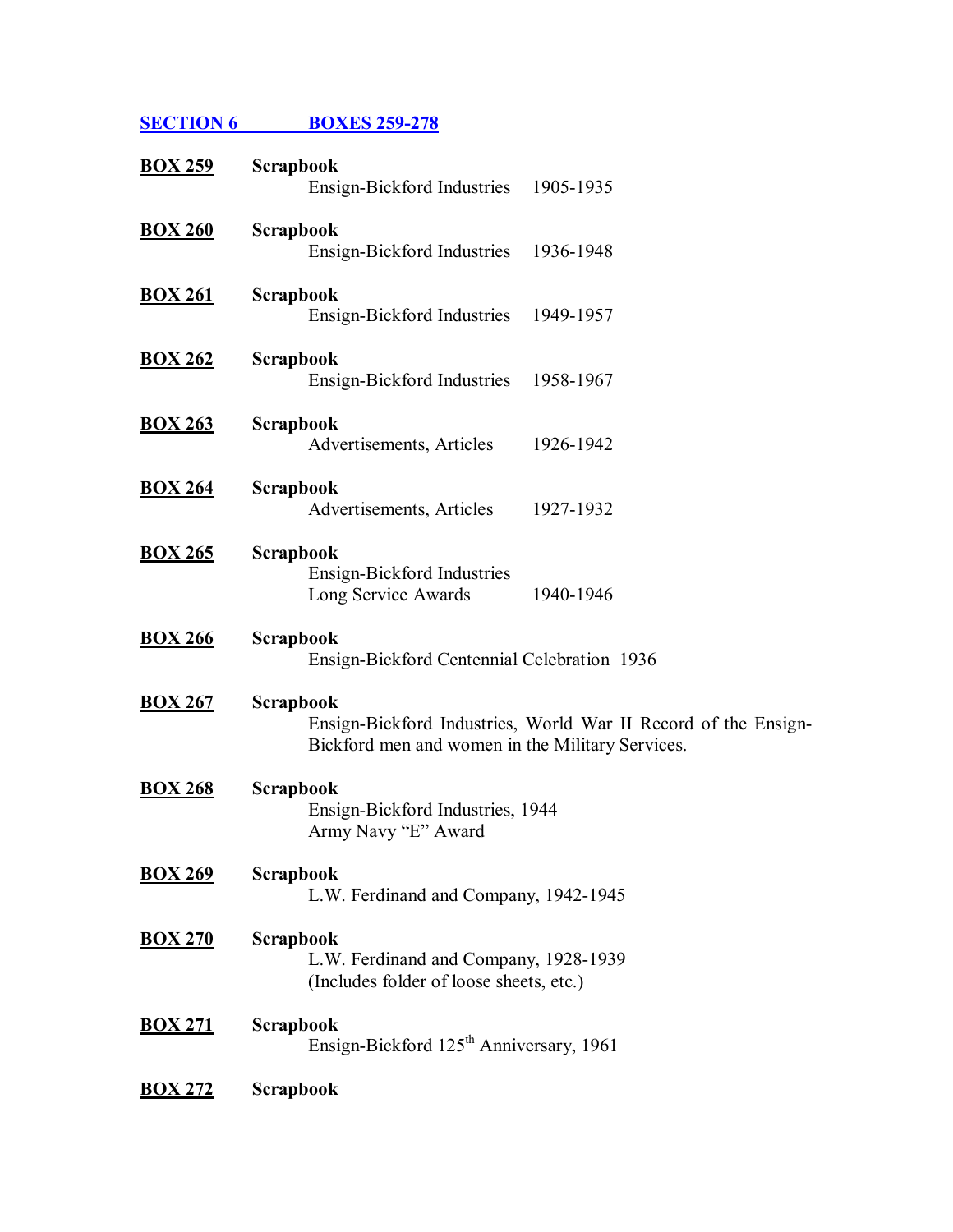|                | Ensign-Bickford Products Division<br>Darworth, Inc. Public Relations<br>1958-1960                                             |
|----------------|-------------------------------------------------------------------------------------------------------------------------------|
| <b>BOX 273</b> | Scrapbook<br>Plant of the Ensign Bickford Company<br>Y Cia. Ltda., Antofagasta, Chili<br>Visit of President Frei, 13 Nov.1966 |
| <b>BOX 274</b> | Scrapbook<br>Ensign-Bickford Industries, Inc.<br><b>Industrial Relations</b><br>17 Dec. 1964-6 Apr. 1967                      |
| <b>BOX 275</b> | Scrapbook<br>Ensign-Bickford Industries, Inc.<br><b>Industrial Relations</b><br>6 Apr. 1967-31 Dec. 1968                      |
| <b>BOX 276</b> | Scrapbook<br>Ensign-Bickford Industries, Inc.<br><b>Industrial Relations</b><br>2 Jan. 1969-13 Dec. 1970                      |
| <b>BOX 277</b> | Scrapbook<br>Ensign-Bickford Industries, Inc.<br><b>Industrial Relations</b><br>5 Jan. 1971-14 Jan. 1974                      |
| <b>BOX 278</b> | Scrapbook<br>Ensign-Bickford Industries, Inc.<br><b>Industrial Relations</b>                                                  |

10 Jan.1974-30 Dec.1976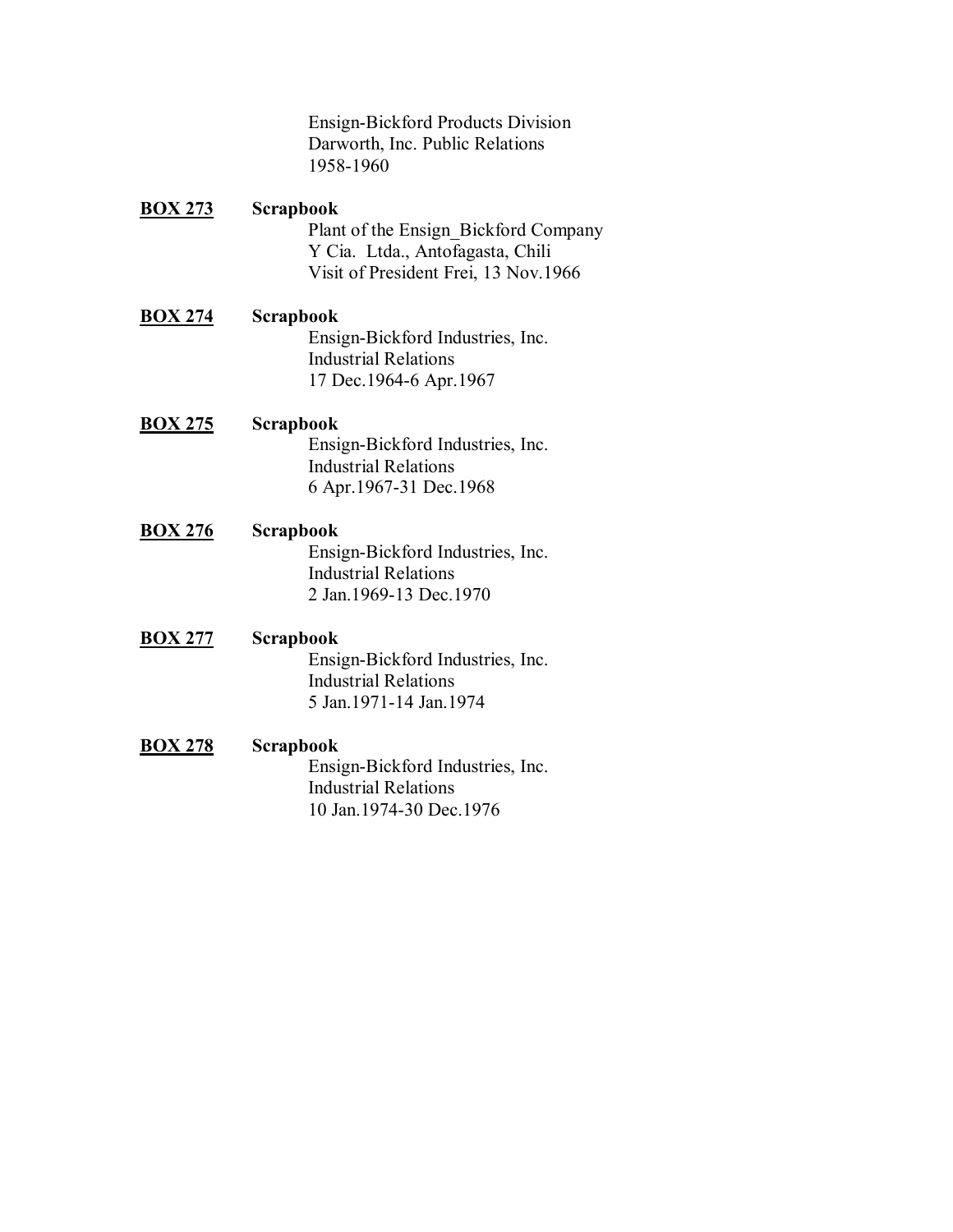| <b>SECTION 7 Ledgers</b>         |                                                                                        | <b>BOXES 131-145</b>                                                                                                                                        |              |                                                    |
|----------------------------------|----------------------------------------------------------------------------------------|-------------------------------------------------------------------------------------------------------------------------------------------------------------|--------------|----------------------------------------------------|
| <b>BOX 131</b>                   | Ledger                                                                                 | 1881-1891                                                                                                                                                   | No. 4        | Set 1                                              |
| <b>BOX 132</b>                   | Ledger                                                                                 | 1891-1904                                                                                                                                                   | No. 5        | Set 1                                              |
| <b>BOX 133</b>                   | Ledger                                                                                 | 1905-1907                                                                                                                                                   | No. $6$      | Set 1                                              |
| <b>BOX 134</b>                   | Ledger<br>Ledger<br>Ledger<br>Ledger<br>Ledger<br>Ledger<br>Ledger<br>Ledger<br>Ledger | Indexes to No. 1-No. 6<br>Indexes to No. 2<br>Indexes to No. 3<br>Indexes to No. 4<br>Indexes to No. 5<br>Indexes to No. 6<br>Unknown<br>Unknown<br>Unknown |              | Set 1<br>Set 1<br>Set 1<br>Set 1<br>Set 1<br>Set 1 |
| <b>BOX 135</b>                   | Ledger<br>Ledger                                                                       | 1907-1916<br>1916-1917                                                                                                                                      | P.1<br>P.2   | Set 1<br>Set 1                                     |
| <b>BOX 136</b>                   | Ledger<br>Ledger                                                                       | 1918-1919<br>1920-1921                                                                                                                                      | P.3<br>P.4   | Set 1<br>Set 1                                     |
| <b>BOX 137</b>                   | Ledger<br>Ledger                                                                       | 1922-1923<br>1924-1925                                                                                                                                      | P. 5<br>P. 6 | Set 1<br>Set 1                                     |
| <b>BOX 138</b>                   | Ledger<br>Ledger                                                                       | 1926-1927<br>1928                                                                                                                                           | P.7<br>P. 8  | Set 1<br>Set 1                                     |
| <b>BOX 139</b>                   | Ledger<br>Ledger                                                                       | 1929<br>1930                                                                                                                                                | P.9<br>P. 10 | Set 1                                              |
| <b>BOX 140</b><br><b>BOX 141</b> | Ledger<br>Ledger                                                                       | 1930<br>Indexes to P.1-P. 6<br>Indexes to P. 1<br>Indexes to P. 2<br>Indexes to P.3<br>Indexes to P. 4<br>Indexes to P. 5                                   | P. 11        | Set 1<br>Set 1<br>Set 1                            |
|                                  |                                                                                        | Indexes to P. 6                                                                                                                                             |              | Set 1                                              |
| <b>BOX 142</b>                   | Ledger                                                                                 | Indexes to $P. 7-P. 11$<br>Indexes to P. 7<br>Indexes to P.8<br>Indexes to P.9                                                                              |              | Set 1                                              |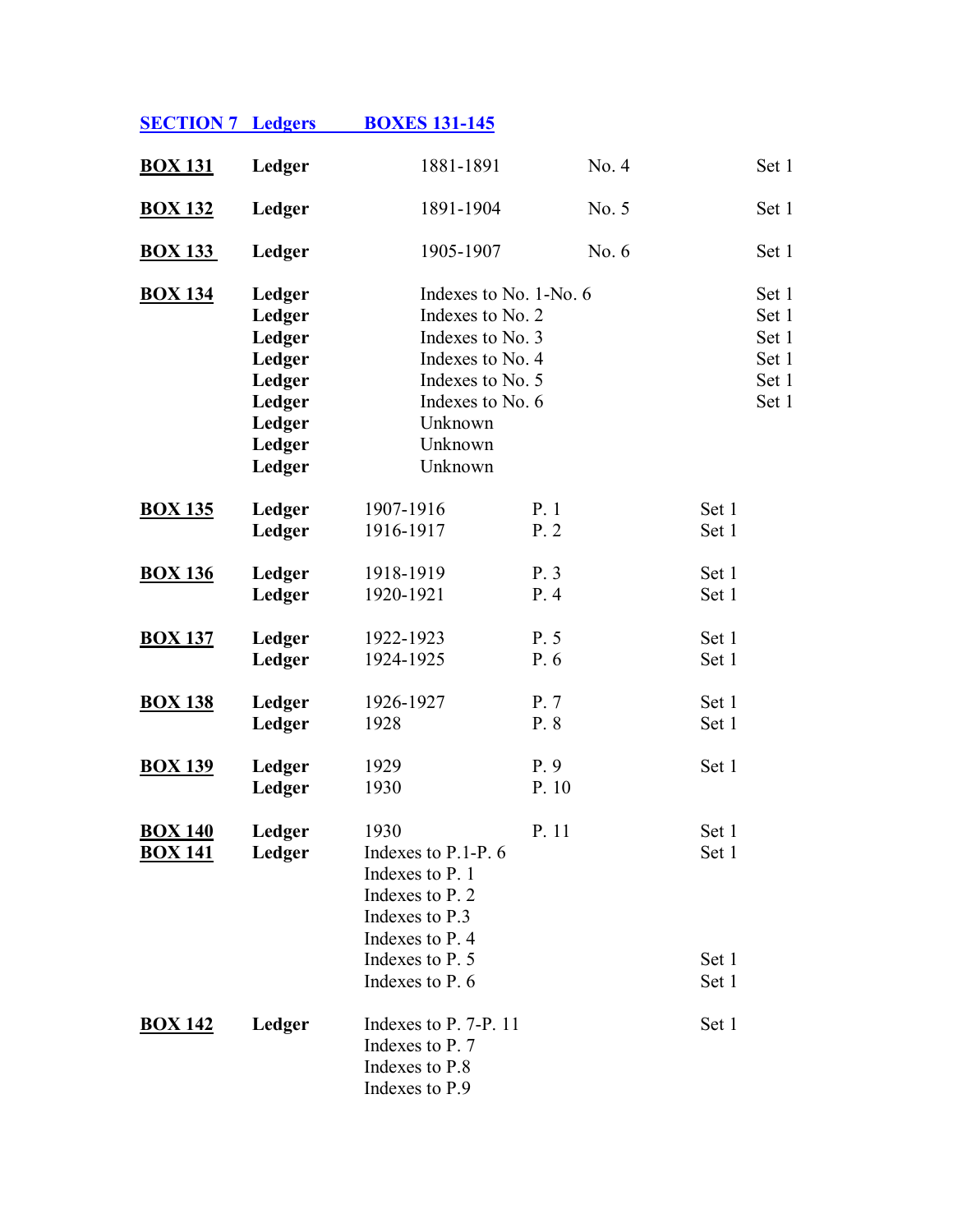|                |        | Indexes to P.10<br>Indexes to P.11 |       |       |
|----------------|--------|------------------------------------|-------|-------|
| <b>BOX 143</b> | Ledger | 1932-1935                          | P. 12 | Set 1 |
| <b>BOX 144</b> | Ledger | 1936-1940                          | P. 13 | Set 1 |
|                | Ledger | 1941-1945                          | P. 14 | Set 1 |
| <b>BOX 145</b> | Ledger | 1946-1950                          | P. 15 | Set 1 |
|                | Ledger | 1951-1954                          | P. 16 | Set 1 |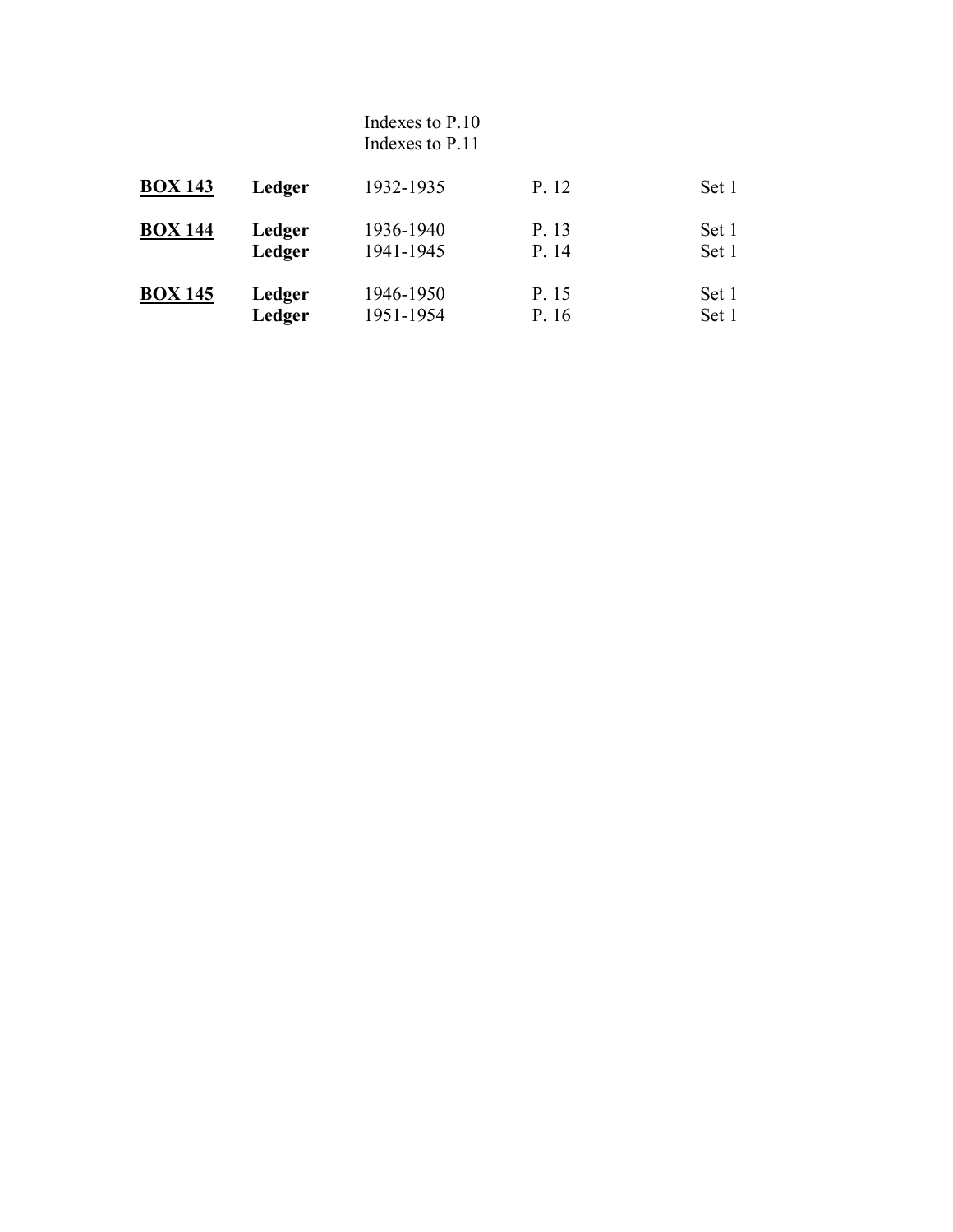|--|

| <b>BOX 146</b> | Ledger                               | 1886-1890                                   | Set 2 |
|----------------|--------------------------------------|---------------------------------------------|-------|
| <b>BOX 147</b> | Ledger<br>Ledger                     | 1890-1895<br>1892-1898                      | Set 2 |
| <b>BOX 148</b> | Ledger<br>Ledger                     | 1896-1897<br>1899                           | Set 2 |
| <b>BOX 149</b> | Ledger<br>Ledger                     | 1905-1907<br>1908                           | Set 2 |
| <b>BOX 150</b> | Ledger<br>Ledger<br>Ledger<br>Ledger | 1907-1912<br>1913-1915<br>1915<br>1916-1919 | Set 2 |
| <b>BOX 151</b> | Ledger<br>Ledger                     | 1919-1922<br>1922-1925                      | Set 2 |
| <b>BOX 152</b> | Ledger<br>Ledger                     | 1926-1927<br>1928-1935                      | Set 2 |
| <b>BOX 153</b> | Ledger                               | 1936-1947                                   | Set 2 |
| <b>BOX 154</b> | Ledger                               | 1889-1894                                   | Set 3 |
| <b>BOX 155</b> | Ledger                               | 1894-1898                                   | Set 3 |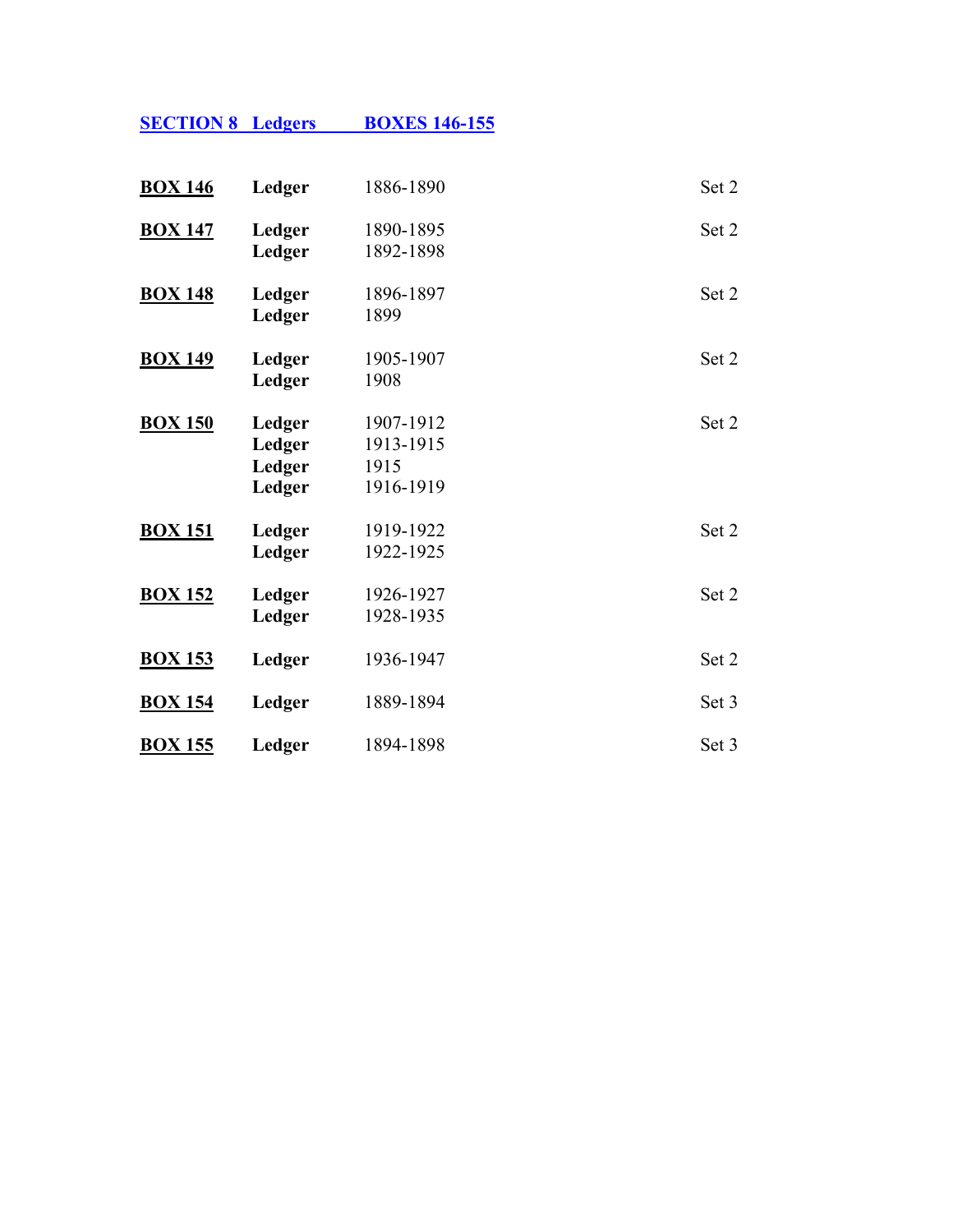# **SECTION 9 Ledger BOXES 156-168**

| <b>BOX 156</b> | Ledger                           | 1898-1902                                                              |                      | Set 3 |
|----------------|----------------------------------|------------------------------------------------------------------------|----------------------|-------|
| <b>BOX 157</b> | Ledger                           | 1902-1906                                                              | (Needs binding)      | Set 3 |
| <b>BOX 158</b> | Ledger                           | 1907-1911                                                              |                      | Set 3 |
| <b>BOX 159</b> | Ledger                           | 1911-1915                                                              |                      | Set 3 |
| <b>BOX 160</b> | Ledger                           | 1919-1922                                                              |                      | Set 3 |
| <b>BOX 161</b> | Ledger                           | 1923-1927                                                              |                      | Set 3 |
| <b>BOX 162</b> | Ledger                           | Sub-ledger 1931-1954                                                   |                      | Set 4 |
| <b>BOX 163</b> | Ledger                           | 1936-1943                                                              | General (Needs work) | Set 5 |
| <b>BOX 164</b> | Ledger                           | 1944-1947                                                              | General              | Set 5 |
| <b>BOX 165</b> | Ledger<br>Nov. 1933- Dec. 1944   | Banker's Protection Co. (Tracelarm)                                    |                      |       |
| <b>BOX 166</b> | Ledger                           | Cuprinol, Inc. (Darworth)                                              |                      |       |
| <b>BOX 167</b> | Ledger                           | Forest Interiors Corp. (Darworth)<br>Ca. 1950s-1974 (inventory)        |                      |       |
| <b>BOX 168</b> | Ledger<br>1972<br>Ledger<br>1974 | Forest Interiors Corp. (Darworth)<br>Forest Interiors Corp. (Darworth) |                      |       |
|                |                                  |                                                                        |                      |       |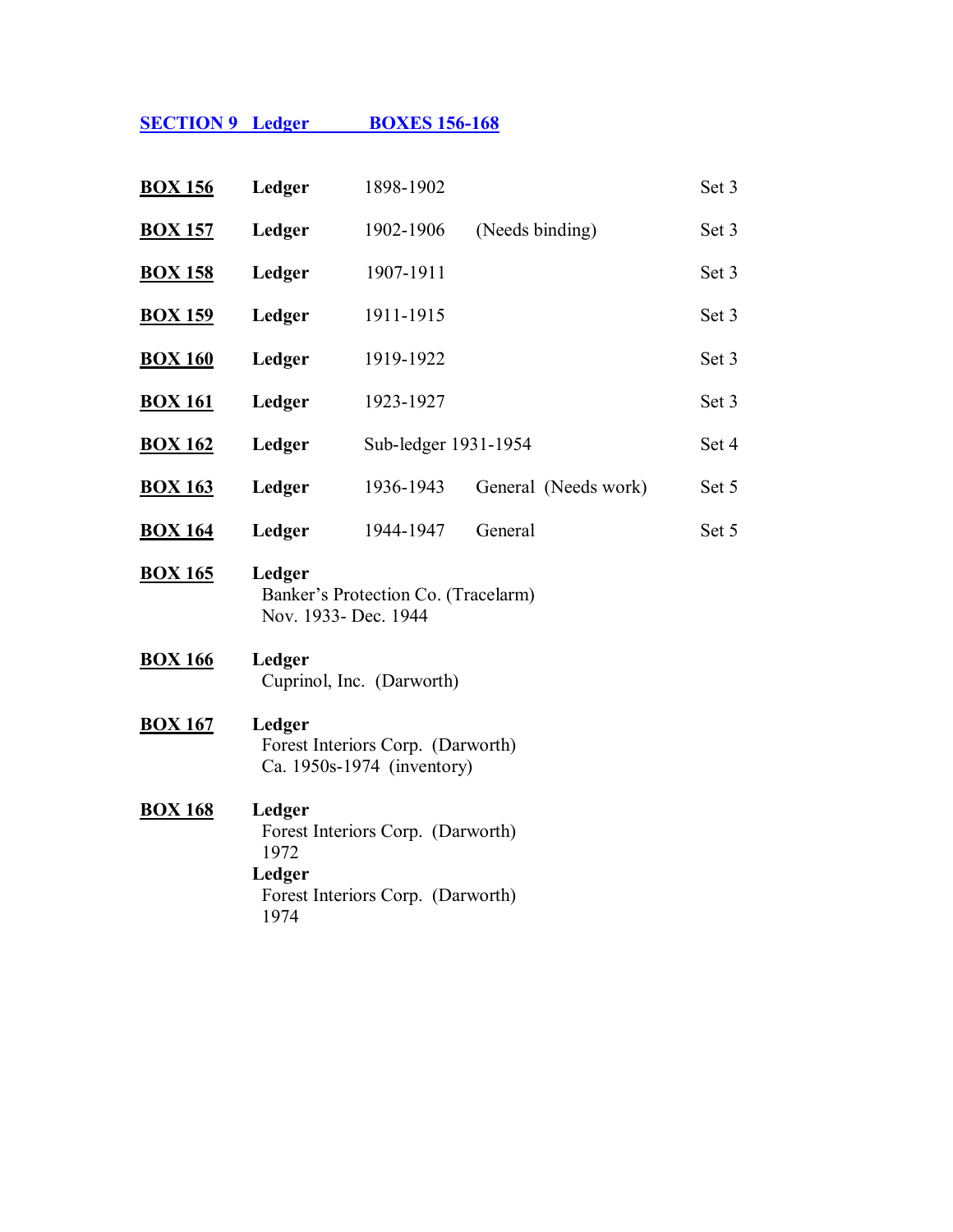# **SECTION 10 BOXES 169-183**

| <b>BOX 169</b> | Ledger<br>Denver, Co.<br>1901-1904<br>$(2)$ Index             | (1) The National Fuse and Powder Co.                           |      |                                                          |
|----------------|---------------------------------------------------------------|----------------------------------------------------------------|------|----------------------------------------------------------|
| <b>BOX 170</b> | Ledger                                                        | San Francisco Branch                                           |      | 1887-1903                                                |
| <b>BOX 171</b> | Ledger                                                        | Tracelarm, Inc.                                                |      | 1947-1958                                                |
| <b>BOX 172</b> | Ledger                                                        | Tracelarm, Inc.                                                |      | 1947-1955                                                |
| <b>BOX 173</b> | Ledger                                                        | Tracelarm, Inc.                                                |      | 1959-1965                                                |
| <b>BOX 174</b> | Ledger<br>Ledger                                              | Tracelarm, Inc.<br>Tracelarm, Inc.                             |      | 1966-1969<br>1970                                        |
| <b>BOX 175</b> | <b>Lein Judgement</b><br>Folder 1                             | R.H. Ensign vs. Jacob and Bertha Kessehau 1894                 |      |                                                          |
| <b>BOX 176</b> | <b>Letters</b><br>Folder 1<br>Folder <sub>2</sub><br>Folder 3 | 1851-1852 (Bacon, Bickford & Co.)<br>Joseph R. Ensign<br>Misc. | 1920 |                                                          |
| <b>BOX 177</b> | <b>Letters</b>                                                | 27 Sept. 1899-7 Feb. 1900                                      |      |                                                          |
| <b>BOX 178</b> | <b>Letters</b>                                                | 27 June 1901-30 Dec. 1904                                      |      | to Denver, Co.                                           |
| <u>BOX 179</u> | <b>Letters</b>                                                | 8 Oct. 1904-31 Dec. -1904                                      |      |                                                          |
| <b>BOX 180</b> | <b>Letters</b>                                                | Climax Fuse Co.                                                |      | 6 Sept. 1884-22 Apr. 1887                                |
| <u>BOX 181</u> | <b>Letters</b>                                                | Climax Fuse Co.                                                |      | 1 Feb. 1886-29 Sept. 1897                                |
| <b>BOX 182</b> | Letters<br><b>Letters</b>                                     | Climax Fuse Co.<br>Climax Fuse Co.                             |      | 17 Nov. 1893-25 Sept. 1894<br>26 Sept. 1894-25 June 1895 |
| <b>BOX 183</b> | <b>Letters</b><br><b>Letters</b>                              | Climax Fuse Co.<br>Climax Fuse Co.                             |      | 12 Feb. 1897-9 Nov. 1897<br>10 Nov. 1894-30 July 1898    |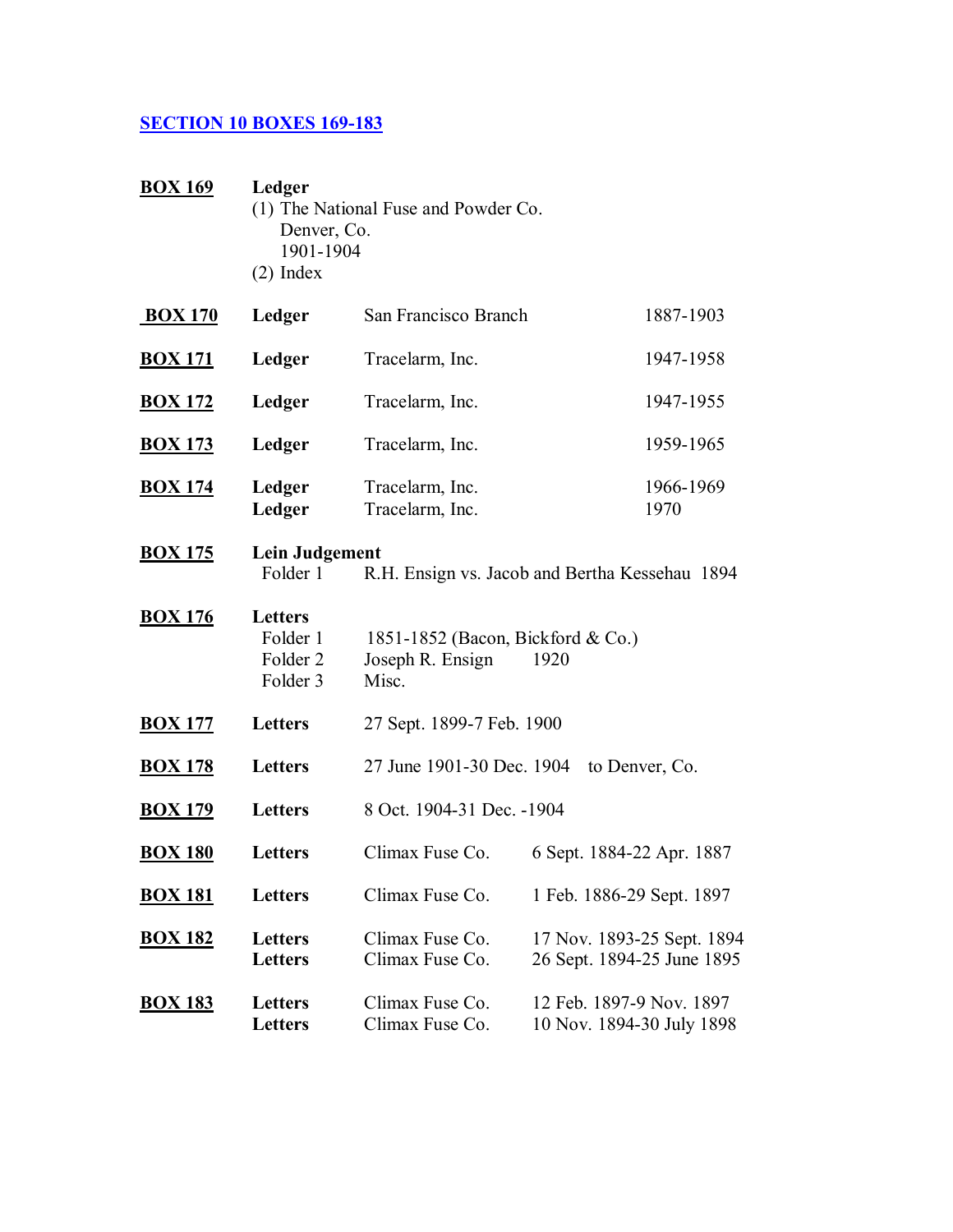# **SECTION 11 BOXES 184-206**

| <b>BOX 184</b> | Letters                                 | Climax Fuse Co.                                                                 |                    | 1 Aug. 1898-29 March 1899                              |  |
|----------------|-----------------------------------------|---------------------------------------------------------------------------------|--------------------|--------------------------------------------------------|--|
|                | <b>Letters</b>                          | Climax Fuse Co.                                                                 |                    | 12 Dec. 1899-16 July 1900                              |  |
| <b>BOX 185</b> | Letters                                 | Climax Fuse Co.                                                                 |                    | 26 March 1901-15 Nov. 1901                             |  |
|                | <b>Letters</b>                          | Climax Fuse Co.                                                                 |                    | 11 Aug. 1902-28 Feb. 1903                              |  |
| <b>BOX 186</b> | Letters                                 | Climax Fuse Co.                                                                 |                    | 2 March 1903-14 Sept. 1903                             |  |
|                | <b>Letters</b>                          | Climax Fuse Co.                                                                 |                    | 14 Sept. 1903-27 May 1904                              |  |
| <b>BOX 187</b> | Letters                                 | Climax Fuse Co.                                                                 |                    | 20 May 1904-10 Nov. 1904                               |  |
|                | <b>Letters</b>                          | Climax Fuse Co.                                                                 |                    | 17 July 1905-30 Jan. 1906                              |  |
| <b>BOX 188</b> | Letters                                 | Climax Fuse Co.                                                                 |                    | 23 Nov. 1906-15 May 1907                               |  |
|                | Letters                                 | Climax Fuse Co.                                                                 |                    | 20 May 1907-1 Jan. 1910                                |  |
| <b>BOX 189</b> | Memorandum                              | <b>Technical Department Subjects Considered</b><br>1927-1953                    |                    |                                                        |  |
| <b>BOX 190</b> | <b>Minutes</b>                          | Climax Fuse Co.                                                                 |                    | 4 Jan. 1881-21 Jan. 1908<br>(and records)              |  |
| <b>BOX 191</b> | <b>Minutes</b>                          |                                                                                 |                    | Community Club (also known as Girl's Club) 1920-1942   |  |
| <b>BOX 192</b> | <b>Minutes</b><br>Cuprinol Inc.         |                                                                                 | Board of Directors | May 1944-                                              |  |
| <b>BOX 193</b> | <b>Minutes</b><br><b>Fuse Committee</b> | Ideal Double Tape<br>Fuse Investigations 1920-21<br>Digest/Final Standards 1927 |                    |                                                        |  |
| <b>BOX 194</b> | <b>Minutes</b>                          |                                                                                 |                    |                                                        |  |
|                | <b>Minutes</b>                          | Operating Council 1953-1954                                                     |                    |                                                        |  |
|                |                                         | Operating Council 1957-1958                                                     |                    |                                                        |  |
| <b>BOX 195</b> | <b>Minutes</b>                          |                                                                                 |                    | Simsbury Investment Associates 1936-1940 (and records) |  |
| <b>BOX 196</b> | <b>Mortgage Loans</b>                   | Iowa Mortgage Co.,                                                              |                    | 1887-1894                                              |  |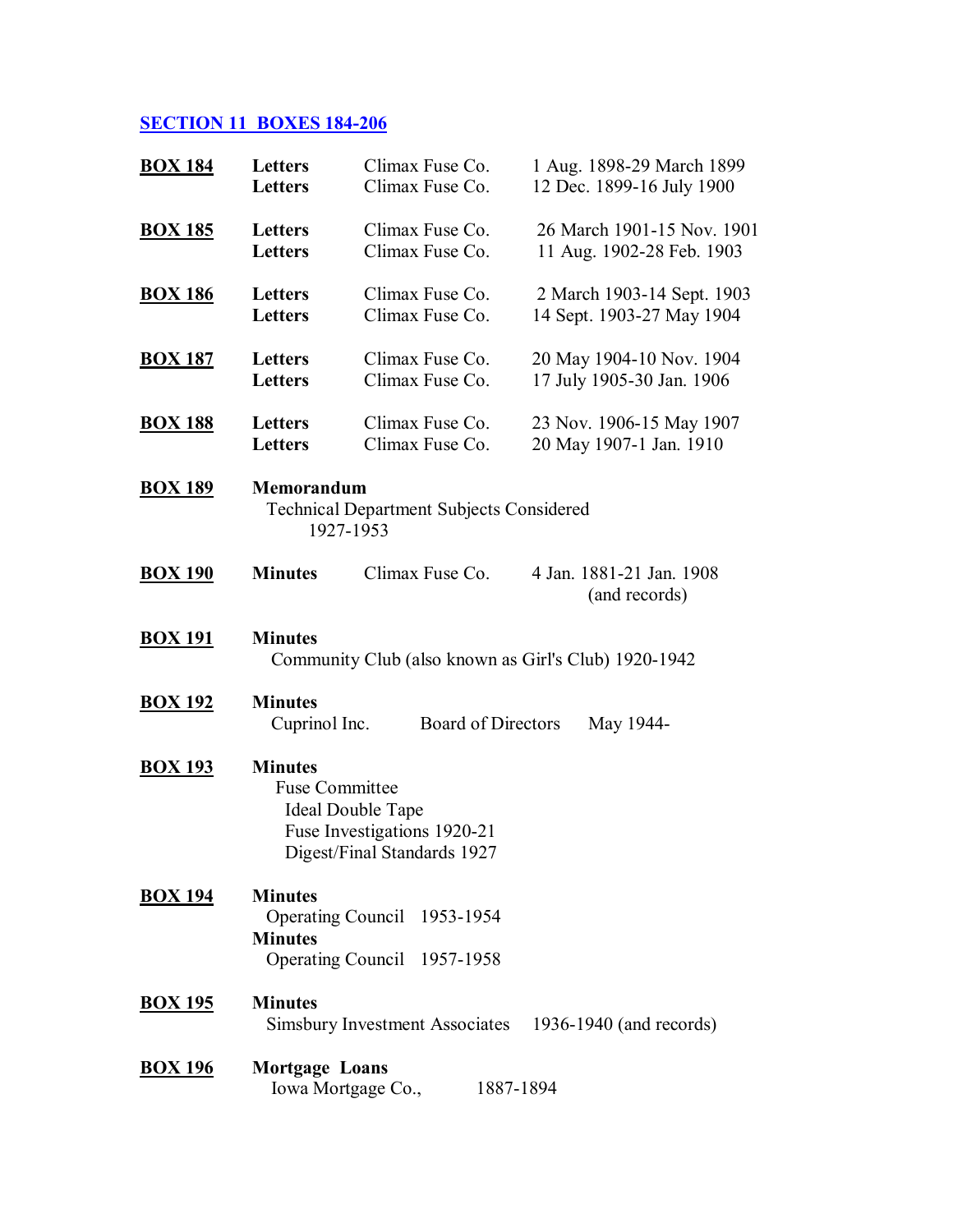|                |                                        | Kansas and Nebraska Land                                                                                    |                                                                                                             |
|----------------|----------------------------------------|-------------------------------------------------------------------------------------------------------------|-------------------------------------------------------------------------------------------------------------|
| <b>BOX 197</b> | Newspapers.<br>Flood 1955              | Farmington Valley Herald Thurs. Aug. 25, 1955<br>Thurs. Sep. 8, 1955                                        |                                                                                                             |
|                |                                        | <b>Hartford Courant</b>                                                                                     | $8-21-55$ $8-23-55$ (2 copies)<br>$8 - 26 - 55$<br>8-22-55 (3 copies) 8-25-55 (2 copies) 9-25-55 (2 copies) |
|                |                                        | Hartford Times 8-20-55 8-26-55 (3 copies)                                                                   |                                                                                                             |
| <b>BOX 198</b> | <b>Newspapers</b>                      | Brooklyn Pier Explosion and Fire<br>3 Dec. 1956<br>Alabama thru New Mexico Papers                           | (1)                                                                                                         |
| <b>BOX 199</b> | <b>Newspapers</b>                      | Brooklyn Pier Explosion and Fire<br>3 Dec. 1956<br>New York Times thru Wyoming Papers                       |                                                                                                             |
| <b>BOX 200</b> | <b>Notebook</b>                        | Simsbury Fuse Room Office<br>Misc. Notes and Information ca. 1907-1922                                      |                                                                                                             |
| <b>BOX 201</b> | <b>Order Book</b>                      |                                                                                                             |                                                                                                             |
| <b>BOX 202</b> | Folder 1<br>Folder <sub>2</sub>        | <b>Partnership Agreements</b><br>William Bickford Smith<br>Articles of Partnership<br>Ensign Bickford & Co. | 1888-1901<br>20 Aug. 1903                                                                                   |
| <b>BOX 203</b> | <b>Payroll</b>                         | 1929-1938 April only                                                                                        |                                                                                                             |
| <b>BOX 204</b> | <b>Payroll</b><br><b>Payroll</b>       | 1960<br>1961                                                                                                |                                                                                                             |
| <b>BOX 205</b> | <b>Periodicals/Serials</b><br>Folder 1 | The Journal of Industrial & Engineering Chemistry'<br>Dec. 1922                                             |                                                                                                             |
| <b>BOX 206</b> |                                        | <b>Personnel Summary 1971</b>                                                                               |                                                                                                             |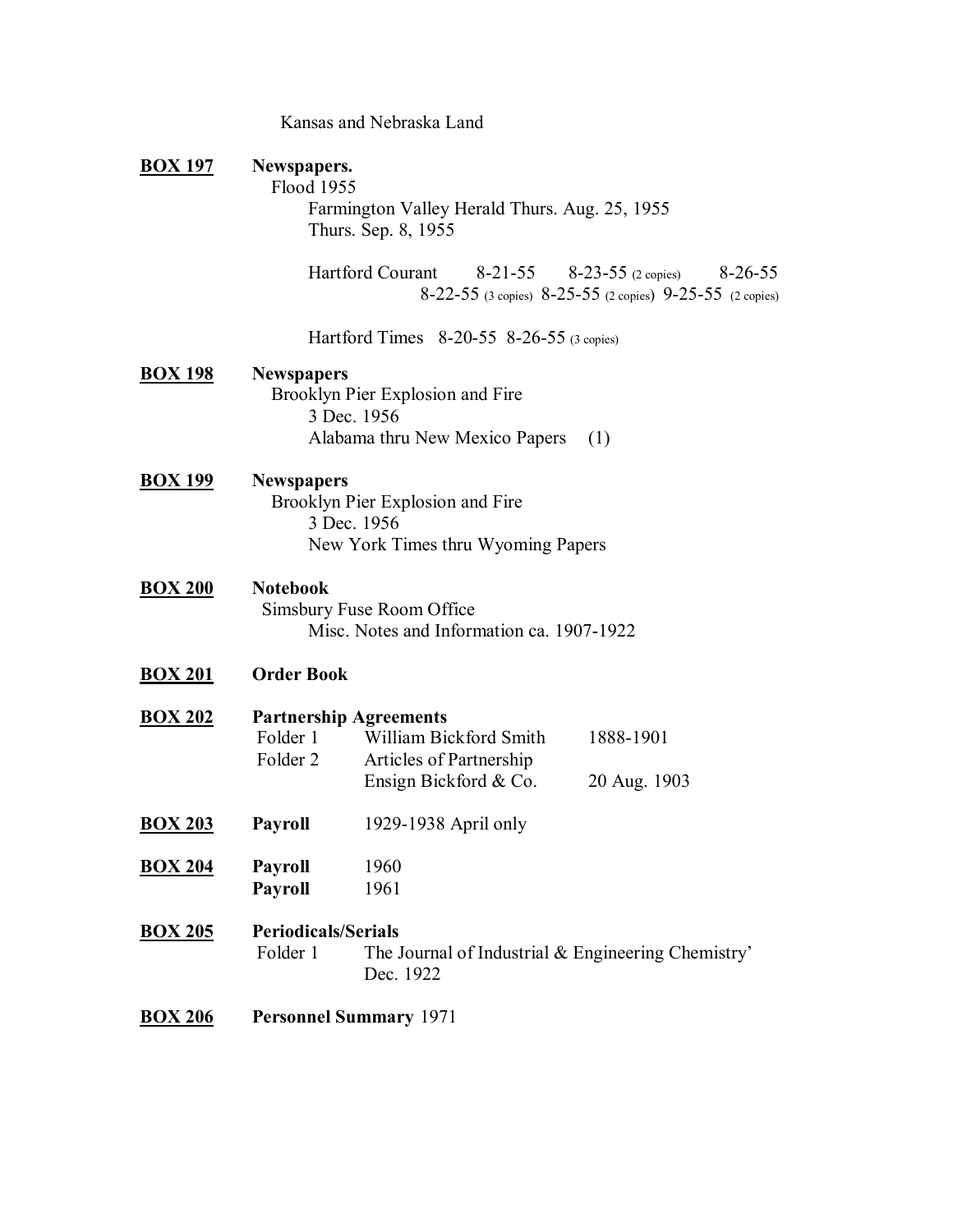#### **SECTION 12 BOXES 229-245**

- **BOX 229 Price Lists** 13 Feb.1868 (1 sheet) Schedules (2) for Powning California (? On yr.) 1900-1904 (book)
- **BOX 230 Price Lists** 1904
- **BOX 231 Price Lists** 1920s-1950s J. Kell Brandon's Notebook

## **BOX 232 Product Data**

Fuse-Analysis of Market Trends. Institute for Trend Research Studies 1950s-1960s (1)

#### **BOX 233 Product Data**

Fuse-Analysis of Market Trends. Institute for Trend Research Studies 1950s-1960s (2)

#### **BOX 234A Product Data**

Fuse-Analysis of Market Trends (includes Blasting Caps, Explosives, and PETN) 1961 Report (234B in section 15, bottom shelf)

## **BOX 235 Product Data**

Fuse- Construction, Avon 1927-1949

**BOX 236 Product Data** 

Fuse-Monthly Sheet, Avon Sept.1909-Dec.1924

#### **BOX 237 Product Data**

 Fuse-Production Figures, Avon Aug.1923-Mar.1925

 Fuse-Production Figures, Avon May-July 1925

#### **BOX 238 Product Data**

 Fuse Records, Climax Fuse Company 1941-Misc. years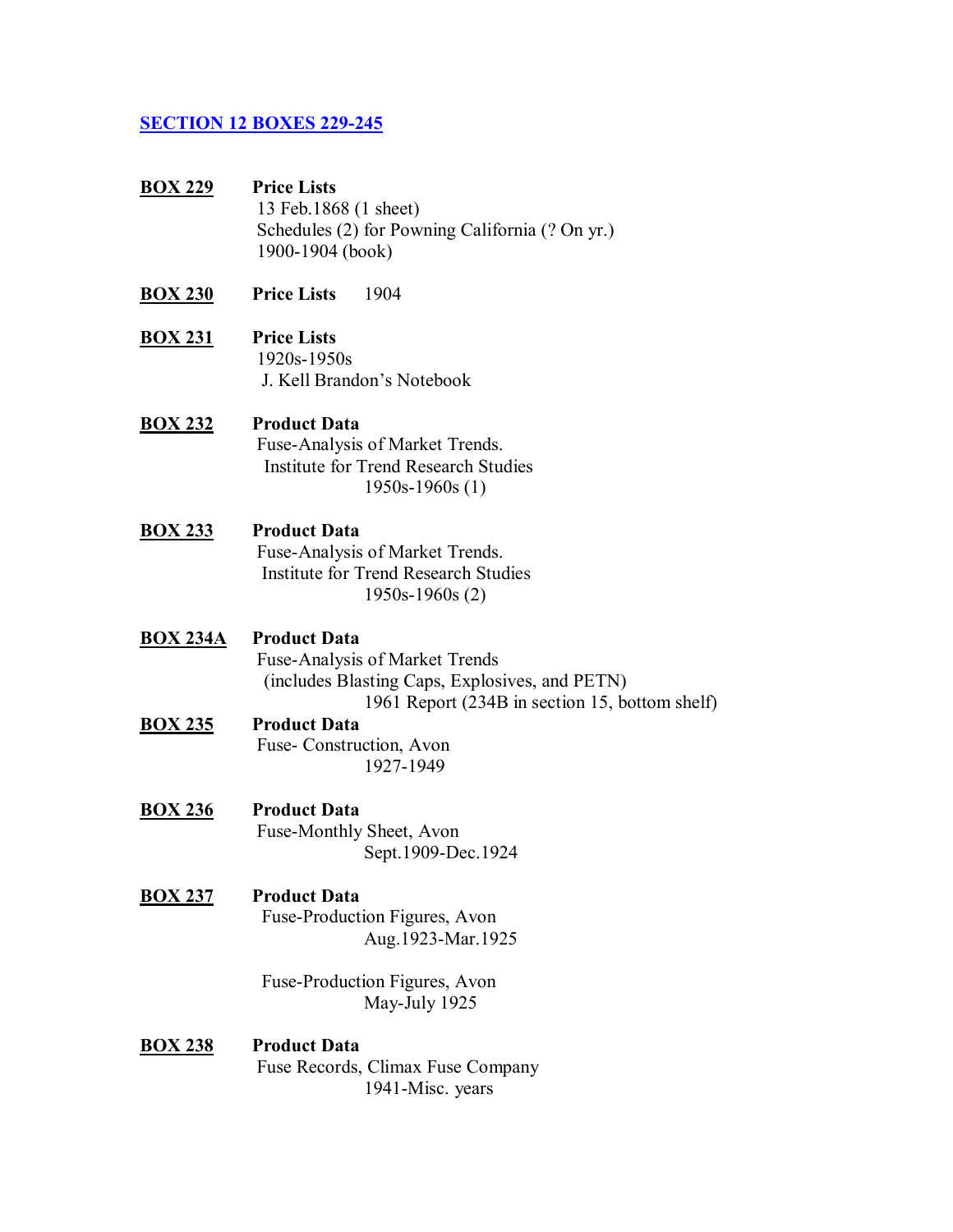| <b>BOX 239</b> | <b>Profit</b>              |
|----------------|----------------------------|
|                | Calculation                |
|                | Manufacture of Patent Fuse |

| <b>BOX 240</b> | <b>Profit and Loss</b> | Oct.1916-Sept.1925     |
|----------------|------------------------|------------------------|
| <b>BOX 241</b> | <b>Profit and Loss</b> | 1925-1929<br>1930-1931 |

**BOX 242 Promotional Materials**  Cuprinol,Inc. Transparencies and Script for Presentation

## **BOX 243 Promotional Materials**  Advertisements (1930s) Booklet: Cordeau-Bickford (1926) Booklet: A Campaign to Promote Safety (1930) Video: "Exploding Around the World" (1997)

#### **BOX 244 Publications**

The E-BEE March 1956 (5 copies) The E-BEE Dec. 1965 (1 copy)

# **BOX 245 Publications**

Souvenir Portfolio, 125<sup>th</sup> Anniversary, 1961 (w/Electro Type)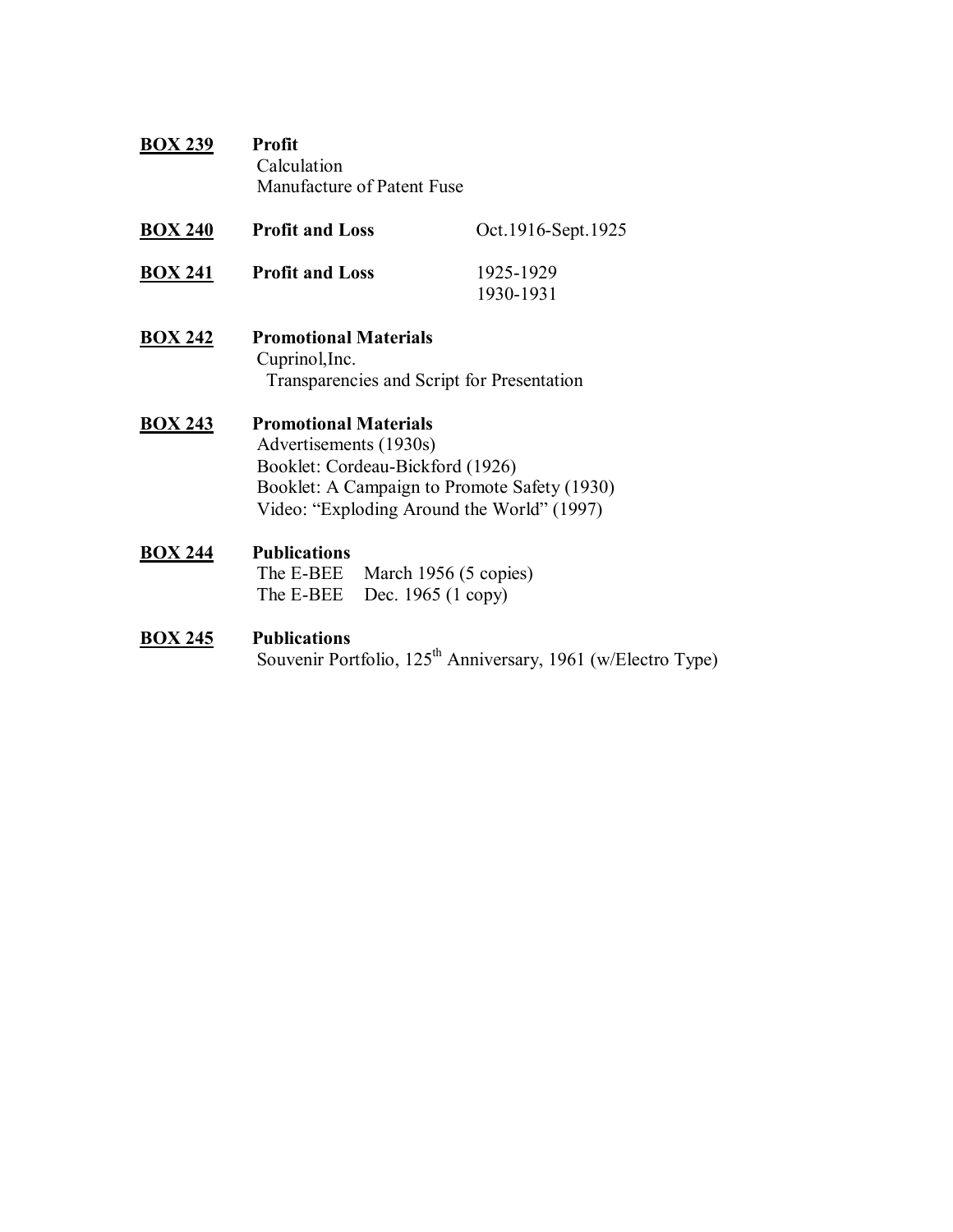# **SECTION 13 BOXES 246-258**

| <b>BOX 246</b> | <b>Purchases</b><br><b>Purchases</b> | 1 July 1914-21 Mar. 1916<br>21 Mar. 1916-2 Aug. 1917                                             |
|----------------|--------------------------------------|--------------------------------------------------------------------------------------------------|
| <b>BOX 247</b> | <b>Purchases</b><br><b>Purchases</b> | 1 Aug. 1917-31 Jan. 1919<br>4 Feb. 1919-30 Sept. 1920                                            |
| <b>BOX 248</b> | <b>Purchases</b>                     | 6 Oct. 1920-31 May 1922                                                                          |
| <b>BOX 249</b> | <b>Receipts</b>                      | 1851-1858                                                                                        |
| <b>BOX 250</b> |                                      | <b>Register of Visitors</b> 1963-1969                                                            |
| <b>BOX 251</b> | <b>Rents</b><br>Avon                 | ca 1910's to 1950's                                                                              |
| <b>BOX 252</b> | <b>Report(s)</b>                     | Flood Damage to EB Plants<br>Simsbury and Avon (Flood in Aug. 1955)<br>Report dated 14 Oct. 1955 |
| <b>BOX 253</b> | Report(s)<br>Production standards    | ca 1928-ca 1932                                                                                  |
| <b>BOX 254</b> | <b>Report(s)</b>                     | <b>Spanish Top Management Seminars</b><br>J.E. Ellsworth<br>April 1959                           |
| <b>BOX 255</b> | <b>Report (s)</b>                    | Technical Conference Detonating Card & Blasting Accessories<br>Simsbury 1969                     |
| <b>BOX 256</b> |                                      | Sales 1 May 1912-29 May 1914<br>Sales 1 June 1914-1 May 1916                                     |
| <b>BOX 257</b> |                                      | <b>Sales</b> 1 May 1916-31 Dec. 1917<br>Sales 1 Jan. 1918-29 May 1920                            |
| <b>BOX 258</b> |                                      | <b>Sales</b> 2 June 1920-30 Dec. 1922                                                            |
|                |                                      | *note: gap here- go to Section 6 - Scrapbooks Boxes 259-278                                      |
| <b>BOX 279</b> | <b>Shipments</b>                     |                                                                                                  |

Fuse Book 1 Jan. 1914-31 Dec. 1914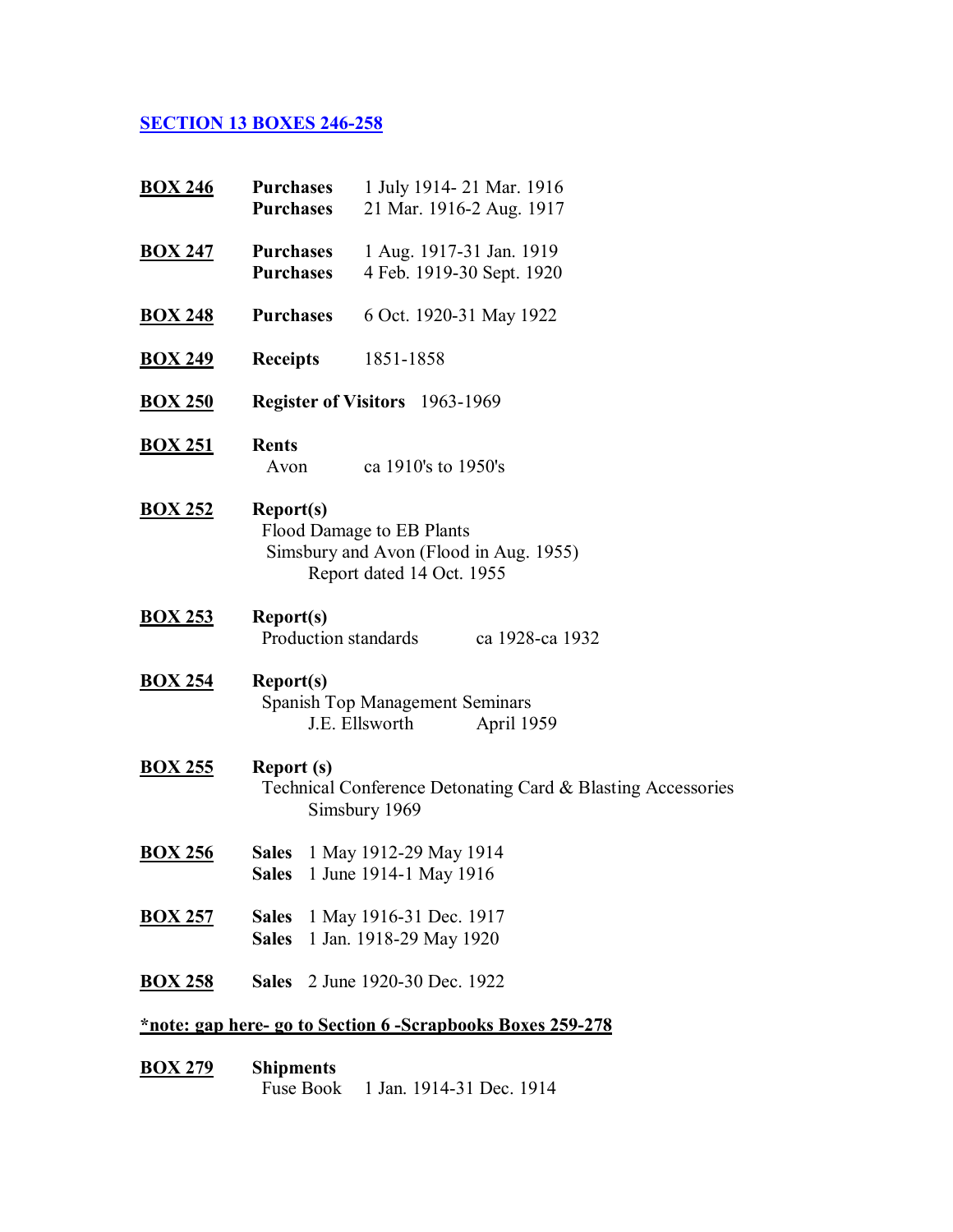## **BOX 280 Shipments**  1 Jan. 1915-2 Feb. 1916

# **BOX 281 Shipments**

 Fuse Book (Sales) Avon 1918-1937 (Mar. only)

# **BOX 282 Shipments**  Climax Fuse Co. 15 May 1907-20 Sept. 1917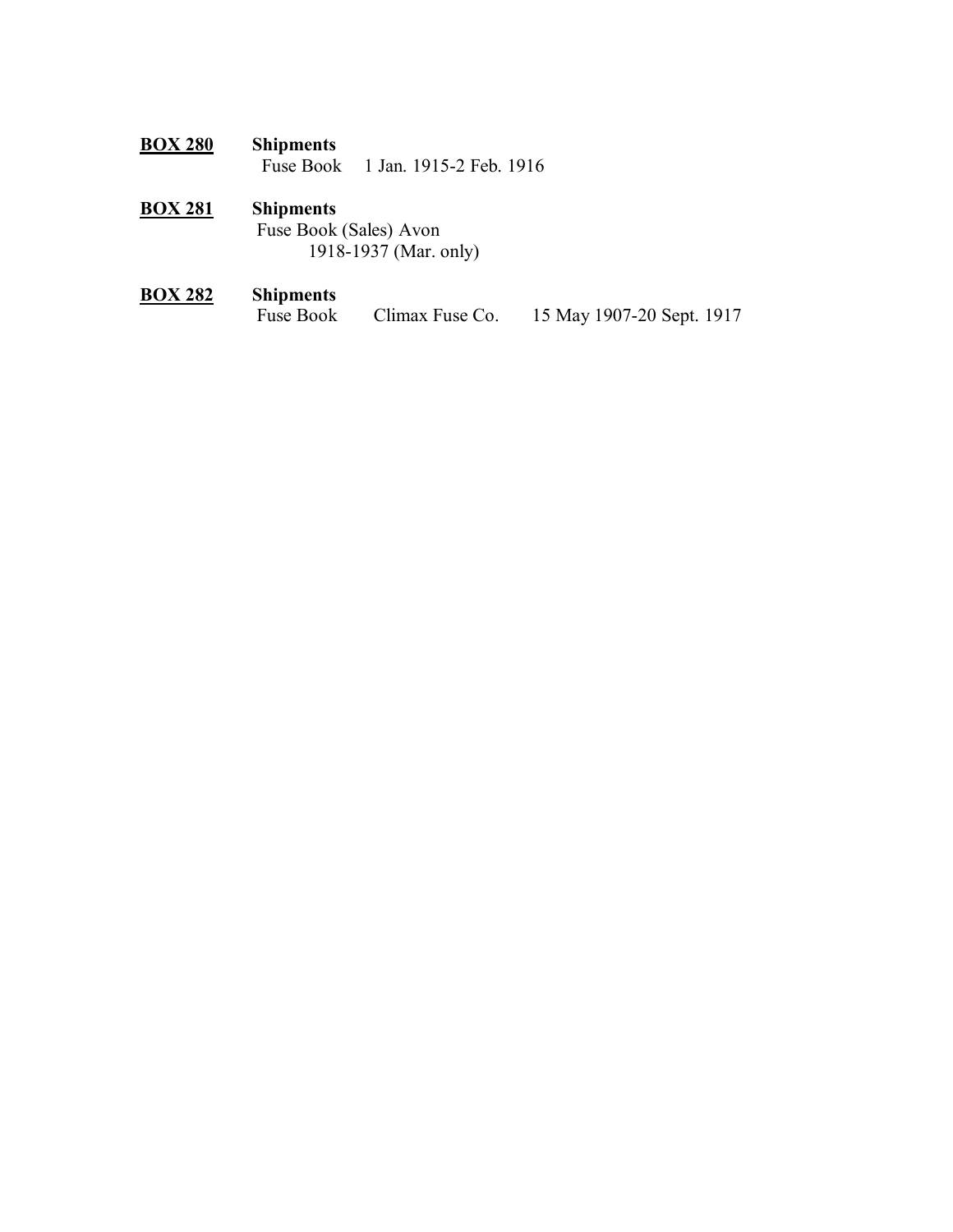# **SECTION 14 BOXES 283-297**

| <b>BOX 283</b> | <b>Shipments</b>                                                                        |                                                                               |                                         |                                                                                                           |  |
|----------------|-----------------------------------------------------------------------------------------|-------------------------------------------------------------------------------|-----------------------------------------|-----------------------------------------------------------------------------------------------------------|--|
|                | Climax Fuse Co., N.Y.                                                                   |                                                                               | 1870's                                  | 5 Sept. 1884-20 Feb. 1892<br>(and loose notes) (incl. Price lists,                                        |  |
| <b>BOX 284</b> | <b>Shipments</b>                                                                        | The Metallic Cap Manufacturing Co.<br>2 Jan. 1902-31 Dec. 1902                |                                         |                                                                                                           |  |
| <b>BOX 285</b> | <b>Specifications</b>                                                                   | Fuses Incombustible (George John Smith) 1887                                  |                                         | Folder 1 A Method and Material for Rendering the Coating of                                               |  |
| <b>BOX 286</b> | <b>Statements of Business</b>                                                           | <b>Statements of Business</b><br><b>Statements of Business</b>                |                                         | 31 Mar. 1861-31 Dec. 1918<br>31 Dec. 1918-31 Dec. 1925<br>31 Dec. 1925-31 Dec. 1929                       |  |
| <b>BOX 287</b> | <b>Stock Certificates</b><br>The Climax Fuse Company 16 Jan. 1884-20 Jan 1908<br>#1-#49 |                                                                               |                                         |                                                                                                           |  |
| <b>BOX 288</b> | <b>Stock Shares</b><br>Folder 1                                                         | The Climax Fuse Company<br>Shares in Climax                                   |                                         | Estate Papers of William Bickford-Smith (1905)<br>Folder 2 Transfer Book of the Climax Fuse co. 1907-1908 |  |
| <u>BOX 289</u> | <b>Strikes and Lockouts</b><br>Folder 1                                                 | 1916 Reports                                                                  |                                         |                                                                                                           |  |
| <b>BOX 290</b> | <b>Tax Receipts</b><br>Folder 1                                                         |                                                                               | Treasurer's Office, Hitchcock Co., Neb. | Received of the Western Land Co., 1891-1893                                                               |  |
| <b>BOX 291</b> | <b>Time Book</b>                                                                        | Jan 1859-Dec. 1859                                                            |                                         | (and account of Coiling, Oct. 1861-Apr. 1864)                                                             |  |
| <u>BOX 292</u> | <b>Time Book</b><br><b>Time Book</b>                                                    | 13 Sept. 1913-10 July 1915<br>17 July 1915-8 Apr. 1916                        |                                         |                                                                                                           |  |
| <u>BOX 293</u> | <b>Time Book</b><br><b>Time Book</b><br><b>Time Book</b>                                | The Climax Fuse Company<br>The Climax Fuse Company<br>The Climax Fuse Company |                                         | 27 Apr. 1901-11 Oct. 1902<br>12 Oct. 1902-29 Oct. 1904<br>5 Nov. 1904-20 Oct. 1906                        |  |
| <u>BOX 294</u> | <b>Time Book</b>                                                                        | The Climax Fuse Company                                                       |                                         | 27 Oct. 1906-31 Aug. 1907                                                                                 |  |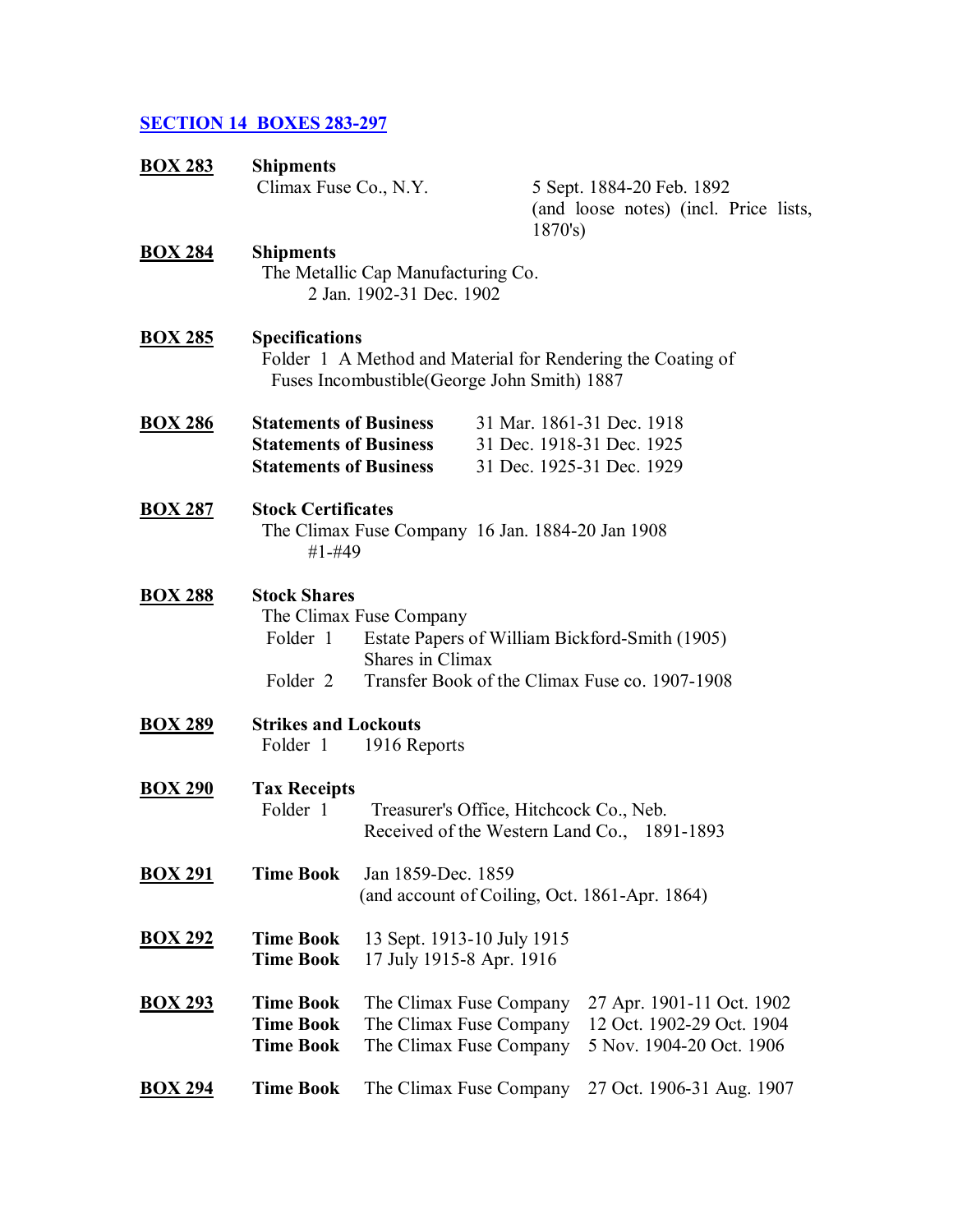- **BOX 295 Traffic Department** Shipping Order Info ca 1930's-ca 1940's (some earlier date)
- **BOX 296 Trial Balance** The Metallic Cap. Manufacturing Co. 1896, 1900, 1901, 1902, 1903
- **BOX 297 Trial Balance & Balance Sheets** The Climax Fuse Company 1 Feb. 1902-1 Jan 1904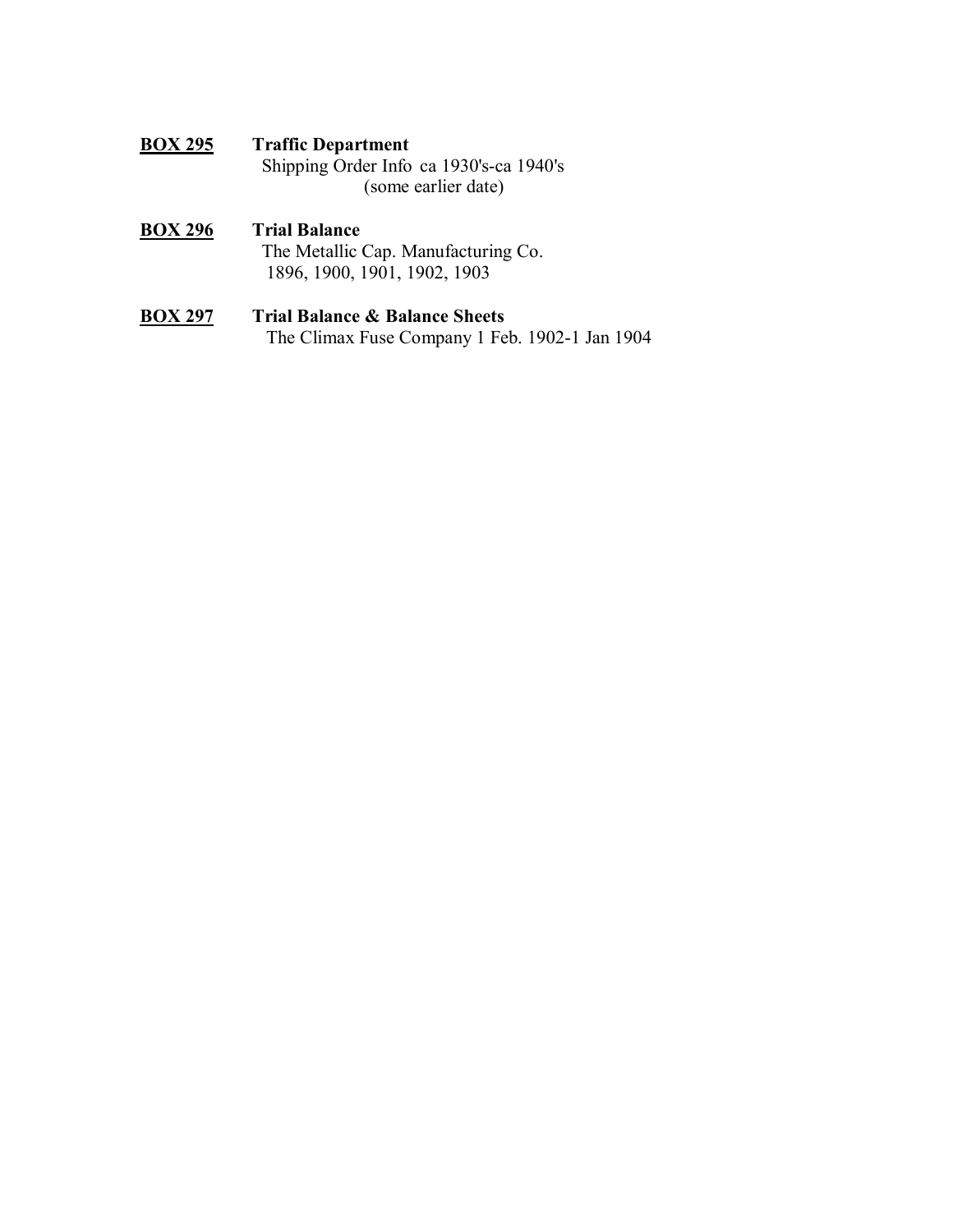#### **SECTION 15 PHOTOGRAPHIC MATERIAL**

## **BOX 207 Photographic Material 1**  Negatives Manufacturing Plants, Simsbury, 1955, Flood and Misc.

 Envelope 1 Negatives Ensign-Bickford Company 1955 Flood, Misc. (12 negatives)

 Envelope 2 Negatives Ensign-Bickford Company 1955 Flood, Misc. (12 negatives)

 Envelope 3 Negatives Ensign-Bickford Company 1955 Flood, Misc. (12 negatives)

 Envelope 4 Negatives Ensign-Bickford Company 1955 Flood, Misc. (12 Negatives)

**BOX 208 Photographic Material 2**  Photographs

 Ceremony, University of Hartford, 29 March 1979 Ellsworth Centre

Dedication Ceremony April 12,1979

**BOX 208-PH2 1-2-12** Proof sheet (18 shots) (8X10 inches)

Photo of R.E. Darling, Stephen Joel Trachtenberg (University of Hartford), and John E. Ellsworth (5X7 inches

- **2-2.** Photo of Stephen Joel Trachtenberg, John E. Ellsworth and unknown (5X7 inches)
- **2-3.** Group shot with John E. Ellsworth (5X7 inches)
- **2-4.** Group shot with John E. Ellsworth (5X7 inches)
- **2-5.** Ellsworth Family (5X7 inches)
- **2-6.** Ellsworth Family, different pose (5X7 inches)
- **2-7.** Group shot with Mr. & Mrs. Ellsworth and unknown (5X7 inches)
- **2-8.** Mr. & Mrs. Ellsworth and 2 other people (5X7 inches)
- **2-9.** John E. Ellsworth and Stephen Joel Trachtenberg (5X7 inches)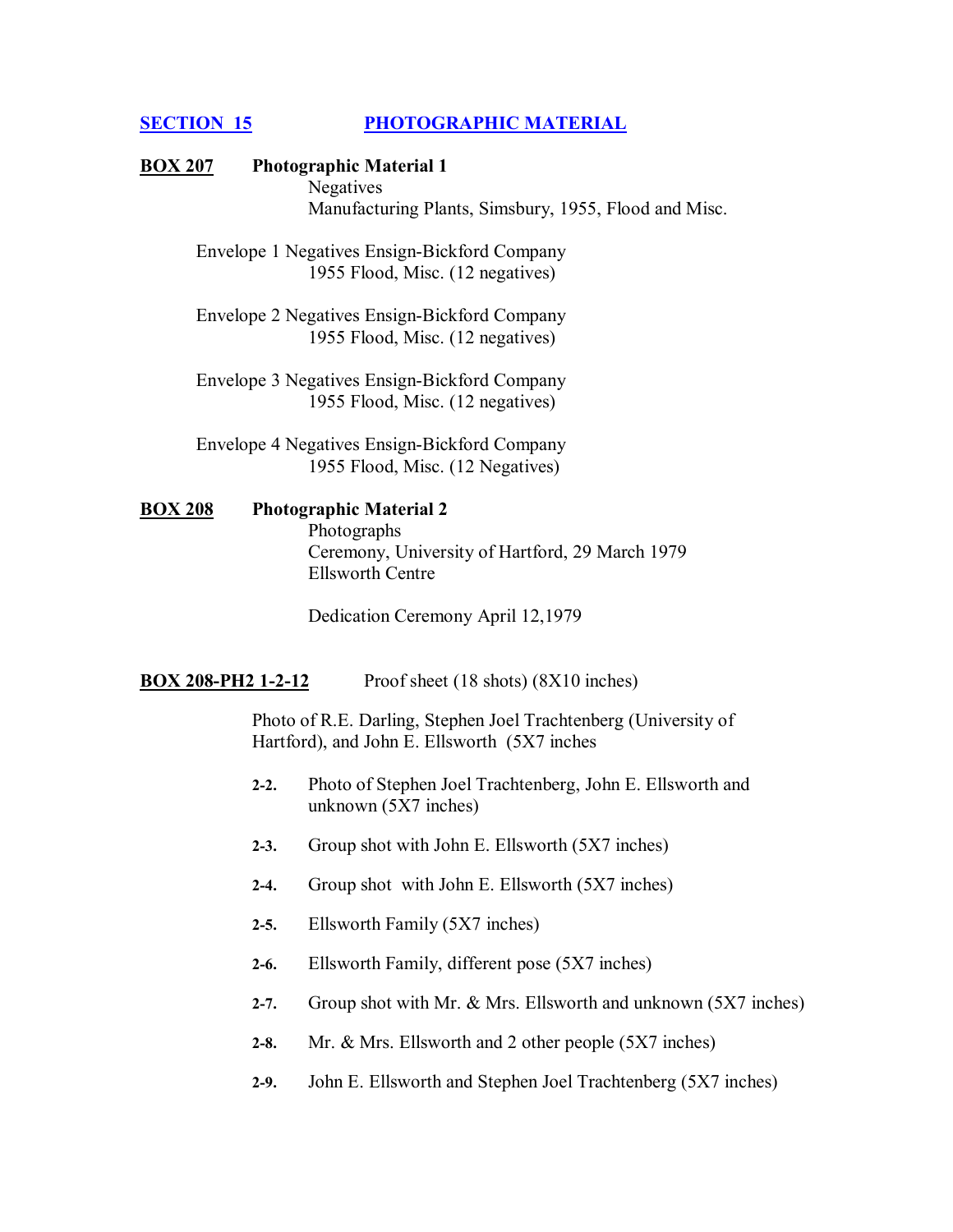- **2-10.** John E. Ellsworth and Stephen Joel Trachtenberg (5X7 inches)
- **2-11.** Newspaper article Farmington Valley Herald, April 12, 1979 describing ceremony  $(8 \frac{1}{2} X7 \text{ inches})$
- **2-12.** Newspaper article Farmington Valley Herald, April 12,1979 Describing ceremony  $(8 \frac{1}{2} X7 \text{ inches})$
- **BOX 209 Photographic Material 3**  Photographs Ceremony "E" Award (Army/Navy) 28Jan.1944
- **BOX 209 PH3-3-1** R.E. Darling, Vice President and Secretary; Lt.R.B.Warren; J.K.Brandon, Executive Vice President; Lt. Paul Hamilton; Lt. Colonel Samuel G. Neff; Lt. Commander Raymond T. Fish; Captain L.P.LeTourneau; J.E.Ellsworth, Vice President and Treasurer (missing)
	- **3-2.** Band parading to tent on office lawn down Hopmeadow Street (8 1/8X10 inches)
	- **3-3.** Band (8 1/8X10inches)
	- **3-4.** Band (8 1/8X10 inches)
	- **3-5.** J.R.Whitehead, Superintendent; and Pauline Bonczek, Jute Mill Employee (missing)
- **BOX 210 Photographic Material 4** Photographs Manufacturing Plants Louviers Plant Louviers, Colorado 1968 (in album) All 5 x 7 \*Denotes missing picture

#### **BOX 210 PH4 4-1 -4-30**

**4-1.** The Plant of the Ensign-Bickford Company at Louviers, Colorado, is located on rolling prairie land. There is an imposing hill to the South, from which pictures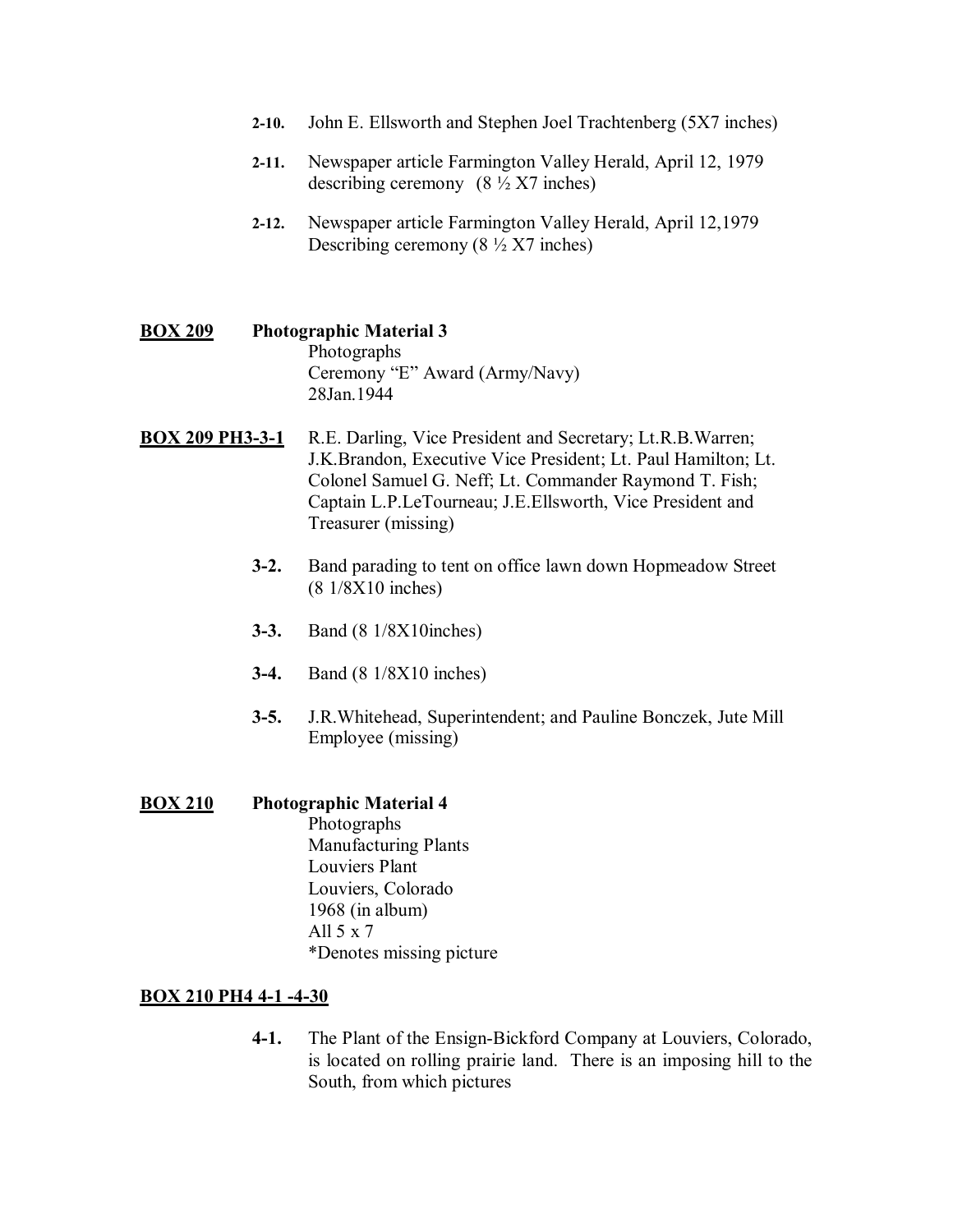- **4-2**. 1,2,and 3 were taken to show the panorama, looking from North to East. In the far
- **4-3.** Background may be seen the smokestack and some of the buildings of the dynamite factory of E.Idu Pont de Nemours & Company, and some of the trees in LouviersVillage.
- **\*4-4.** Pictures 4,5, and 6 show three views of the Office exterior.
- **4-6.** Number 4 shows the East view, or front of the office. Number 5 shows the North exposure, with the doors from the employee room leading outside to the patio and Number 6 shows the South wall adjacent to the parking lot.

**4-7-11**. Interior of the office is illustrated by pictures 7 to 11 all-inclusive

**\*9** Number 7 shows the Plant Manager's office, Number 8, the Western Sales

Manager's office and 9, 10, and 11 show the general office and part of the fileroom.

**4-12.** Pentaeryhritetetranite used in the process is stored in barricaded

**4-13.** Magazines. These are shown in picture 12, and the service docks near these

**4-14.** Magazines are shown in pictures 13 and 14.

**4-15**. The first process building is covered with earth. This is called the bottling building, and is shown by picture 15.

**\*4-16** Next in the process is Core Production, shown by pictures 16 and 17.

**\*4-17**.

**4-18**. The Extruder Building is shown by picture 18.

**4-19**. Picture Number 19 shows the exterior of the Refining Building, with the

> covered runway showing in the foreground. These runways connect all of the manufacturing buildings. The North and East sides are shown by picture

**4-20.** Number 20.

**4-21**. To prevent accumulations of large quantities of work in any one part of the

plant, in-plant storage rooms are provided. One of these rooms, of magazine construction, is shown by picture number 21.

**4-22**. The Countering and Finishing Building is situated between the parking lot and the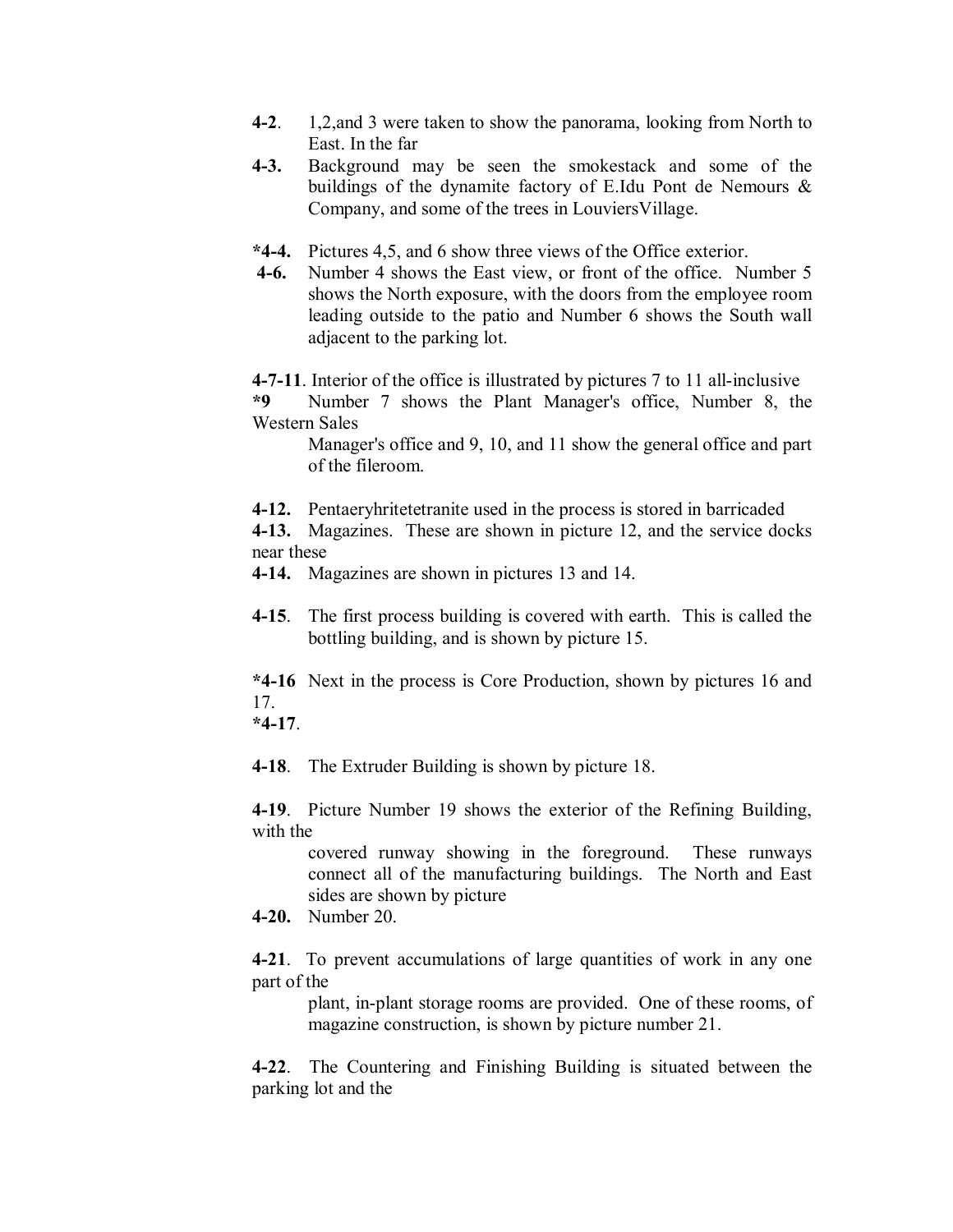- **4-23.** rest of the manufacturing complex. The West side of the building is shown in picture Number 22, and the East, or dockside, by picture 23. This building has
- **4-24.** a high ceiling to accommodate large finishing wheels, picture 24.

**4-25**. There is a number of auxiliary buildings serving the production facilities.

Picture Number 25 shows one end of the Raw Material Warehouse, with a delivery being made by Castle Rock Transportation Company. The company van is also shown.

**4-26**. Picture Number 26 shows the truck garage, boiler house, and machine shop,

all housed in one structure.

**4-27**. The Laboratory and Explosives Testing Building are shown in Picture

> Number 27. The red flag indicates that work is being done in the building that warrants caution in approaching.

- **4-28**. Three finished Goods Warehouses are shown in picture Number 28. These buildings are removed some distance from the rest of the plant, and two of
- **4-29.** them were the first built (1959) in the construction of the Louviers Plant. The third warehouse, built in 1967, is shown by picture Number 29.

**4-30.** Fire protection of the plant afforded by an automatic sprinkler system.

Picture 20 shows the Pump House, housing the engine-driven fire pumps, which obtain water from an artificial pond. This building also contains the wellhead for supplying water not only to this pond, but also to an underground reservoir for use in the office and plant.

#### **BOX 211 Photographic Material 5**

Photographs

Blasting Scenes, Manufacturing scenes and sites, some used for advertising

- **BOX 211-PH5-5-1** Mountain strung wired for blast with three on platform  $(3\frac{1}{2}X5\frac{1}{4}$  inches)
	- **5-2.** Mining scene with wagons  $(9\frac{1}{2} X6 \frac{3}{4} \text{ inches})$
	- **5-3.** Mining scene with wagons  $(9\frac{1}{2} X6 \frac{3}{4} \text{ inches})$
	- **5-4.** Blast site as happened  $(9\frac{1}{2} X6 \frac{3}{4} \text{ inches})$
	- **5-5.** Blast site aftermath  $(9\frac{1}{2} X6 \frac{3}{4} \text{ inches})$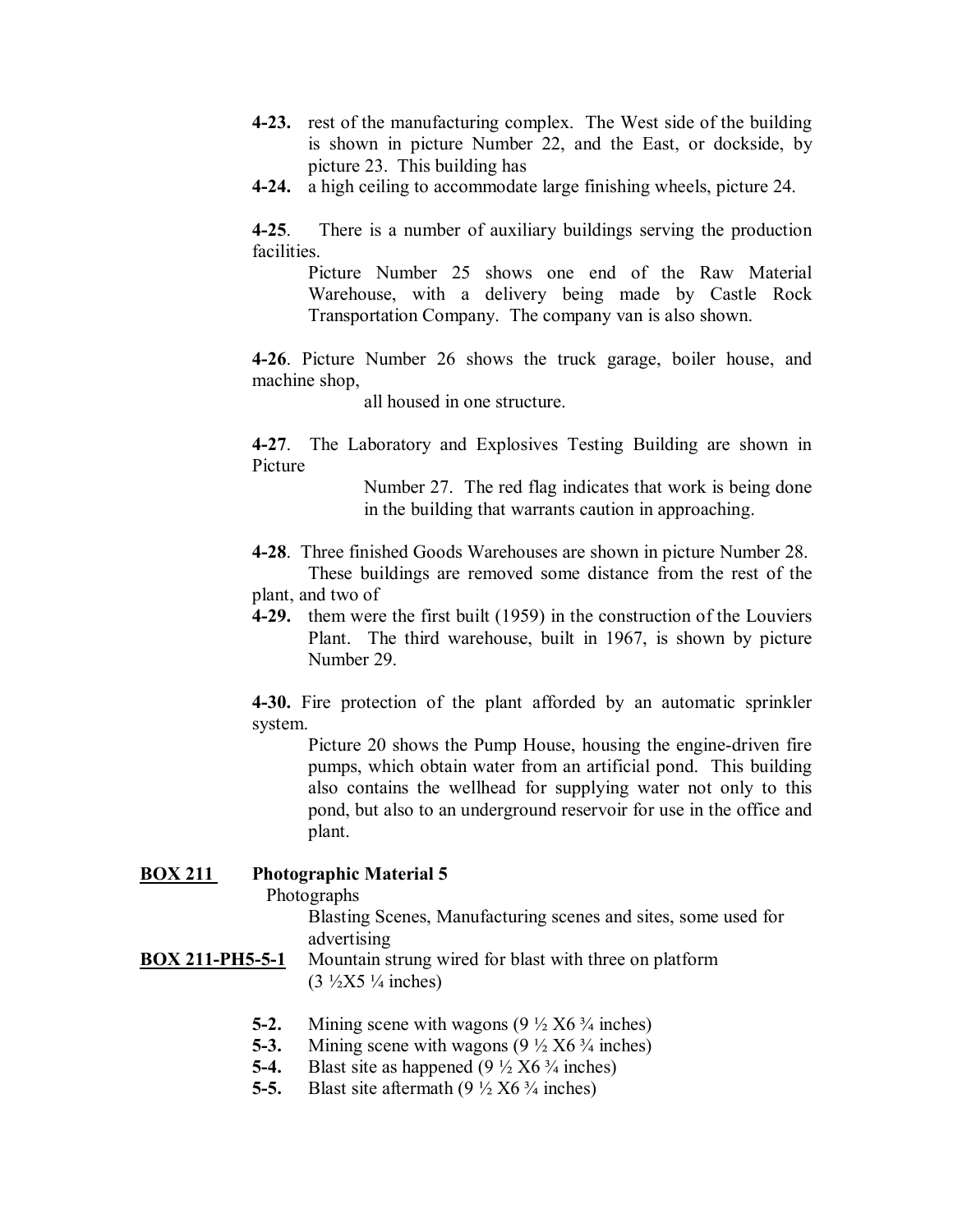- **5-6.** Blast site
- **5-7.** Blast site as happened  $(9\frac{1}{2} X6 \frac{3}{4} \text{ inches})$
- **5-8.** Rail tracks, blasting smoke in background, Kutztown, PA. (torn)  $(8X10 \frac{1}{4} \text{ inches})$
- **5-9.** California Trojan Powder Company (on back) (8X10 inches)
- **5-10.** Derrick (2 5/8X4  $\frac{1}{4}$  inches)
- **5-11.** Workers  $(2.5/8X4 \frac{1}{4} \text{ inches})$
- **5-12.** Plant  $(2.5/8X4 \frac{1}{4} \text{ inches})$
- **5-13.** Bridge at mining site  $(7\frac{3}{4} \times 6\frac{1}{4} \text{ inches})$
- **5-14.** Blasting scene (5X7 inches)
- **5-15.** Mining site (8X10 inches)
- **5-16.** Rail car (8X10 inches)
- **5-17.** Quarry scene, snow machinery (haze blasting) (8X10 inches)
- **5-18.** Quarry scene, snow, blasting (8X10 inches)
- **5-19.** Rail cars at quarry  $(3 \frac{1}{4} X5 \frac{1}{2} \text{ inches})$
- **5-20.** Workers laying Cordeau in snow (8X10 inches)
- **5-21.** Rail lines at quarry (8X10 inches)

**BOX 212-PH6-6-1** Boxed Clover Fuse on unknown loading platform dev. 1912

- **6-2.** Boxed Clover Fuse on unknown loading platform dev. 1912  $(3X4 \frac{3}{4}$  inches)
- **6-3.** Boxed Clover Fuse on unknown loading platform dev. 1912  $(3X4 \frac{3}{4}$  inches)
- **6-4.** Wooden shipping case w/roll of Cordeau and Cordeau along side  $(3X4 \frac{3}{4} \text{ inches})$
- **6-5.** Wooden shipping case w/roll of Cordeau and Cordeau along side  $(3X4 \frac{3}{4} \text{ inches})$
- **6-6.** Reels of unknown Cordeau/Clover label at 5 o'clock  $(3X4 \frac{3}{4}$  inches)
- **6-7.** Reels of unknown Cordeau/Clover label at 5 o'clock  $(3X4 \frac{3}{4} \text{ inches})$
- **6-8.** Reels of unknown Cordeau/Clover label at 5 o'clock  $(3X4 \frac{3}{4}$  inches)
- **6-9.** Reels of unknown Cordeau/Clover label at 5 o'clock  $(3X4 \frac{3}{4}$  inches)
- **6-10.** Reels of unknown Cordeau/Clover label at 11 o'clock  $(3X4 \frac{3}{4}$  inches)
- **6-11.** Reels of unknown Cordeau/Clover label at 11 o'clock  $(3X4 \frac{3}{4}$  inches)
- **6-12.** Reels of unknown Cordeau/Clover label at 11 o'clock  $(3X4 \frac{3}{4}$  inches)
- **6-13.** Reels of unknown Cordeau/Clover label at 11 o'clock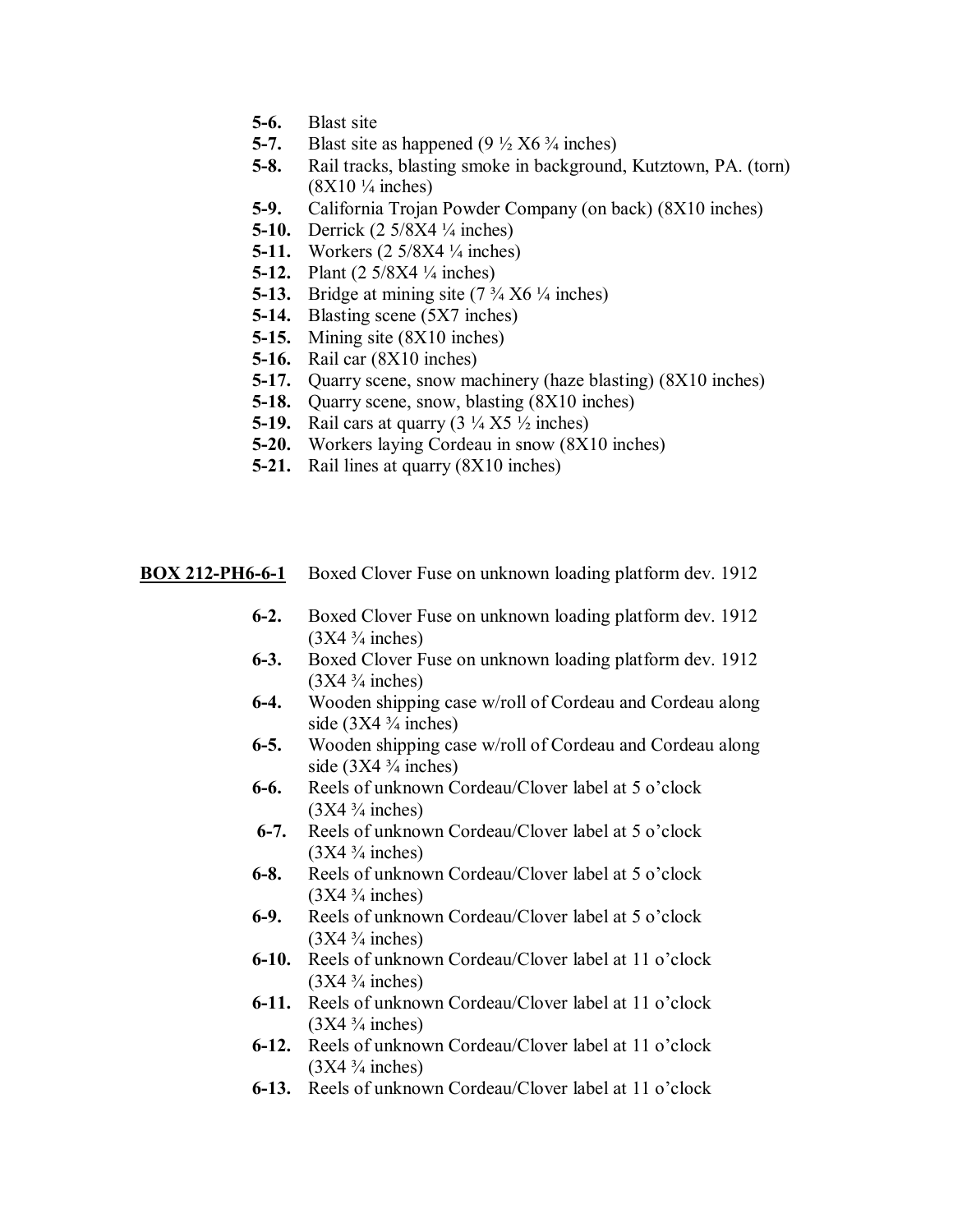$(3X4 \frac{3}{4}$  inches)

- **6-14.** Reel of Clover brand with labeled carton
- **6-15.** Reel of Clover brand not identified to above
- **6-16.** Du Pont connector (tentative ID)
- **6-17.** Du Pont concrete mold for above
- **6-18.** Bench Fuse Cutter box (tentative ID)
- **6-19.** Bench Fuse Cutter box, side view (3X4  $\frac{3}{4}$  inches)
- **6-20.** Bench Fuse Cutter box, from above shows pliers $(3X4 \frac{3}{4} \text{ inches})$
- **6-21.** Cordeau Bickford detonating fuse (3X4  $\frac{3}{4}$  inches)
- **6-22.** Cordeau Bickford detonating fuse (3X4  $\frac{3}{4}$  inches)
- **6-23.** Cordeau Bickford detonating fuse (3X4  $\frac{3}{4}$  inches)
- **6-24.** Cordeau Bickford detonating fuse (3X4  $\frac{3}{4}$  inches)
- **6-25.** Hot wire lighter  $(3X4 \frac{3}{4} \text{ inches})$
- **6-26.** Hot wire lighter, different view  $(3X4 \frac{3}{4} \text{ inches})$
- **6-27.** Pull wire lighter  $(3X4 \frac{3}{4} \text{ inches})$
- **6-28.** Pull wire lighter, different from above (3X4  $\frac{3}{4}$  inches)
- **6-29.** Reel of Cordeau (7  $\frac{3}{4}$  X10 inches)
- **6-30.** Fuel Igniting Device  $(7 \frac{3}{4} \times 10)$  inches)
- **BOX 213 Photographic Material 7**  Photographs Ceremonies, Long Service Awards ìEî Award (Army/Navy), 16 Oct.1946
- **BOX 213-PH7-7-1.** Service Awards, 1946, Thirty five and Forty Year Service Awards 16 Oct.1946, taken in front of the shipping room.  $(8X10<sup>1</sup>/<sub>4</sub> inches)$ 1<sup>st</sup> Row (seated) Left to Right: H.E. Ellsworth, Lena Brown, Frank Zablocki, Mary Halagan, Max Zeidler, Annie Prowe, George Connor, Robert Brown, Charles E. Curtiss II.

2<sup>nd</sup> Row, Left to Right: Thomas Quinn, Leonard B. Miller, Charles Halagan, Leonard Edgerton, John O'Meara, Leon Edgerton, Clarence J. Monks, Charles A. Buerman, Arthur N. Tuller.

- **7-2.** Luncheon for Forty and Fifty Year Service Awards 16 Oct.1946, Recipients and Guests at Joseph Toy Building, EBCO, Shown Left to Right: Mrs. Charles Fletcher, Charles Fletcher (who received his Fifty Year Award), Mrs. J. Kell Brandon, and Mr. Brandon, President of EBCO.  $(8X10<sup>1</sup>/<sub>4</sub> inches)$
- **7-3.** *I***E**"Award Ceremony 16 Oct. 1946, Michael G. Bickford Smith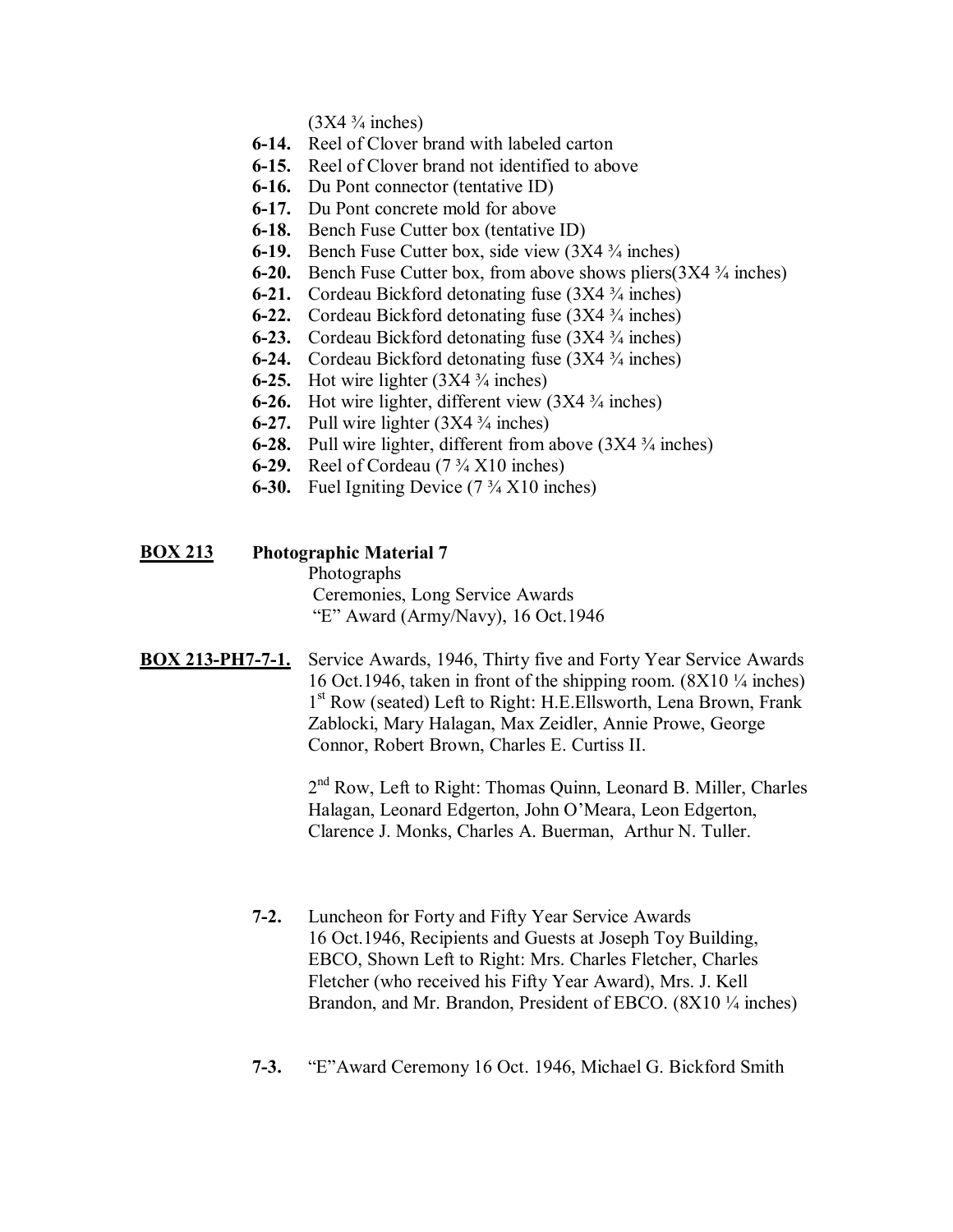- **7-4.** "E"Award Army-Navy "E" Plaque, view of guests gathered under tent: Pat Cleary, Lena Brown, George Soule, John Zablocki, Bryon Miller, Leonard Miller ((8X10 1/8 inches)
- **7-5. I**E<sup>n</sup> Award Ceremony, some names on back: R.E.Darling, Charles Halagan, Patrick Cleary (8X10 1/8 inches)
- 7-6. Marjorie Shaw accepting "Plaque" for Simsbury employees, George Brown accepting "Plaque" for Avon employees
- **7-7.**  $\text{``E''}$  Award Plaque (8  $\frac{1}{2}$  X11 inches)
- **7-8.** ìEîAward Plaque. S.S. Ellsworth, George Kennedy (?). Seated at back: R. Darling, H.E. Ellsworth, J.E. Ellsworth, Michael Bickford-Smith (England), Marjorie Shaw, George Brown
- **7-9.** 1946 Fifty-Year Service Award to Charles Fletcher from H.E.Ellsworth (banjo clock) Left to Right: J.K.Brandon, R. Darling, J.E.Ellsworth, Michael G. Bickford-Smith, S.S. Ellsworth (X10 3/8 inches)
- **7-10.** View at Joseph Toy Building following presentation of Long Service Awards, Forty and Fifty Years. Unveiling of Army/Navy ìEî Award, 16 Oct. 1946. (8X10 3/8 inches)

Table One at left (clockwise) Clarence Monk, John O'Meara, Robert Irving, Peter Babb, John D. Rich, Mrs. John D. Rich, Ralph E. Merritt, Frank Zablocki, John Chalmers, Mrs. George O'Connor, George O'Connor, Robert E. Darling, Hester Zeidler, Max Zeidler, Grace and John Ellsworth, Bertha Prokopec, Annie Prowe, and James Toomey.

Table Two: Arthur Tuller, Mrs. Arthur Tuller, Mrs. Charles E. Curtiss, Charles E. Curtiss, unknown, unknown, Michael Bickford-Smith, Mrs. Charles Fletcher, Charles Fletcher, Mrs. J.K. Brandon, Arthur Hill, Elwyn Jones, Charles Halagan, Mary Halagan, Stoughton S. Ellsworth, Mrs. Henry E. Ellsworth, Henry E. Ellsworth.

Table Three starting at head of table at rear:J.Kell Brandon, Leonard Edgerton, Leon Edgerton, James Finlayson, Chester D. Thompson, Robert Brown, Schuyler Wardwell, Bryon Miller, Leonard Miller, Mrs. W.F. Hamilton, W.F. Hamilton.

- **7-11.** J.K.Brandon on platform (8X10 1/8 inches)
- **7-12.** Group of Fifteen Year Award Recipients, 1946. (7 ½ X9 ½ inches)

First Row, Left to Right: Leonard Plude, Sr., Michael Zacchera, Ernest Hall, Sr., Lawrence C. Stanley, Joseph Hanley, Ernest Waters, Thomas Crowley, George Soule, George Kubic, James R.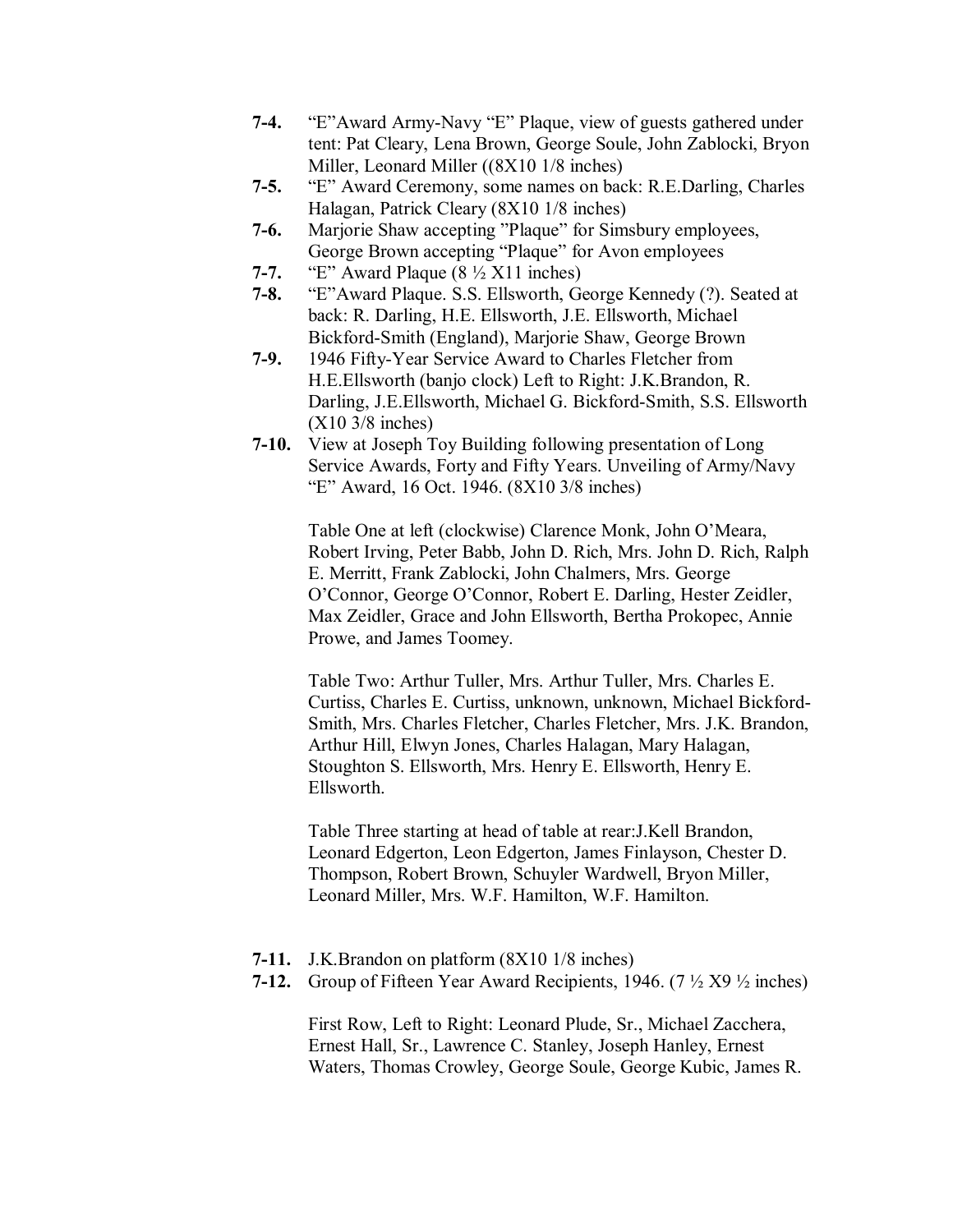Toomey, John E. Ellsworth, Louis Trocchi, Peter Semal, Robert Darling.

Second Row, Left to Right: Susan Barnett, Anna Holcombe, Katherine Curtiss (Groppo), Alta C. Cifford, Leona R. Weir, Marjorie L. Shaw, Eva Patenaude, Annie Miller, Rose Zigas, Anna Smith (Boyarchuck), Mary Nazarsky, Margaret K. Novitsky, Jennie Trocchi, Pasqualina (Lena) Parenti.

Third Row, Left to Right: John Zaugg, W. Floyd Hamilton, John (Jack) Johnson, Peter Puchka, Victor Slavis, Walter Kurmaski, Norman Nicholson, Thomas F. Stenhouse, John G. Barney, Edward Goddard, Oland Peters, J.Frank Bryne, William Minahan, Joseph Boyarchuck, Everett Allshouse, Angelo Salvatore, Rudolph Honerlah, Carmela Kucera, Ernest Plude, Sr., Theresa J. Campagnari, Thomas G. Stenhouse, Louise Vedovelli, Charles Ames,Sr., Speranza Tarca (Bogino), Harold Quick, Mary Cafro, Ruth Temperelli, George R. Smith, Perina Salvatore (Kohan), Caroline Cylkowski, Joseph A. Bay, Sr., George Yitznisky, William Peloubet

#### **BOX 214 PHOTOGRAPIC MATERIAL 8 PH8 8-1 - 8-18**

Photographs of Employees, Management, Office, Factory

- **PH8 8-1.** George J. Smith
	- **8- 2** Huntington Club
	- **8-3.** Simsbury Club Basketball Team 1911-12
	- **8-4.** Basketball N.D. S. Club 1911
	- **8-5.** Worker Guys. T. Quinn 1911
	- **8-6.** Charles Graven (Mrs. Max Zeidler's father), Charles Fletcher, Richard Curtiss, Leonard Miller, Edwin Jones, Edward Quinn ca. 1916
	- **8-7.** Charles Graves, Richard Curtiss, Edwin Jones, Edward Quinn, Charles Fletcher
	- **8-8.** See 8-6
	- **8-9.** Walter James Morris, Nat'l Fuse & Powder, Co. Pres. 1936
	- **8-10.** Group photo
	- **8-11.** Supervisor's Group 1936
	- **8-12.** Office Group J.D. Rich, S.S. Ellsworth, Charles W.F. Hamilton, R.E. Darling, J.E. Ellsworth, Fritz Nelson, A.L. Hill, F.D. Houghton, C.D. Thompson, John Chalmers, Leona Weir, Robert Darling, D.E. Pearsol, H.E. Ellsworth, Bob Irving, P.A. Bobb, Alta Clifford
	- **8-13.** AMA Clinic
	- 8-14, Pablo Basalduá, Sales Manager, Altos
	- 8-15. Altos Hornos de Vizcaya, J.E.E. Alberto bañez (Technical Director)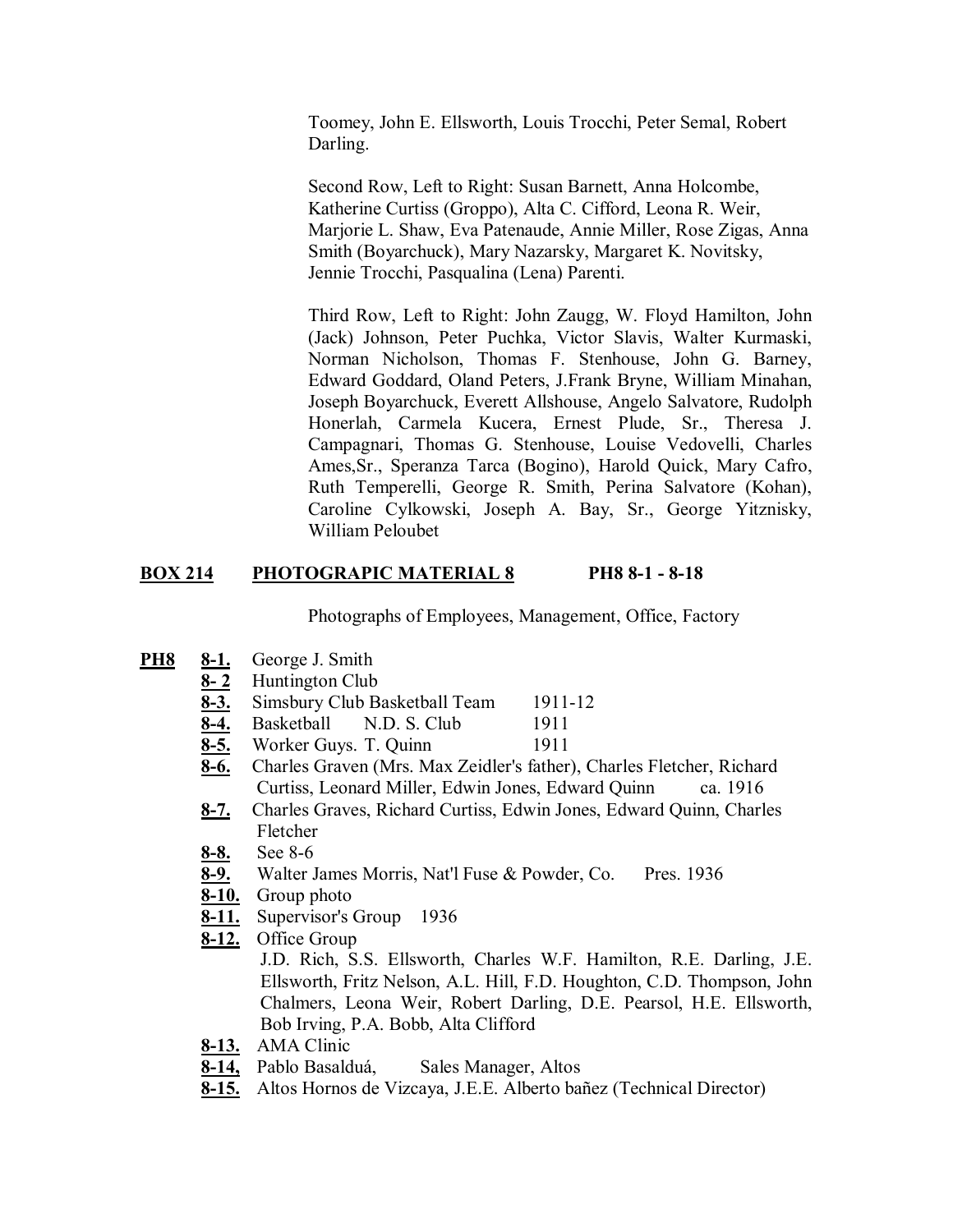Union Quimica del Norte de España, SA, Gabriel Chávarri Director of Industries. Quimicasda, Luchana.

- **8-16.** Views
- **8-17.** Views
- **8-18.** Awards Ceremony

 Raymer B. Cassady, Gary French, Martin Agronsky, John E. Ellsworth, Robert D. Kilpatrick, Charles Zimmerman, John C. Regan, John G. Martin

## **BOX 215 PHOTOGRAPHIC MATERIAL 9 PH9 9-1 - 9-29**

 Photographs Manufacturing Plants Simsbury Fuse Factory RE: Atlanta Law Case 5112, 1956

## **BOX 216 PHOTOGRAPHIC MATERIAL 10**

 Photographs Ceremonies, Long Service Awards 27th. Sept. 1961 125th. Anniversary, 7 Oct. 1961

#### **BOX 217 PHOTOGRAPHIC MATERIAL 11 PH11 11 -1 -11-7**

 Photographs Manufacturing Plants Simsbury Site Belden Distillery & its Destruction

- **11-1.** Old Belden Distillery
- **11-2.** Old Belden Distillery
- **11-3.** Old Belden Distillery
- **11-4.** Destruction of "Old Gin Mill" Belden Estate
- **11-5.** Destruction of "Old Gin Mill" Belden Estate
- **11-6.** Old Grist Mill Dam at Mill Road after 1955 Flood
- **11-7.** Destruction of "Old Gin Mill" Belden Estate

## **BOX 218 PHOTOGRAPHIC MATERIAL 12 PH12 12-1 -12-13**

#### **Photographs Manufacturing Plants Avon**

- **12-1** Climax Fuse Co., Avon-View from upper end near Route 44
- **12-2.** Office and Power House, Ensign Bickford Co., Avon
- **12-3.** Main Entrance, Climax Fuse Factory, Avon (1920?)
- **12-4.** Main Entrance**,** Climax Fuse Factory, Avon (1920?)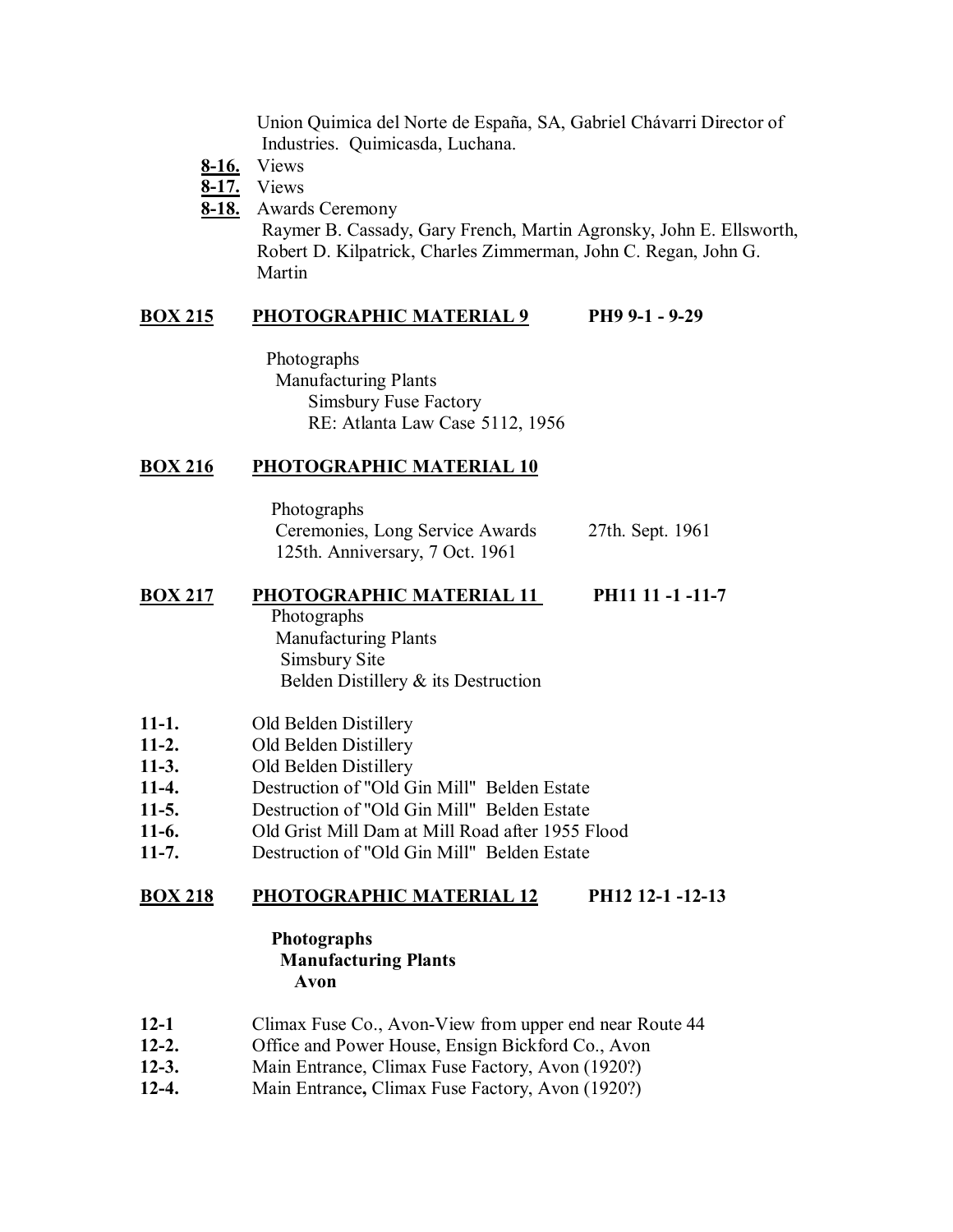| $12-5.$        | Railroad Track and Section House Ensign Bickford Co., Avon           |  |  |
|----------------|----------------------------------------------------------------------|--|--|
| $12-6.$        | Dam and Pond, Ensign Bickford, Avon<br>view includes Machine Shop    |  |  |
|                | Boiler room, Burning House, and Asphalt Platform (1920?)             |  |  |
| $12 - 7.$      | Aerial View. Ensign Bickford, Avon<br>$(28 \text{ Oct. } 1940)$      |  |  |
| $12 - 8.$      | Aerial View, Ensign Bickford, Avon<br>$(28 \text{ Oct. } 1940)$      |  |  |
| $12-9.$        | Dam and Pond, Boiler Room-chimney<br>Recreation Room along           |  |  |
|                | Climax Heights Road (1920)                                           |  |  |
| $12-10.$       | Aerial View, Ensign Bickford, Avon<br>(May 1931)                     |  |  |
| $12 - 11.$     | Aerial View, Ensign Bickford, Avon<br>(ca 1940)                      |  |  |
| $12 - 12.$     | Aerial View, Ensign Bickford, Avon (ca 1940)                         |  |  |
| $12-13.$       | Aerial View, Ensign Bickford, Avon Water Tower                       |  |  |
|                |                                                                      |  |  |
| <b>BOX 219</b> | PHOTOGRAPHIC MATERIAL 13<br>PH13 13-1-13-48                          |  |  |
|                | Photographs                                                          |  |  |
|                | Manufacturing Plants                                                 |  |  |
|                | Simsbury and Environs                                                |  |  |
|                | Photograph Album                                                     |  |  |
|                |                                                                      |  |  |
| $13-1.$        | Jute Mill Area                                                       |  |  |
| $13-2.$        | White Room                                                           |  |  |
| $13-3.$        | Looking west from the Coiling shop                                   |  |  |
| $13-4.$        | Examining Room looking toward Coiling shop-Bob Brown leaning on the  |  |  |
|                | rail                                                                 |  |  |
| $13-5.$        | <b>Upper Fuse Room</b>                                               |  |  |
| $13-6.$        | Upper Fuse Room Area                                                 |  |  |
| $13 - 7.$      | Countering and Finishing Room, Primacord, Simsbury<br>Frank          |  |  |
|                | Calcagni                                                             |  |  |
| $13-8.$        | Unloading fuse at White Room-Claude Rotondo                          |  |  |
| $13-9.$        | Assembling pull wire lighters                                        |  |  |
| $13-10.$       | Jute card room-Florence Katzen, operator                             |  |  |
| $13-11.$       | Lunch hour at Joseph Toy Building                                    |  |  |
| $13-12.$       | Lunch hour at Joseph Toy Building                                    |  |  |
| $13-13.$       | A social gathering on the lawn at Toy building                       |  |  |
| $13-14.$       | Bus carrying defense workers                                         |  |  |
| $13-15.$       | Garland C. Martin, Manager of personnel                              |  |  |
| $13-16.$       | Foremen                                                              |  |  |
| $13-17.$       | Managers                                                             |  |  |
| $13-18.$       | Some of the members of the "Over 40 Club"                            |  |  |
| $13-19.$       | E.B. Hospital Leah Quinn, Anna Topa                                  |  |  |
| $13 - 20.$     | Borrowed                                                             |  |  |
| $13-21.$       | Borrowed                                                             |  |  |
| $13-22.$       | Hazelmeadow Place<br>E-B houses                                      |  |  |
| $13 - 23.$     | Hazelmeadow Place<br>E-B houses                                      |  |  |
| $13 - 24.$     | Simsbury Bank & Trust building                                       |  |  |
| $13 - 25.$     | Hopmeadow St. looking north-Garland Martin walking south in front of |  |  |
|                | Simsbury Bank & Trust.                                               |  |  |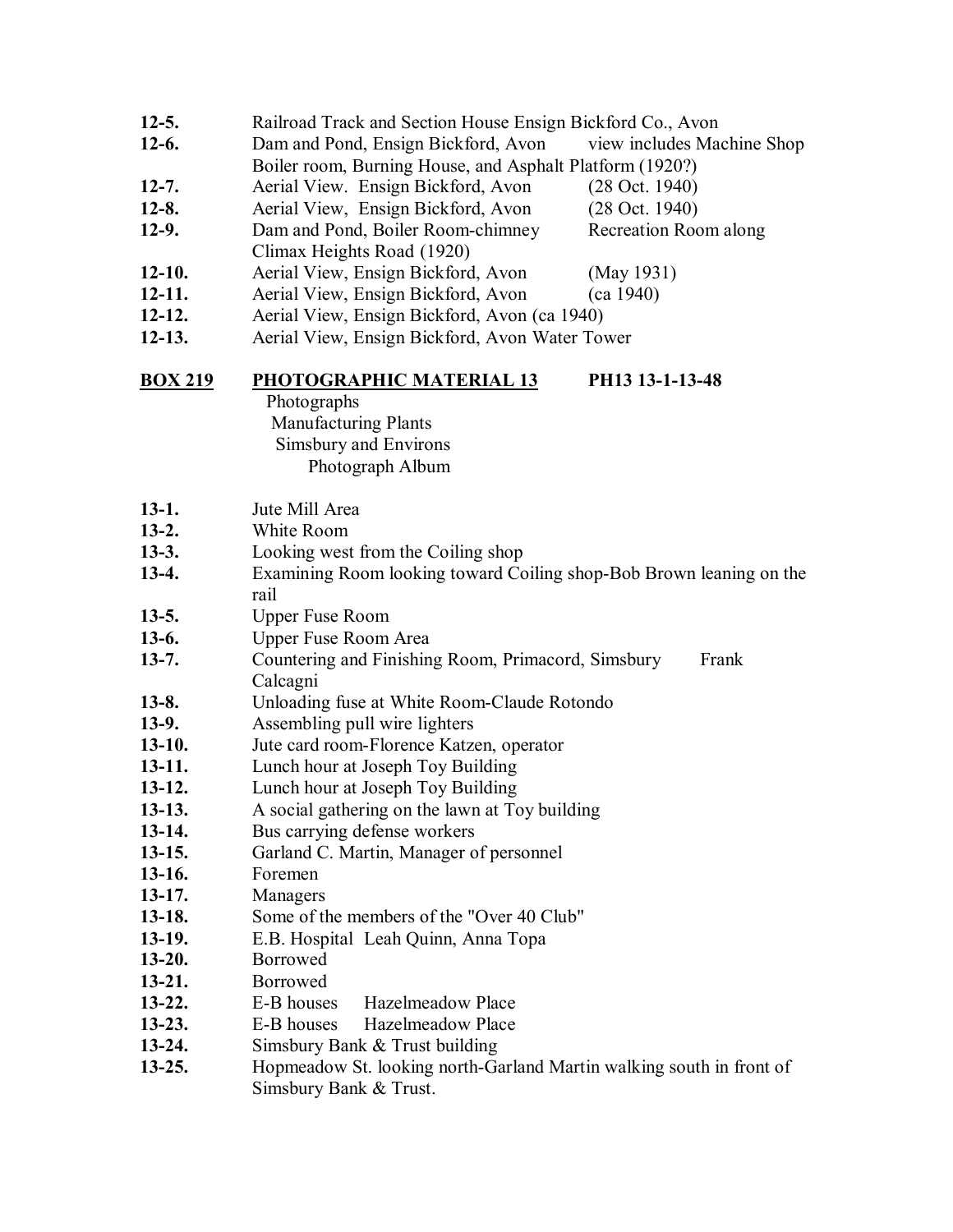| $13-26.$    | First Church of Christ, Simsbury                                   |  |  |
|-------------|--------------------------------------------------------------------|--|--|
| $13 - 27.$  | Saint Mary's Church, Simsbury                                      |  |  |
| $13 - 28.$  | The Burning House near main entrance, Avon Plant                   |  |  |
| $13-29.$    | The Avon office                                                    |  |  |
| $13 - 30.$  | Walk beside the Brook-Avon Factory Grounds                         |  |  |
| $13-31.$    | Main entrance Avon factory from Avon factory office                |  |  |
| $13 - 32.$  | Technical development institute building                           |  |  |
| $13 - 33.$  | Bulletin Board-Main entrance<br>Avon factory                       |  |  |
| 13-34 13-45 | See 13-33.                                                         |  |  |
| $13-46.$    | Herbert McIntyre-Resident superintendent in his office, Avon Plant |  |  |
| $13-47.$    | Main St. Looking east, Avon, Ct.                                   |  |  |
|             |                                                                    |  |  |

**13-48.** Avon Congregational Church

## **BOX 220 PHOTOGRAPHIC MATERIAL 14 PH14 14-1 -14-9**

 Photographs Manufacturing Plants Simsbury & Environs

- **14-1.** Simsbury House (1961)
- **14-2.** Ensign-Bickford Employee Gardens, Simsbury
- **14-3.** Fuse Room Setup Display, Simsbury
- **14-4.** Frank Zablooki's House, Simsbury
- **14-5.** Ensign-Bickford Houses, South Hopmeadow St. Simsbury
- **14-6.** Hopmeadow St.
- **14-7.** Old Danforth Office Building1938 Hurricane, Simsbury
- **14-8.** Purchasing Department Simsbury 1980
- **14-9.** Ensign-Bickford Building, Simsbury Historical Society, Simsbury

## **BOX 221 PHOTOGRAPHIC MATERIAL 15 PH15 15-1 -15-23**

Photographs (Employees in Frames)

- 1. Harry R. Ardill
- 2. Peter A. Babb
- 3, Major J.S. Bickford
- 5. J.C. Bickford-Smith
- 6. William Bickford Smith
- 7. W.N. Bickford-Smith
- 8. D.I.W. Braide
- 9. Ruben Castanon
- 10. J.B. Chalmers
- 11. Phillippe Davey
- 12. Robert Davey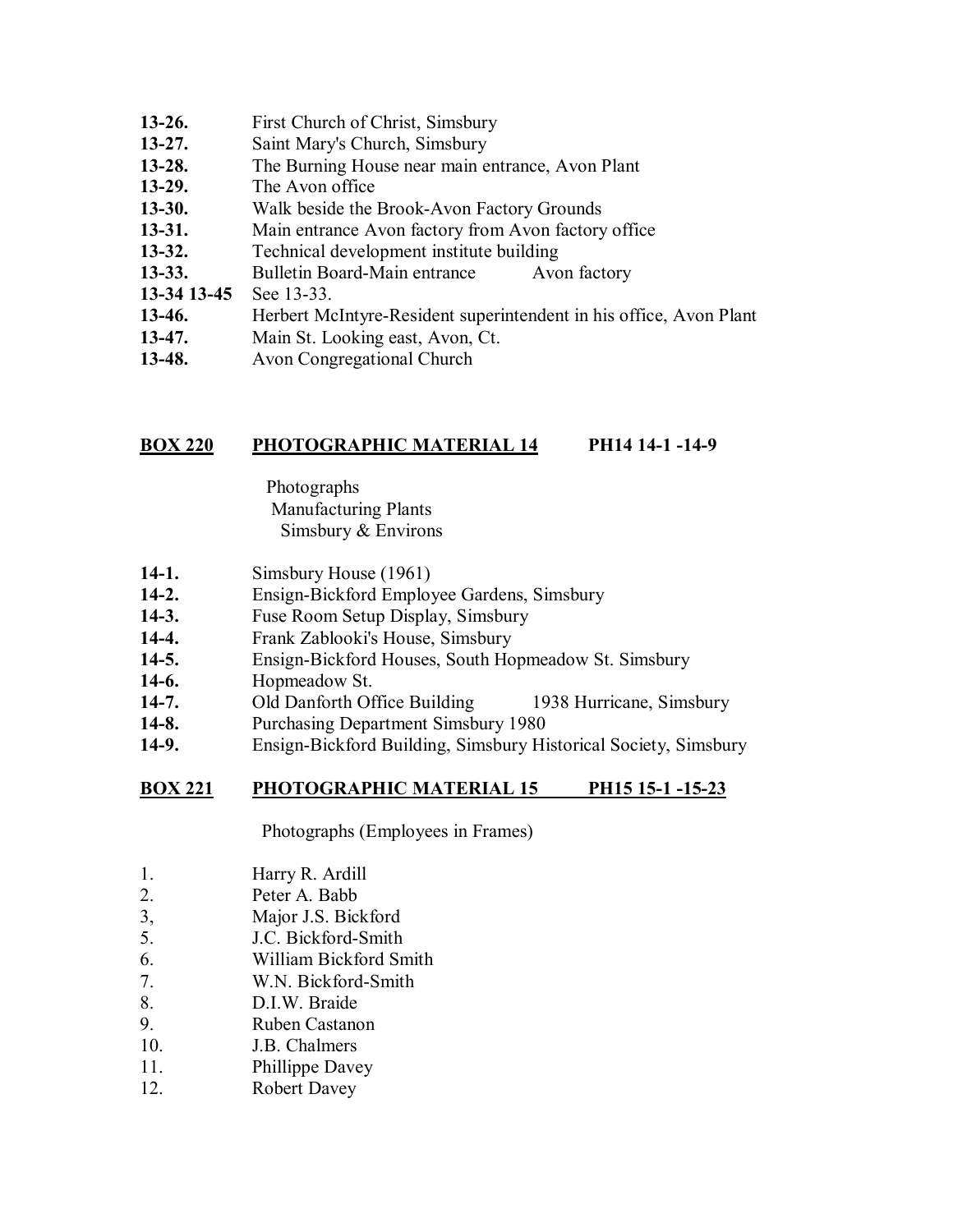- 13. Simon Davey
- 14. John S. Ellsworth
- 15. R.G. Erskine
- 16. James G. Finlayson
- 17. E.L. Hamilton
- 18. Etienne Harlé
- 19. Jean Harlé
- 20. Jean Harle
- 21. Arthur W. Hill
- 22. George Hugett
- 23. Robert J. Hyde

#### **BOX 222 PHOTOGRAPHIC MATERIAL 16 PH16 16-1 -16-21**

Photographs (Employees in Frames)

- 1. Robert F. Knott
- 2. Alan J. MacDonald
- 3. Alan S. MacKinnon
- 4. William MacMaster
- 5. Albert H. Merritt
- 6. James A. Merritt
- 7. J.B. Merritt
- 8. Ralph E. Merritt
- 9. W.J. Morris
- 10. Philip H. Monypenny
- 11. T.W. Norris
- 12. Lucien Ottendahl
- 13. A.B. Purvis (killed in summer 1941 in bomber)
- 14. John D. Rich
- 15. Thomas Ross
- 16. George Smith
- 17. Sir George Smith
- 18. Col. G.E.S. Smith
- 19. Greville Smith
- 20. Amy M. Terry (Plant Manager starting 9-15-47)

#### **BOX 223 PHOTOGRAPHIC MATERIAL 17 PH17 17-1 -17-29**

Photographs (Employees in Frames)

- 1. David J. Andrew
- 2. J. Kell Brandon
- 3. J.R. Ensign
- 4. Ralph H. Ensign
- 5. J. Frank Bryne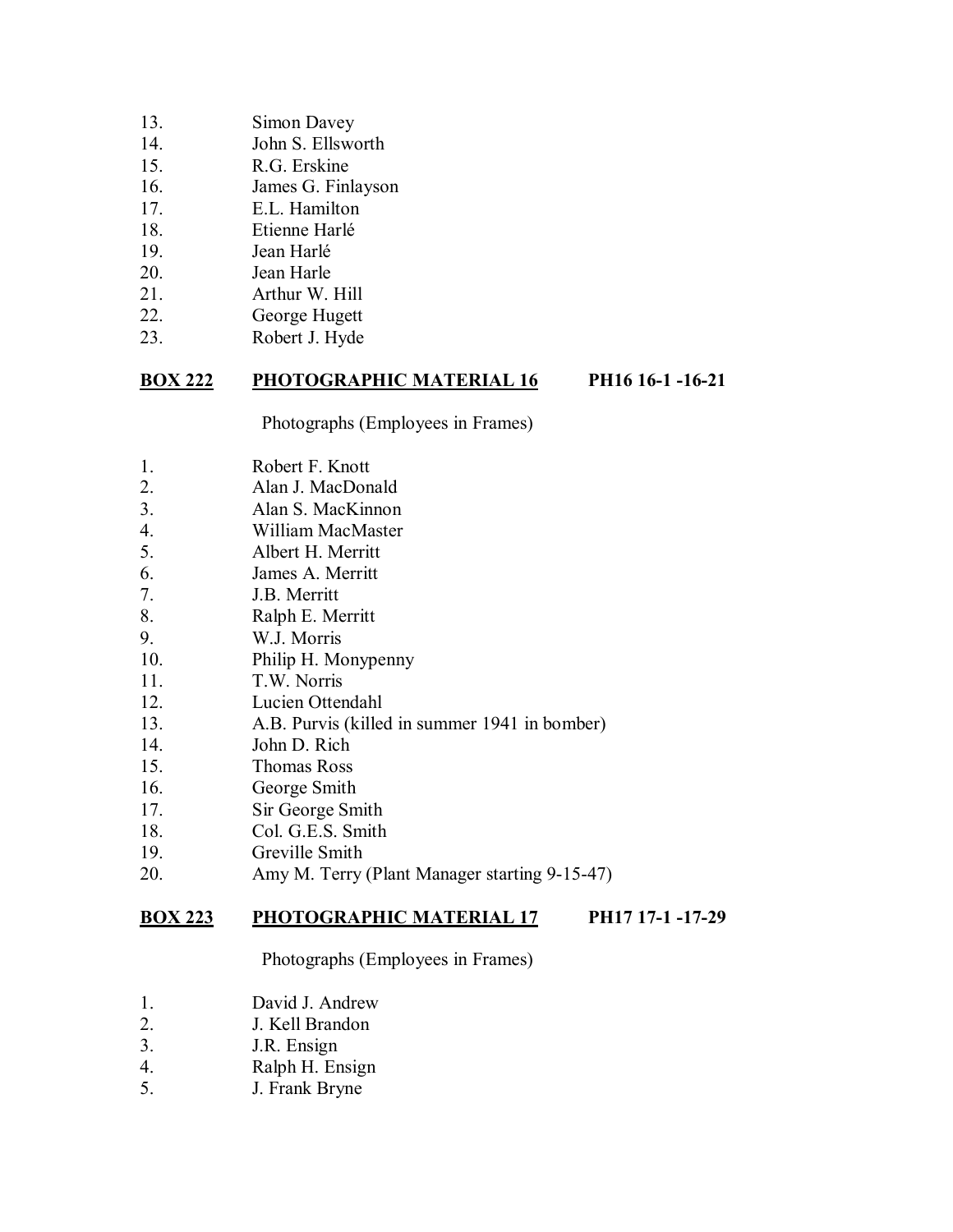| 6.  | Herman J. Fonteyne    |
|-----|-----------------------|
| 7.  | Jacques R. Chabrier   |
| 8.  | Samuel S. Fuller      |
| 9.  | Henry E. Chapman      |
| 10. | Milton H. Glover      |
| 11. | Charles E. Curtiss    |
| 12. | W. Floyd Hamilton     |
| 13. | <b>Robert Darling</b> |
|     |                       |

- 14. Nathaniel S. Howe
- 15. Robert E. Darling
- 16. Joseph E. Lovejoy
- 17. Robert E. Darling, Jr.
- 18. Frederick H. Lovejoy
- 19. C. Raymond Dodd
- 20. Barclay Robinson
- 21. Henry E. Ellsworth
- 22. Chester R. Seymour
- 23. John E. Ellsworth
- 24. George R. Stubblebine
- 25. Lemuel S. Ellsworth
- 26. Chester D. Thompson
- 27. Stoughton S. Ellsworth
- 28. William J. Sherman
- 29. Frank S. Wilson

#### **BOX 224 PHOTOGRAPHIC MATERIAL 18 PH18 18-1 -18-21**

Photographs Manufacturing Plants

| $18-1.$  | Coast Plant, ca 1915                                        | Livermore, CA |               |
|----------|-------------------------------------------------------------|---------------|---------------|
| $18-2.$  | National Fuse & Powder                                      | Denver, CO.   | Sept. 1916    |
| $18-3.$  | Aerial shot                                                 |               |               |
| $18-4.$  | Covering letter, Canadain Safety Fuse, Quebec,              |               | 29 Dec. 1924  |
| $18-5.$  | Covering letter, DuPont, Willmington, DC                    |               | 9April 1927   |
| $18-6.$  | Site referred to in 18-5.                                   |               |               |
| $18-7.$  | Portland Point, New York Cement Mill                        |               | 29 March 1930 |
| $18-8.$  | Pennsylvania Dixie Cement, Richard City, TN<br>12Apr.1930   |               |               |
| $18-9.$  | Hercules Cement Corp. Stockerton, Penn.<br>13 Sept. 1930    |               |               |
| $18-10.$ | Thermax Corp. & N. West Magnesite Co.                       |               | 25 Oct. 1930  |
|          | Chowelah, WA                                                |               |               |
| $18-11.$ | Cristobal Las Casas                                         |               |               |
| $18-12.$ | Cristobal Las Casas<br>1932 flood                           |               |               |
| $18-13.$ | Ciudad Las Casas Natural entrance to the subterranean drain |               |               |
| 18-14.   | Ciudad Las Casas-another entrance to main natural drain     |               |               |
| $18-15.$ | On location                                                 |               |               |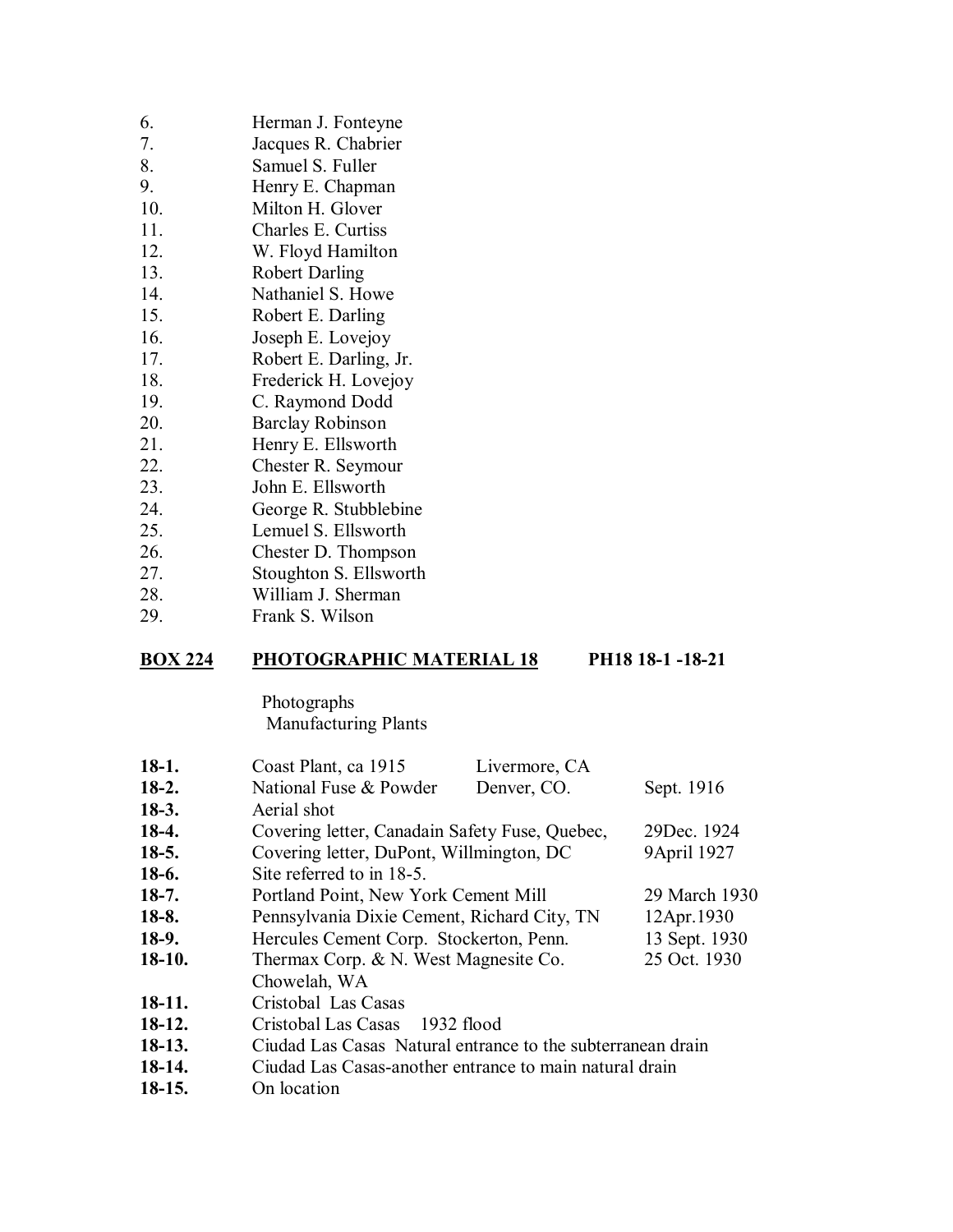| 18-16.   | On location |                  |
|----------|-------------|------------------|
| $18-17.$ | E-B         | 27 December 1969 |

- 
- 
- **18-18.** Canal at Garnboal (Gamboa) 12 Sept. 1913<br>**18-19.** Locks at Pedro Miguel emergency gate, 13 Sept. 1913 **18-19.** Locks at Pedro Miguel emergency gate,<br>**18-20.** Locks at Pedro Miguel
- **18-20.** Locks at Pedro Miguel<br>**18-21.** Drilling hole without co
- **18-21.** Drilling hole without compressed air at Balboa excavation at dry dock

## **BOX 225 PHOTOGRAPHIC MATERIAL 19 PH19 19-1 -19-13**

|          | Photographs                                                                 |  |  |
|----------|-----------------------------------------------------------------------------|--|--|
|          | Manufacturing Plants-All Aerial Shots                                       |  |  |
|          | Dinamita, Durango, Mexico 1941-42                                           |  |  |
|          | C.M.E.(Compania Mexicana de Explosivis)                                     |  |  |
|          | $\&$                                                                        |  |  |
|          | M.P.M.(Compania Mexicana de Mecha Para M                                    |  |  |
| $19-1.$  | C.M.E. Plant<br>center long shot                                            |  |  |
| $19-2.$  | background & long shot<br>C.M.E. Plant                                      |  |  |
| $19-3.$  | in the foreground<br>M.P.M. Plant                                           |  |  |
|          | C.M.E.'s Dynamite lines around the mountain to the left. Beyond             |  |  |
|          | M.P.M.'s water tank shown on the hill.<br>June 1941                         |  |  |
| 19-4.    | C.M.E. Plant<br>foreground M.P.M. Plant (background at right)               |  |  |
| $19-5.$  | C.M.E. Plant (foreground) M.P.M. Plant (background, at right)               |  |  |
| 19-6.    | C.M.E. Plant (foreground) M.P.M. Plant (background)                         |  |  |
| $19-7.$  | C.M.E. Plant (foreground)<br>M.P.M. Plant (far right, center)               |  |  |
| $19-8.$  | C.M.E. Plant Offices 2. Hospital 3. Managers Living Quarters 4.             |  |  |
|          | Bachelors quarters 5. Staff houses -including M.P.M.'s-Staff Men. -         |  |  |
|          | Gardens are on the far side, 6. Store 7. Market 8. Dinamita R.R. station 9. |  |  |
|          | Laborers houses in addition to the new village shown in another picture.    |  |  |
|          | 1941                                                                        |  |  |
| 19-9.    | C.M.E. Plant                                                                |  |  |
| $19-10.$ | New Village built by C.M.E. Some 72 houses                                  |  |  |
|          | shower-toilet-kitchen, etc.                                                 |  |  |
|          | 2 kilometers below the Plant-served by tramway-Gasoline-motor               |  |  |
|          | hauled. Larger building lower left is manual Training school; other school  |  |  |
|          | left center.<br>1941                                                        |  |  |
| 19-11.   | The edge of M.P.M.'s storehouse-shows in extreme lower cente                |  |  |
| 19-12.   | Beginning far right of picture area: M.P.M.'s Fuse Powder Magazine and      |  |  |
|          | following on down is the Fuse Plant Proper.                                 |  |  |
|          | Taking the water tank just above the buildings. The CO's boundary comes     |  |  |
|          | down to the corner of the fence line in the foreground, opposite the main   |  |  |
|          | buildings on the left.                                                      |  |  |
|          | A new fuse powder magazine has been completed (May 1942)                    |  |  |
|          | Directly opposite the magazine shown in the extreme left, and is separated  |  |  |
|          |                                                                             |  |  |

by the Rock Hill shown in the picture.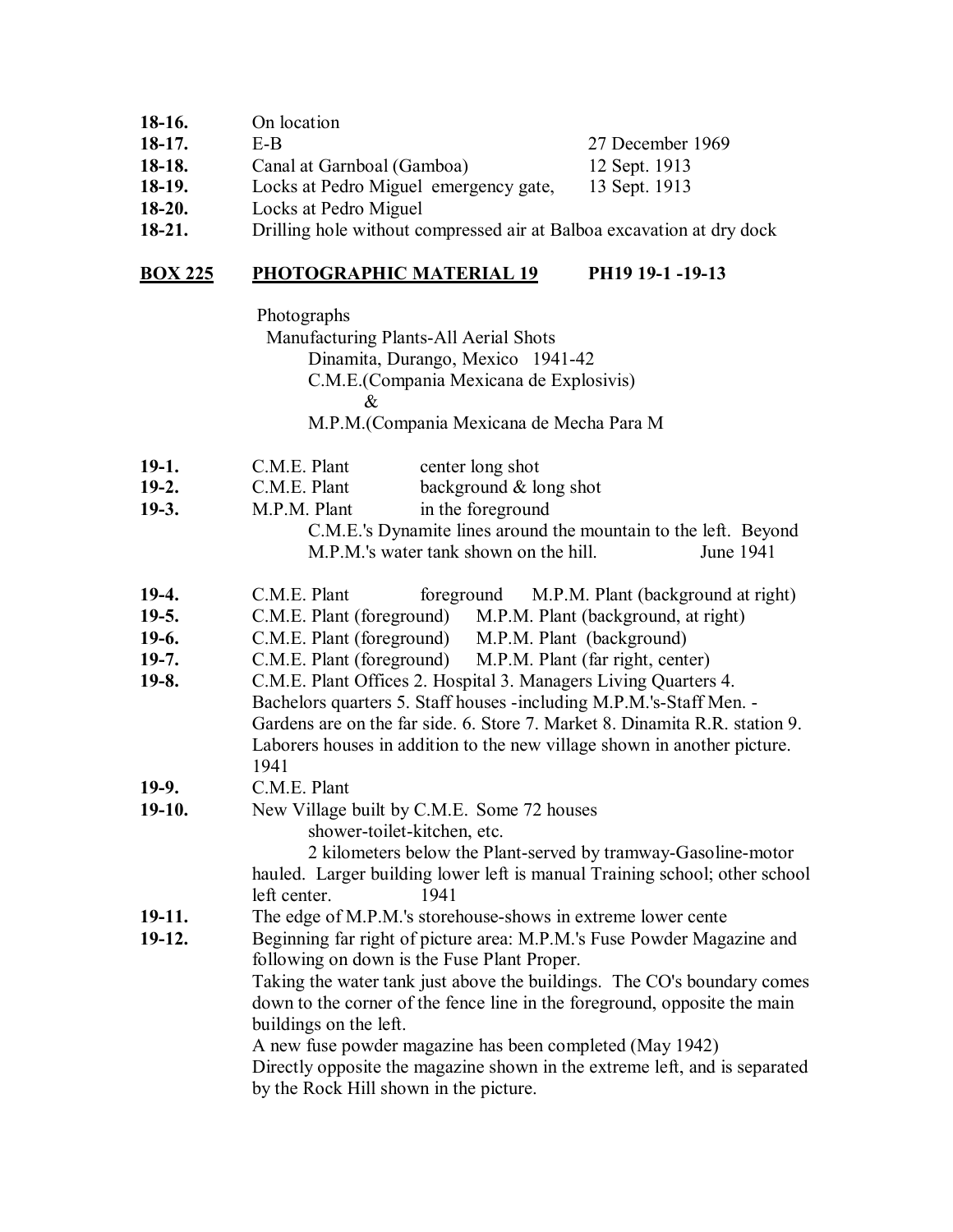**19-13.** Magazine Area of C.M.E. Broad Gauge Ky. In foreground serving Dinomita. It is 10 kilometers from Mexico City to El Paso Texas. Dinamita Elevation -3,700 ft. 500 miles south of El Paso, Tx. 700 miles north of Mexico City. 1941

# **BOX 226 PHOTOGRAPHIC MATERIAL 20**

 Slides- Manufacturing Activities (Golf)

#### **I. Manufacturing**

A. Buildings

- **IA-1** Original building before additions, 1860
- **IA-2.** Original building before additions, 1860
- **IA-3.** Back of boiler room
- **IA-4.** TechCenter and Carpenter Shop 1956
- **IA-5.** Ensign-Bickford Flood 1955
- **IA-6.** Another view of E-B flood 1955
- **IA-7.** E-B Simsbury snow scenes
- **IA-8.** Cupola Building
- **IA-9.** E-B Cupola building
	- B. Test Sites Louviers Colorado Detonating
- **IA-1.** 2 men at site
- **IA-2.** Site-long shot
- **IA-3.** Site-medium long shot
- **IA-4.** Site-medium long shot
- **IA-5.** Construction
- **IA-6.** Construction
- **IA-7.** Construction
- **IA-8.** Construction
- **IA-9.** Interior finished
- **IA-10.** Interior finished

#### C. Denver Scenes

- **IC-1.** Skyline
- **IC-2.** Capital
- **IC-3.** Capital
- **IC-4.** Towers
- **IC-5.** Skyline and Towers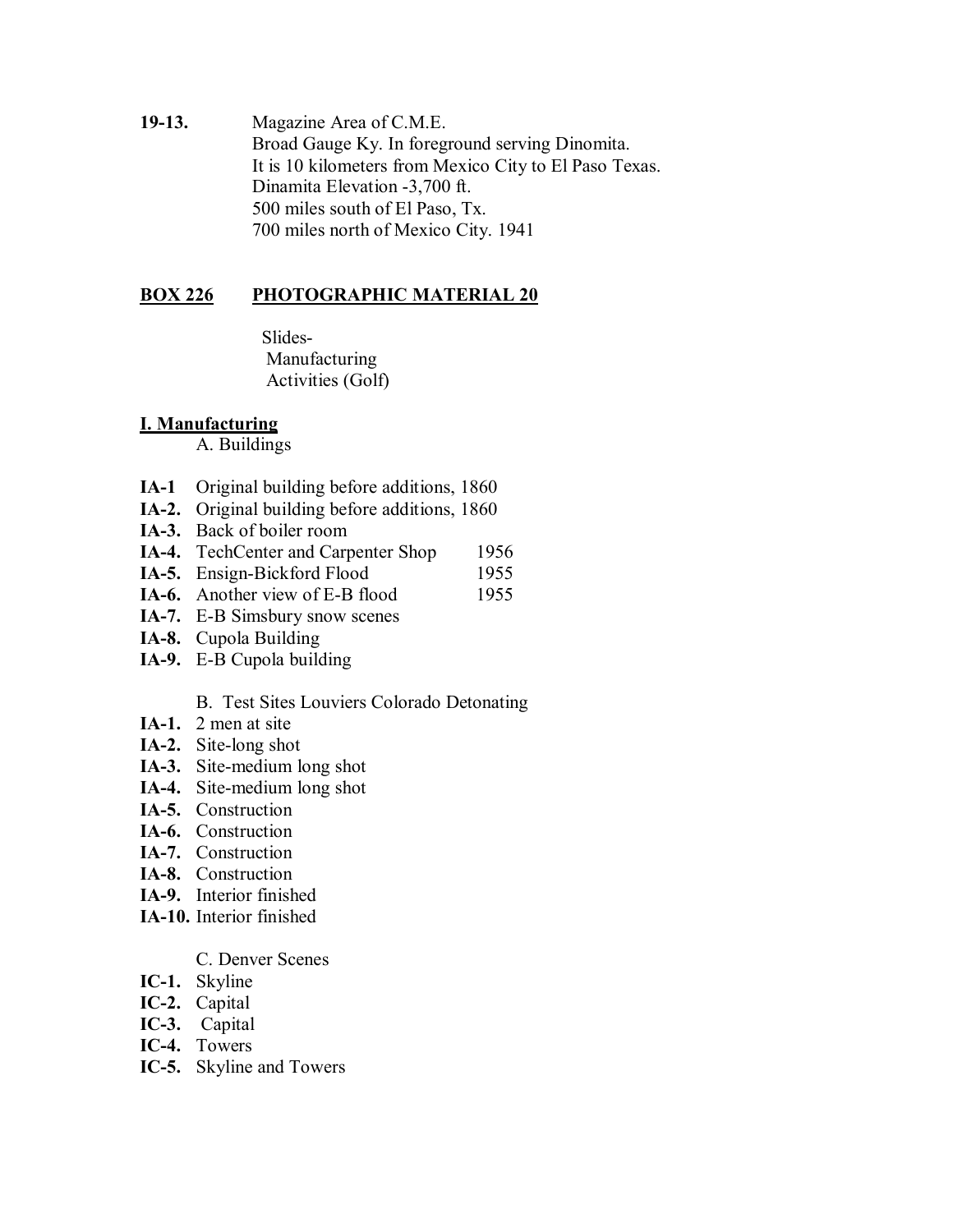#### D. Canada Material

**ID-1.** Jute unloading, Boston

E. Powder Magazine- Moving from Avon to Simsbury

- **IE-1.** Charles Moore-Director of Industrial Relations & Pat Lambert-President of Union
- **IE-2.** Fuse Powder Magazine-Simsbury to Avon
- **IE-3.** Moving Powder Magazine, Simsbury to Avon
- **IE-4.** Moving Powder Magazine, Simsbury to Avon
- **IE-5.** Moving Powder Magazine, Simsbury to Avon
- **IE-6.** Avon Powder Magazine brought into Simsbury Woods (got stuck)

#### F. Historic Arch

#### **IF1-IG4.**

G. Primacord Detonator Storage

# **IG1-IG3**

- H. Foundation for New Powder Magazine
- J. Avon Woods Uncle Tom's Cabin named for Tom Stenhouse
- K. Silo in site and moved from Avon- winter 1966
- **IK-1.** Engineer checking papers
- **IK-2.** Sites-medium long shot
- **IK-3.** Sites-long shot
- **IK-4.** Silo w/frame-long shot
- **IK-5.** Silo w/frame-long shot
- **IK-6.** New location, ½ built
- **IK-7.** New location, ½ built
- **IK-8.** New location, ½ built
- **IK-9.** Silo-new location w/onlookers-long shot
- **IK-10.** Silo-new location w/onlookers-long shot
- **IK-11.** Top only

## L. Silo Move Fall 1969 1-20

- **IL-1.** Silo on truck
- **IL-2.** Silo on truck
- **IL-3.** Silo at gate
- **IL-4.** Silo at gate
- **IL-5.** Truck with crane
- **IL-6.** Truck at gate
- **IL-7.** Truck at gate w/silo
- **IL-8.** Crane raised truck w/silo
- **IL-9.** Aerial shot-crane lifting support
- **IL-10.** Silo on truck
- **IL-11.** Silo lifted from truck
- **IL-12.** Silo lifted from truck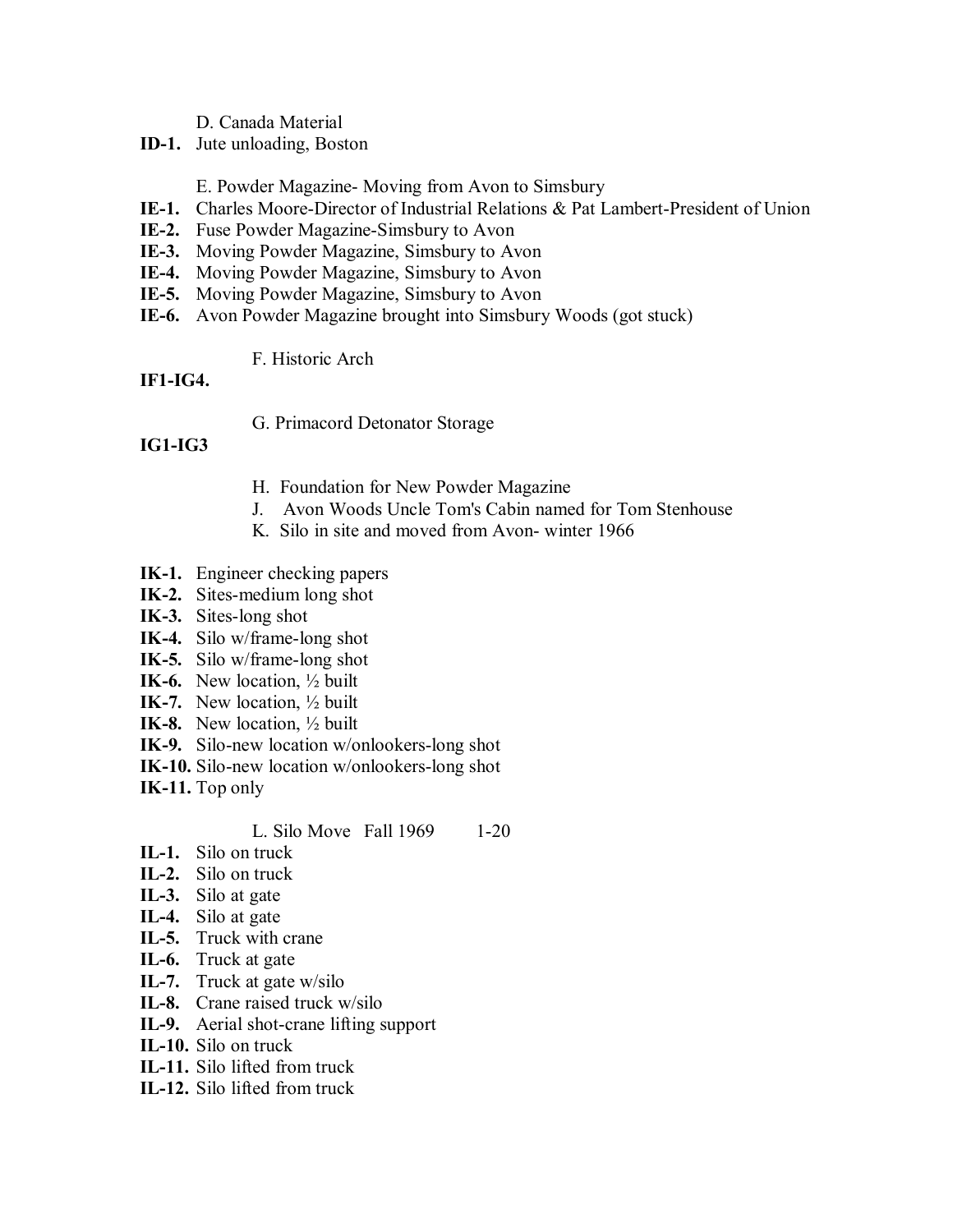- **IL-13.** Silo lifted from truck
- **IL-14.** Silo in place-crane attached
- **IL-15.** Silo in place-crane attached
- **IL-16.** Silo in place-crane attached
- **IL-17.** Silo lifted again
- **IL-18.** Silo lifted again-repositioning
- **IL-19.** Silo lifted again-crane attached
- **IL-10.** Silo in place

#### M. Worker Houses & Ducks

- **IM-1.** Water bank-long shot
- **IM-2.** Water bank-long shot
- **IM-3.** House in snow with ducks
- **IM-4.** House in snow with ducks
- **IM-5.** House in snow with ducks
- **IM-6.** Ducks & pond
- **IM-7.** Ducks on pond

#### **II. Activities**

 Golf 1965-Slides 1-26 Tunxis 25 (lunch and Scotch Foursome) Golf 1965-Slides 1-30 Golf 1966-Slides 1-8 Golf 1967-Slides 1-16 Golf 1972-Slides 1-19 Golf 1973 l. Arnold Palmer 2. Bob Hope 3. Spiro Agnew Golf (no date)-slides 1-9 Scotch Foursome

#### **BOX 234B PHOTOGRAPHIC MATERIAL 21 PH21 21-1-21-3**

Photographs, Framed

- **21-1.** Avon Plant, 1927
- **21-2.** Fuse Cord Spinning
- **21-3.** Dinamita, Mexico Plant 1940's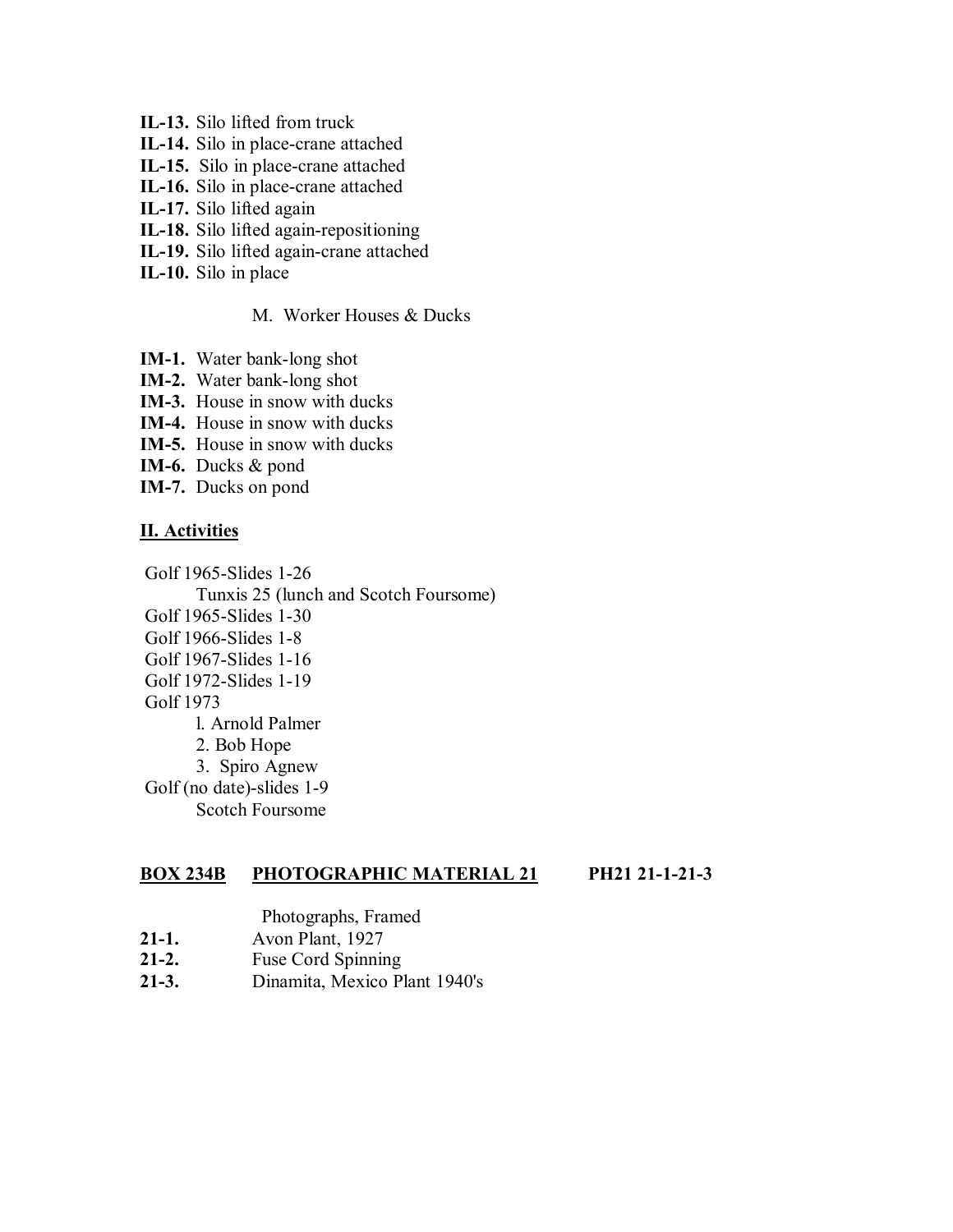# **FLAT FILES**

| FLAT FILE #1        | Genealogical Tables<br>Descendants of Joseph Toy (3 copies)                                                 |                                                  |
|---------------------|-------------------------------------------------------------------------------------------------------------|--------------------------------------------------|
| FLAT FILE #2        | Certificates<br>2. The Clipper Club, PanAmerican 1969<br>3. The Clipper Club Travel Routes                  | 1. Presidents "E" Certificates for Experts, 1962 |
| <b>FLAT FILE #3</b> | Chart of Ensign-Bickford Stock<br>Brands of Fuse                                                            | ca 1921                                          |
| <b>FLAT FILE #4</b> | Floor Plan                                                                                                  | Historical Room, Avon 195 (Lower Taping Room)    |
| <b>FLAT FILE #5</b> | Maps<br>1. Map 1-Avon 1862<br>2. Map 2-Simsbury 1869<br>3. Map 3-Simsbury (Upper) ca 1730                   |                                                  |
| <b>FLAT FILE #6</b> | <b>Promotional Material</b><br>1. Advertisement<br>2. Banker's Protection Co.<br>3. Tracelarm Messenger Bag | from Nation's Business Feb. 1937                 |
| <b>FLAT FILE #7</b> | <b>Trojan Corporation</b>                                                                                   | Spanish Fork, Utah (Poster with Photos)          |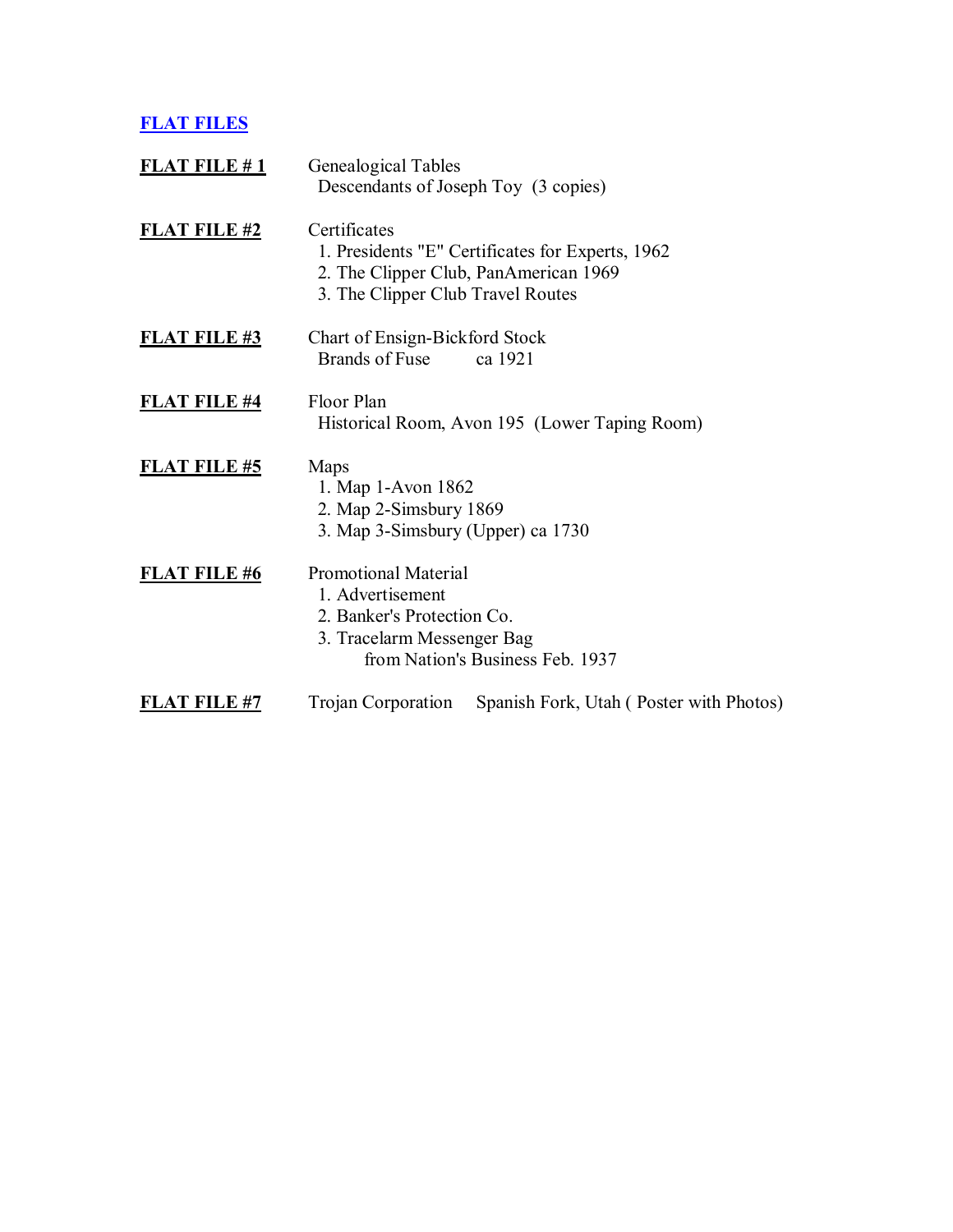# **PHOTOGRAPHS AND OTHER FRAMED ITEMS ON DISPLAY AND IN ARTRACK**

| 1.         | $Fr$ LI -1             | David J. Andrew                                                                 |
|------------|------------------------|---------------------------------------------------------------------------------|
| 2.         | Fr LI-2J               | J. Kell Brandon                                                                 |
| 3.         | Fr LI-3                | J Kell Brandon<br>1880-1967                                                     |
| 4.         | Fr LI-4                | <b>Robert Darling</b>                                                           |
| 5.         | Fr LI-5                | <b>Robert Darling</b><br>1877-1957                                              |
| 6.         | Fr LI-6                | <b>Robert Ensign Darling</b><br>1904-1969                                       |
| 7.         | Fr LI-7                | Robert E. Darling Jr. (triple portrait)                                         |
| 8.         | Fr LI-8                | Lemuel Stoughton Ellsworth 1840-1917                                            |
| 9.         | Fr LI-9                | Henry Edwards Ellsworth<br>1878-1950                                            |
| 10.<br>11. | $Fr$ LI-10<br>Fr LI-11 | Henry E. Ellsworth<br>John E. Ellsworth                                         |
| 12.        | $Fr$ LI-12             | Joseph Ralph Ensign                                                             |
| 13.        | $Fr$ LI-13             | Joseph Ralph Ensign 1868-1941                                                   |
| 14.        | $Fr$ LI-14             | Ralph Hart Ensign<br>1834-1917                                                  |
| 15.        | $Fr$ LI-15             | Walter J. Morris<br>Denver                                                      |
| 16.        | Fr LI-16               | Albert Humphrey Merritt<br>1870-1915                                            |
| 17.        | $Fr L - 17$            | Thomas W. Morris<br>Denver                                                      |
| 18.        | $Fr$ LI-18             | George Smith<br>L.L.D England<br>1800-1868                                      |
| 19.        | $Fr$ LI-19             | Sir George J. Smith                                                             |
| 20.        | Fr LI-20               | G. Percy Bickford -Smith<br>June 25, 1897                                       |
| 21.        | $Fr$ LI-21             | William Bickford (Inventor of safety fuse)<br>Ralph H. Ensign<br>L.S. Ellsworth |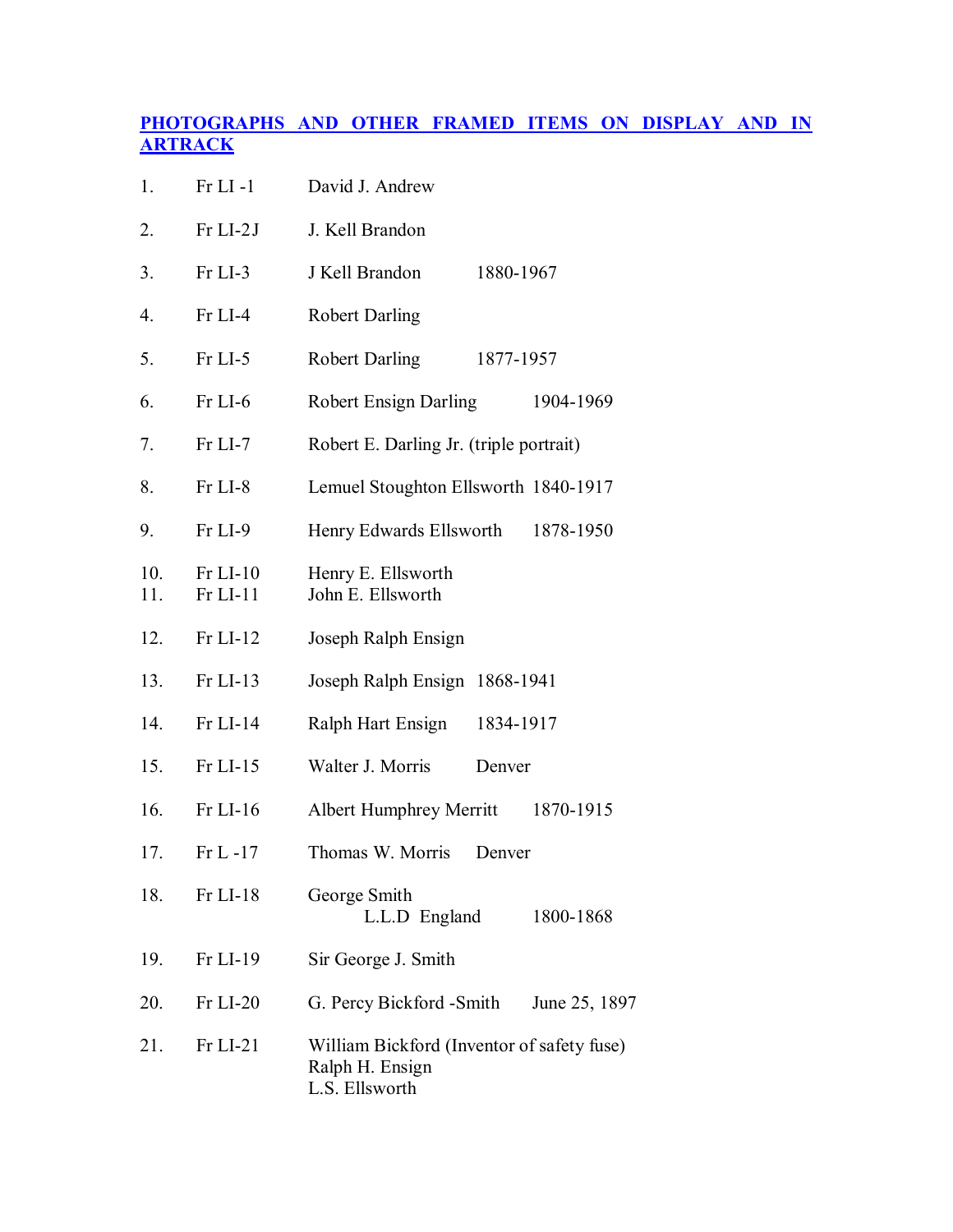Joseph R. Ensign

| 22. | $Fr$ LI-22 |                                                                     | Joseph E. Lovejoy (Enlargement of Original)     |
|-----|------------|---------------------------------------------------------------------|-------------------------------------------------|
| 23  | $Fr$ LI-23 |                                                                     | Robert E. Darling Jr. (Enlargement of Original) |
| 24  | Fr LGT-1   |                                                                     | Descendants of Joseph Toy (genealogical table)  |
| 25. | $Fr$ LNA-1 | Melrose Plant, California<br>Powder Magazine<br>(newspaper article) | Explosion, July 1898                            |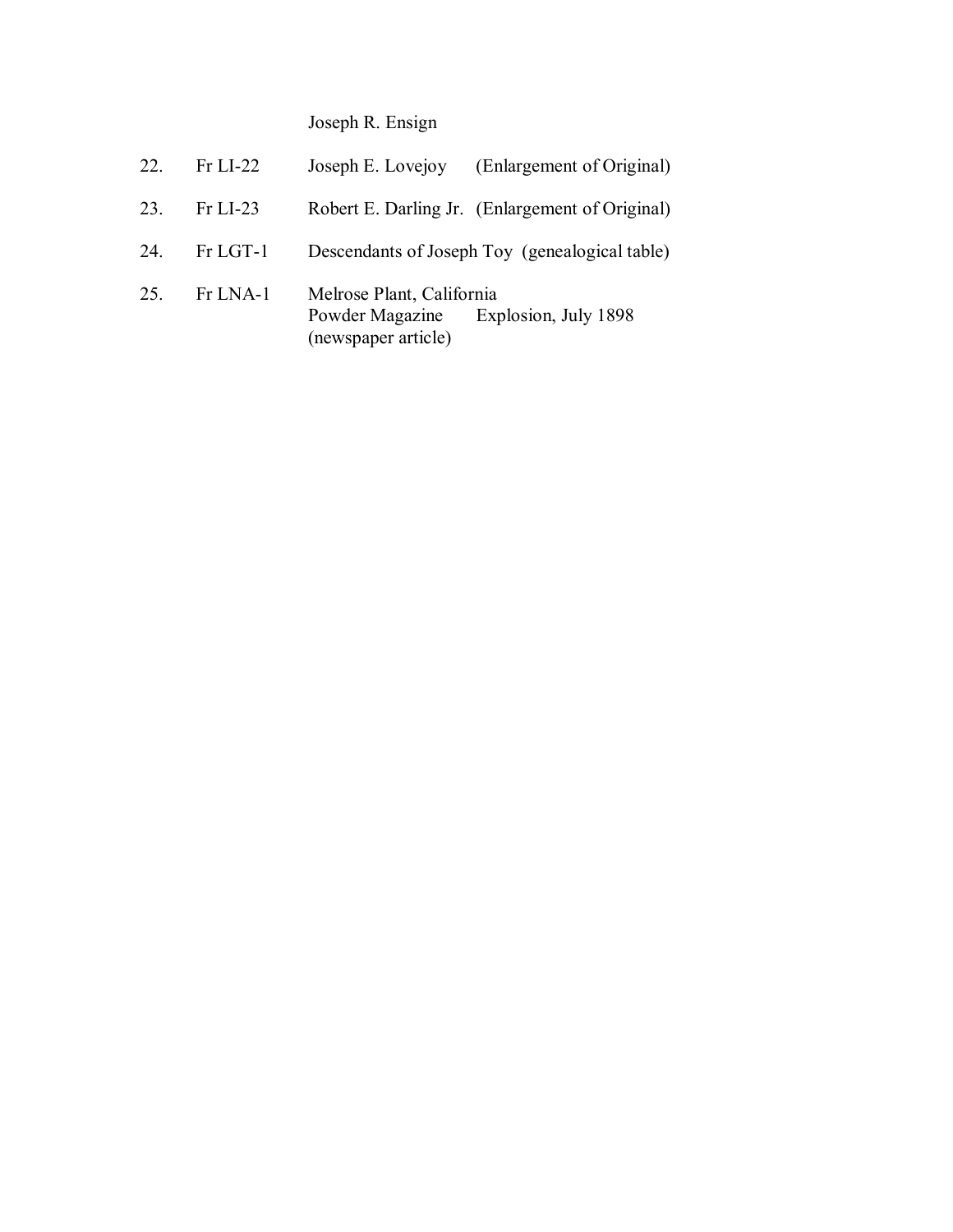## **TUBES**

#### **TUBE # 1 Drawings #1**

 War Department Quick Match (1 blueprint) 1917 Fuse used in Rifle Grenade (1 blueprint, 1 note) 1917 Igniter Head, assembly with fuse and detonator for combination rifle and hand grenade, experimental (1 blueprint) 1919

## **TUBE # 2 Drawings #2**

War Department Bouchon Assembly Mark II (1 blueprint) Bouchon Assembly (3 blueprints) 1917-1918

#### **TUBE # 3 Drawings#3**

War Department Hand Grenade, Mark I (6 blueprints, 1 sketch) Incendiary Hand Grenade Mark I (1 blueprint) Offensive Hand Grenade, Mark III (1 blueprint, 1 letter) 1917-1918

#### **TUBE # 4 Drawings #4**

War Department

 Six-Inch Newton-Stokes Trench Mortar, Mark I Emergency Igniter, 1918 (1 blueprint) Six Inch Trench Mortar, Shell, Mark I, Containers for misfire and propelling charges, 1918 (1 blueprint) Six Inch Trench Mortar, Mark I, Misfire charge (3 blueprints, 1 letter) 1918

| <b>TUBE # 5</b> | Drawings #5<br>Layout, Simsbury Plant, Feb. 1906        |
|-----------------|---------------------------------------------------------|
| <u>TUBE # 6</u> | Flag#1<br>Army/Navy "E" Award (no star) World War II    |
| <b>TUBE # 7</b> | Flag#2<br>Army/Navy "E" Award (1star) World War II      |
| <b>TUBE # 8</b> | Flag $#3$<br>Army/Navy "E" Award (2 stars) World War II |

#### **TUBE # 9 Flag #4**  Army/Navy "E" Award (3 stars) World War II